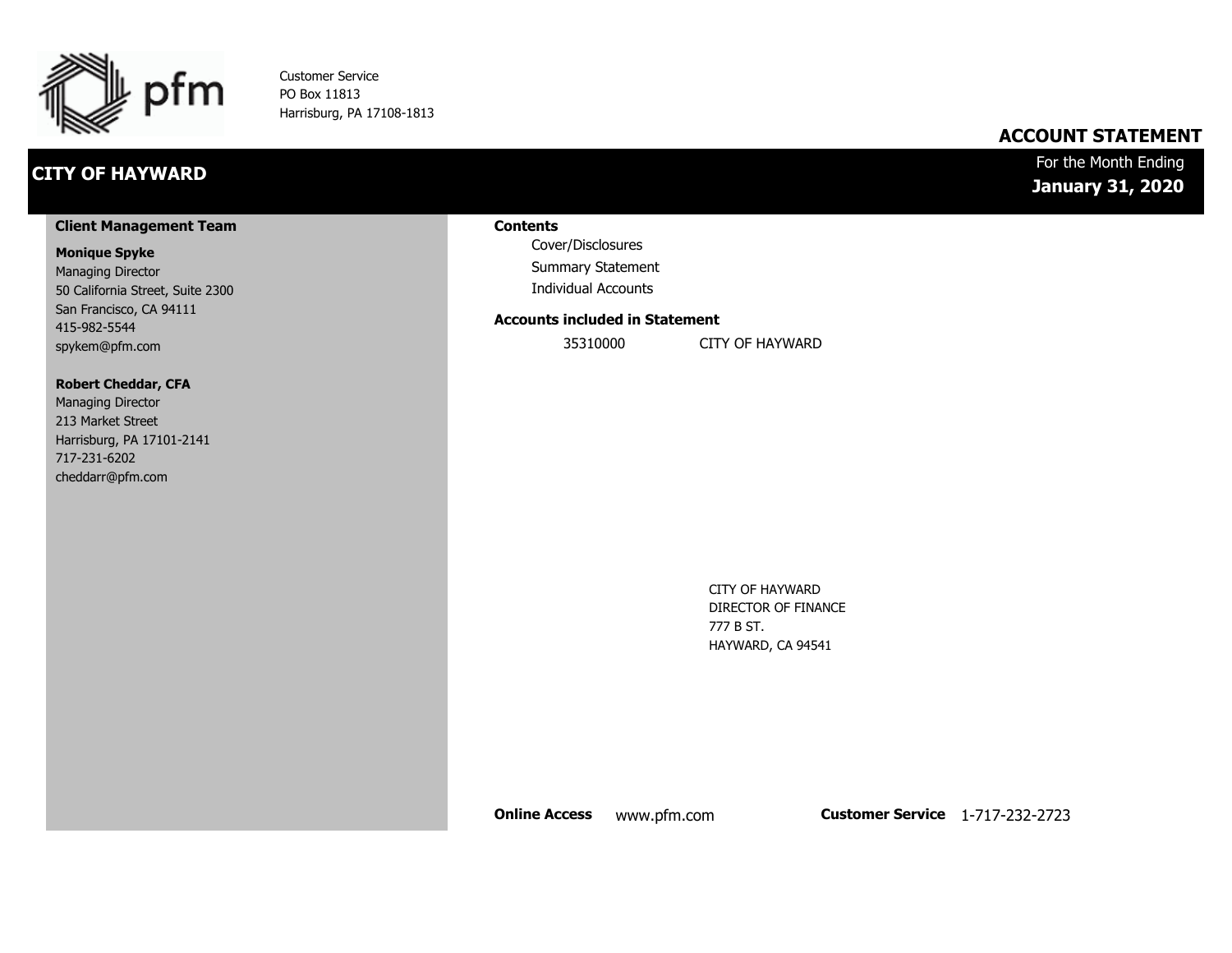

#### **Important Disclosures**

# Important Disclosures

This statement is for general information purposes only and is not intended to provide specific advice or recommendations. PFM Asset Management LLC ("PFM") is an investment advisor registered with the Securities and Exchange Commission, and is required to maintain a written disclosure statement of our background and business experience. If you would like to receive a copy of our current disclosure statement, please contact Service Operations at the address below.

**Proxy Voting** PFM does not normally receive proxies to vote on behalf of its clients. However, it does on occasion receive consent requests. In the event a consent request is received the portfolio manager contacts the client and then proceeds according to their instructions. PFM's Proxy Voting Policy is available upon request by contacting Service Operations at the address below.

**Questions About an Account** PFM's monthly statement is intended to detail our investment advisory activity as well as the activity of any accounts held by clients in pools that are managed by PFM. The custodian bank maintains the control of assets and executes (i.e., settles) all investment transactions. The custodian statement is the official record of security and cash holdings and transactions. PFM recognizes that clients may use these reports to facilitate record keeping and that the custodian bank statement and the PFM statement should be reconciled and differences resolved. Many custodians use a settlement date basis which may result in the need to reconcile due to a timing difference.

**Account Control** PFM does not have the authority to withdraw funds from or deposit funds to the custodian. Our clients retain responsibility for their internal accounting policies; implementing and enforcing internal controls and generating ledger entries or otherwise recording transactions.

**Market Value** Generally, PFM's market prices are derived from closing bid prices as of the last business day of the month as supplied by Refinitiv or Bloomberg. Where prices are not available from generally recognized sources the securities are priced using a yield-based matrix system to arrive at an estimated market value. Prices that fall between data points are interpolated. Non-negotiable FDIC-insured bank certificates of deposit are priced at par. Although PFM believes the prices to be reliable, the values of the securities do not always represent the prices at which the securities could have been bought or sold. Explanation of the valuation methods for a registered investment company, local government investment program,or TERM funds is contained in the appropriate fund offering documentation or information statement.

**Amortized Cost** The original cost of the principal of the security is adjusted for the amount of the periodic reduction of any discount or premium from the purchase date until the date of the report. Discount or premium with respect to short term securities (those with less than one year to maturity at time of issuance) is amortized on a straightline basis. Such discount or premium with respect to longer term securities is amortized using the constant yield basis.

**Tax Reporting** Cost data and realized gains / losses are provided for informational purposes only. Please review for accuracy and consult your tax advisor to determine the tax consequences of your security transactions. PFM does not report such information to the IRS or other taxing authorities and is not responsible for the accuracy of such information that may be required to be reported to federal, state or other taxing authorities. **Financial Situation** In order to better serve you, PFM should be promptly notified of any material change in your investment objective or financial situation.

**Callable Securities** Securities subject to redemption prior to maturity may be redeemed in whole or in part before maturity, which could affect the yield represented.

Portfolio The securities in this portfolio, including shares of mutual funds, are not guaranteed or otherwise protected by PFM, the FDIC (except for certain non-negotiable certificates of deposit) or any government agency. Investment in securities involves risks, including the possible loss of the amount invested. Actual settlement values, accrued interest, and amortized cost amounts may vary for securities subject to an adjustable interest rate or subject to principal paydowns. Any changes to the values shown may be reflected within the next monthly statement's beginning values. **Rating** Information provided for ratings is based upon a good faith inquiry of selected sources, but its accuracy and completeness cannot be guaranteed. Shares of some money market and TERM funds are marketed through representatives of PFM's wholly owned subsidiary, PFM Fund Distributors, Inc. PFM Fund Distributors, Inc. is registered with the SEC as a broker/dealer and is a member of the Financial Industry Regulatory Authority ("FINRA") and the Municipal Securities Rulemaking Board ("MSRB"). You may reach the FINRA by calling the FINRA Regulator Public Disclosure Hotline at 1-888-289-9999 or at the FINRA Regulation Internet website address www.nasd.com. A brochure describing the FINRA Regulation Public Disclosure Program is also available from the FINRA upon request.

#### **Key Terms and Definitions**

*Dividends* on money market funds consist of interest earned, plus any discount ratably amortized to the date of maturity, plus all realized gains and losses on the sale of securities prior to maturity, less ratable amortization of any premium and all accrued expenses to the fund. Dividends are accrued daily and may be paid either monthly or quarterly. The monthly earnings on this statement represent the estimated dividend accrued for the month for any program that distributes earnings on a quarterly basis. There is no guarantee that the estimated amount will be paid on the actual distribution date.

*Current Yield* is the net change, exclusive of capital changes and income other than investment income, in the value of a hypothetical fund account with a balance of one share over the seven-day base period including the statement date, expressed as a percentage of the value of one share (normally \$1.00 per share) at the beginning of the seven-day period. This resulting net change in account value is then annualized by multiplying it by 365 and dividing the result by 7. The yields quoted should not be considered a representation of the yield of the fund in the future, since the yield is not fixed.

*Average maturity* represents the average maturity of all securities and investments of a portfolio, determined by multiplying the par or principal value of each security or investment by its maturity (days or years), summing the products, and dividing the sum by the total principal value of the portfolio. The stated maturity date of mortgage backed or callable securities are used in this statement. However the actual maturity of these securities could vary depending on the level or prepayments on the underlying mortgages or whether a callable security has or is still able to be called.

*Monthly distribution yield* represents the net change in the value of one share (normally \$1.00 per share) resulting from all dividends declared during the month by a fund expressed as a percentage of the value of one share at the beginning of the month. This resulting net change is then annualized by multiplying it by 365 and dividing it by the number of calendar days in the month.

*YTM at Cost* The yield to maturity at cost is the expected rate of return, based on the original cost, the annual interest receipts, maturity value and the time period from purchase date to maturity, stated as a percentage, on an annualized basis.

*YTM at Market* The yield to maturity at market is the rate of return, based on the current market value, the annual interest receipts, maturity value and the time period remaining until maturity, stated as a percentage, on an annualized basis.

*Managed Account* A portfolio of investments managed discretely by PFM according to the client's specific investment policy and requirements. The investments are directly owned by the client and held by the client's custodian.

*Unsettled Trade* A trade which has been executed however the final consummation of the security transaction and payment has not yet taken place.

Please review the detail pages of this statement carefully. If you think your statement is wrong, missing account information, or if you need more information about a transaction, please contact PFM within 60 days of receipt. If you have other concerns or questions regarding your account you should contact a member of your client management team or PFM Service Operations at the address below.

> PFM Asset Management LLC Attn: Service Operations 213 Market Street Harrisburg, PA 17101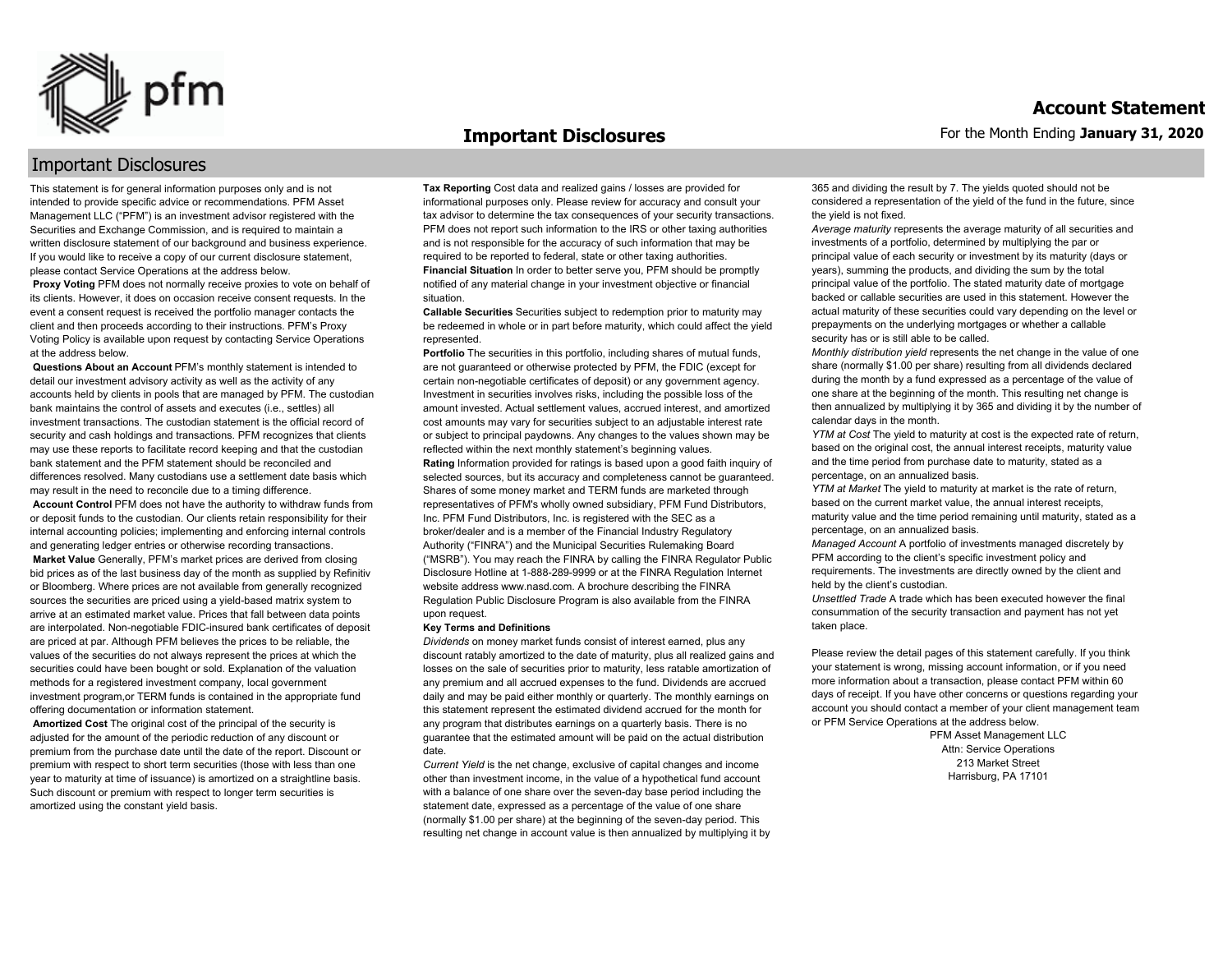

# **Managed Account Summary Statement** For the Month Ending January 31, 2020

| <b>Transaction Summary - Managed Account</b>                                                    | <b>Cash Transactions Summary - Managed Account</b>                |                                                                                                     |                                                            |  |
|-------------------------------------------------------------------------------------------------|-------------------------------------------------------------------|-----------------------------------------------------------------------------------------------------|------------------------------------------------------------|--|
| <b>Opening Market Value</b>                                                                     | \$124,956,428.03                                                  | Maturities/Calls                                                                                    | 77,084.39                                                  |  |
| Maturities/Calls<br>Principal Dispositions<br><b>Principal Acquisitions</b><br>Unsettled Trades | (408, 872.36)<br>(2, 194, 382.81)<br>2,889,025.94<br>1,235,563.81 | Sale Proceeds<br>Coupon/Interest/Dividend Income<br>Principal Payments<br><b>Security Purchases</b> | 2,207,662.02<br>374,284.04<br>331,787.97<br>(2,906,038.51) |  |
| Change in Current Value                                                                         | 472,496.15                                                        | Net Cash Contribution<br>Reconciling Transactions                                                   | (84,779.91)<br>0.00                                        |  |
| <b>Closing Market Value</b>                                                                     | \$126,950,258.76                                                  |                                                                                                     |                                                            |  |

| <b>Earnings Reconciliation (Cash Basis) - Managed Account</b>                         |                           | <b>Cash Balance</b>         |        |
|---------------------------------------------------------------------------------------|---------------------------|-----------------------------|--------|
| Interest/Dividends/Coupons Received                                                   | 387,563.25                | <b>Closing Cash Balance</b> | \$0.00 |
| Less Purchased Interest Related to Interest/Coupons<br>Plus Net Realized Gains/Losses | (17, 012.57)<br>34,809.86 |                             |        |
| Total Cash Basis Earnings                                                             | \$405,360.54              |                             |        |
| <b>Earnings Reconciliation (Accrual Basis)</b>                                        | <b>Total</b>              |                             |        |
| Ending Amortized Value of Securities                                                  | 125,288,461.10            |                             |        |
| Ending Accrued Interest                                                               | 565,750.78                |                             |        |
| Plus Proceeds from Sales                                                              | 2,507,063.21              |                             |        |
| Plus Proceeds of Maturities/Calls/Principal Payments                                  | 408,872.36                |                             |        |
| Plus Coupons/Dividends Received                                                       | 374,284.04                |                             |        |
| Less Cost of New Purchases                                                            | (4,440,969.51)            |                             |        |
| Less Beginning Amortized Value of Securities                                          | (123, 747, 430.62)        |                             |        |
| Less Beginning Accrued Interest                                                       | (705, 045.01)             |                             |        |
| <b>Total Accrual Basis Earnings</b>                                                   | \$250,986.35              |                             |        |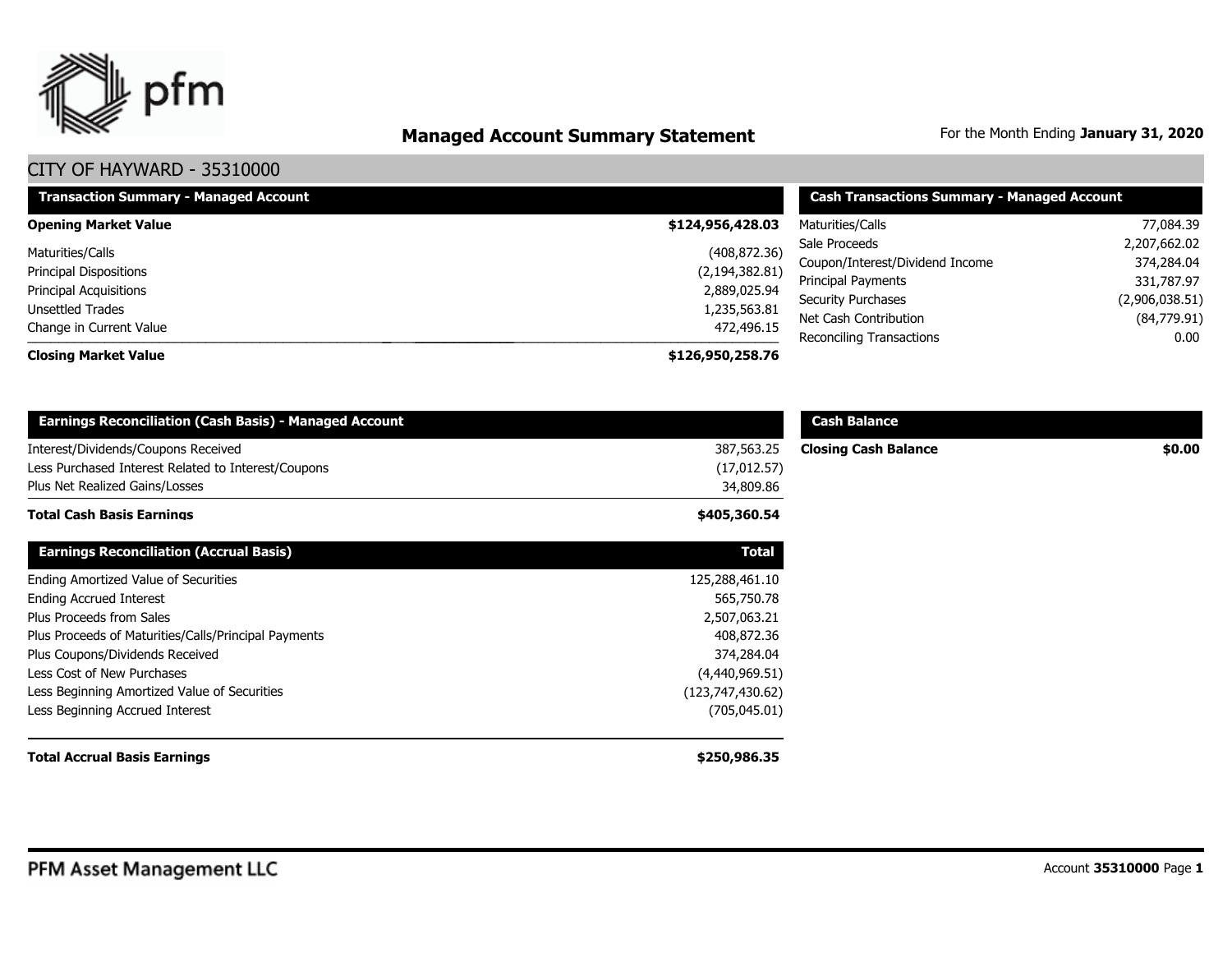

# **Portfolio Summary and Statistics** For the Month Ending January 31, 2020

# CITY OF HAYWARD - 35310000

| <b>Account Summary</b>                 |                  |                     |                |  |  |  |  |  |  |  |
|----------------------------------------|------------------|---------------------|----------------|--|--|--|--|--|--|--|
| <b>Description</b>                     | <b>Par Value</b> | <b>Market Value</b> | <b>Percent</b> |  |  |  |  |  |  |  |
| U.S. Treasury Bond / Note              | 67,925,000.00    | 68,639,652.99       | 54.08          |  |  |  |  |  |  |  |
| Supra-National Agency Bond / Note      | 5,045,000.00     | 5,120,398.42        | 4.03           |  |  |  |  |  |  |  |
| Municipal Bond / Note                  | 9,680,000,00     | 9.786.490.95        | 7.71           |  |  |  |  |  |  |  |
| Federal Agency Collateralized Mortgage | 13,248,867.37    | 13,411,986.34       | 10.56          |  |  |  |  |  |  |  |
| Obligation                             |                  |                     |                |  |  |  |  |  |  |  |
| Federal Agency Bond / Note             | 10,745,000.00    | 10,956,127.84       | 8.63           |  |  |  |  |  |  |  |
| Corporate Note                         | 8,570,000.00     | 8,708,245.32        | 6.86           |  |  |  |  |  |  |  |
| Certificate of Deposit                 | 4,875,000.00     | 4,917,072.73        | 3.87           |  |  |  |  |  |  |  |
| <b>Asset-Backed Security</b>           | 5,353,393.48     | 5,410,284.17        | 4.26           |  |  |  |  |  |  |  |
| <b>Managed Account Sub-Total</b>       | 125,442,260.85   | 126,950,258.76      | 100.00%        |  |  |  |  |  |  |  |
| <b>Accrued Interest</b>                |                  | 565,750.78          |                |  |  |  |  |  |  |  |
| <b>Total Portfolio</b>                 | 125,442,260.85   | 127,516,009.54      |                |  |  |  |  |  |  |  |

#### **Unsettled Trades 1,535,000.00 1,550,892.15**

**Maturity Distribution** 



#### **Sector Allocation**



| <b>Characteristics</b>            |       |  |  |  |  |  |  |
|-----------------------------------|-------|--|--|--|--|--|--|
| Yield to Maturity at Cost         | 2.28% |  |  |  |  |  |  |
| Yield to Maturity at Market       | 1.47% |  |  |  |  |  |  |
| Duration to Worst                 | 1.74  |  |  |  |  |  |  |
| Weighted Average Days to Maturity | 728   |  |  |  |  |  |  |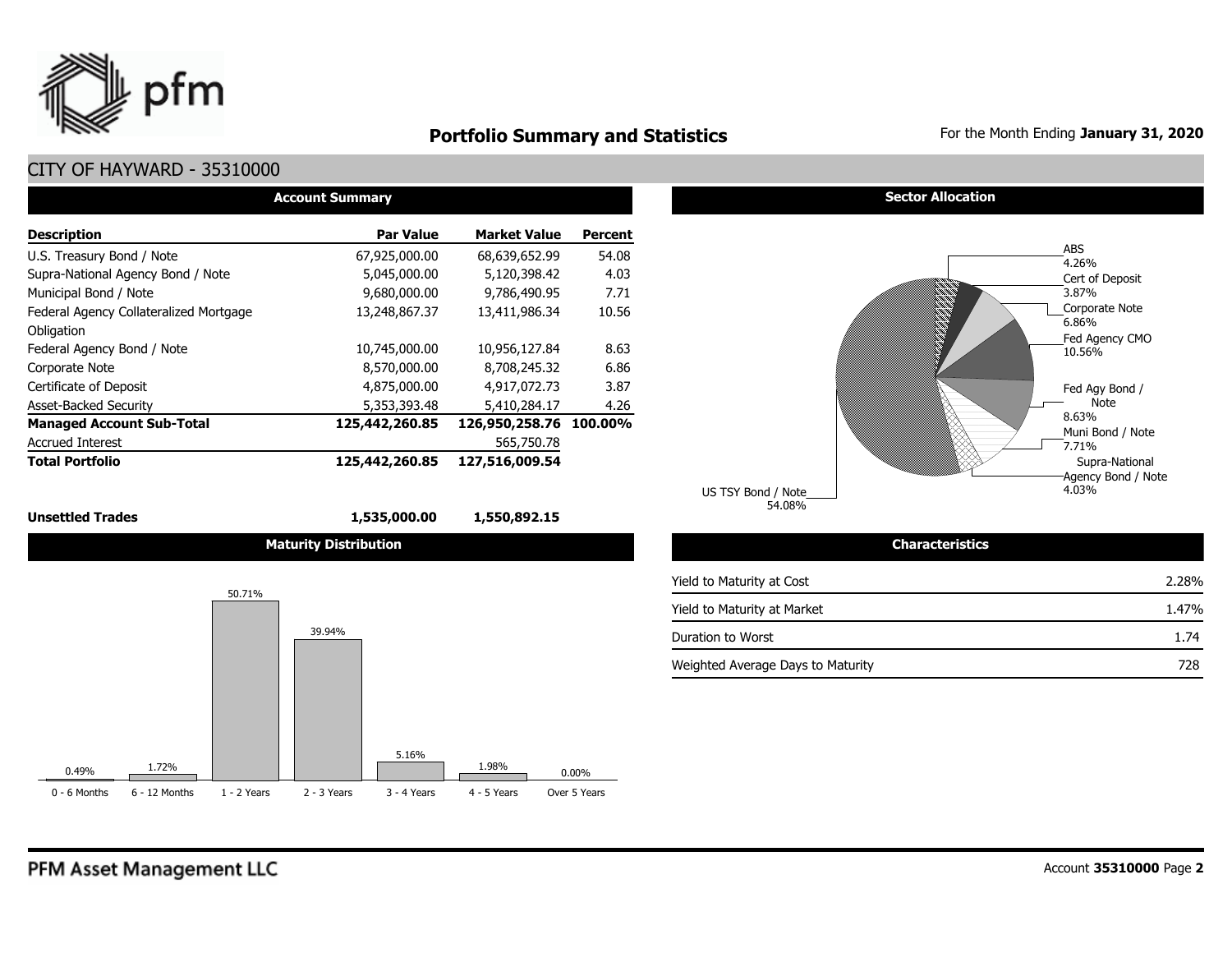

# **Managed Account Issuer Summary** For the Month Ending January 31, 2020

# CITY OF HAYWARD - 35310000

| <b>Issuer Summary</b>                  |                     |                |
|----------------------------------------|---------------------|----------------|
|                                        | <b>Market Value</b> |                |
| <b>Issuer</b>                          | of Holdings         | <b>Percent</b> |
| <b>3M COMPANY</b>                      | 148,181.45          | 0.12           |
| ADOBE INC                              | 301,529.10          | 0.24           |
| ALLY AUTO RECEIVABLES TRUST            | 107,796.67          | 0.08           |
| AMERICAN EXPRESS CO                    | 611,343.20          | 0.48           |
| AMERICAN HONDA FINANCE                 | 606,763.20          | 0.48           |
| ARIZONA ST TRANSPRTN BRD HIGHW         | 1,249,363.05        | 0.98           |
| <b>BANK OF AMERICA CO</b>              | 591,247.85          | 0.47           |
| <b>BANK OF MONTREAL</b>                | 604,866.00          | 0.48           |
| BMW FINANCIAL SERVICES NA LLC          | 126,190.46          | 0.10           |
| <b>CALIFORNIA ST</b>                   | 2,455,508.25        | 1.93           |
| CAPITAL ONE FINANCIAL CORP             | 603,386.40          | 0.48           |
| CAPITAL ONE PRIME AUTO REC TRUST       | 177,587.59          | 0.14           |
| CARMAX AUTO OWNER TRUST                | 867,039.89          | 0.68           |
| CATERPILLAR INC                        | 659,398.03          | 0.52           |
| CHAFFEY CA JT UNION HS DIST            | 605,682.00          | 0.48           |
| <b>CHARLES SCHWAB</b>                  | 239,555.01          | 0.19           |
| <b>CITIGROUP INC</b>                   | 305,216.40          | 0.24           |
| <b>CREDIT AGRICOLE SA</b>              | 607,842.60          | 0.48           |
| <b>DEERE &amp; COMPANY</b>             | 304,081.50          | 0.24           |
| <b>DNB ASA</b>                         | 627,921.25          | 0.49           |
| <b>FANNIE MAE</b>                      | 8,570,964.55        | 6.75           |
| FEDERAL HOME LOAN BANKS                | 5,010,040.13        | 3.95           |
| FIFTH THIRD AUTO TRUST                 | 217,317.89          | 0.17           |
| FORD CREDIT AUTO LEASE TRUST           | 479,545.61          | 0.38           |
| FORD CREDIT AUTO OWNER TRUST           | 203,202.42          | 0.16           |
| <b>FREDDIE MAC</b>                     | 10,787,109.50       | 8.50           |
| <b>GM FINANCIAL AUTO LEASING TRUST</b> | 367,185.01          | 0.29           |
| <b>GM FINANCIAL SECURITIZED TERM</b>   | 348,995.03          | 0.27           |
| <b>GOLDMAN SACHS GROUP INC</b>         | 608,251.80          | 0.48           |
| HARLEY-DAVIDSON MOTORCYCLE TRUST       | 437,124.42          | 0.34           |
| HOME DEPOT INC                         | 181,111.53          | 0.14           |
| HONDA AUTO RECEIVABLES                 | 173,050.65          | 0.14           |

#### **Credit Quality (S&P Ratings)**

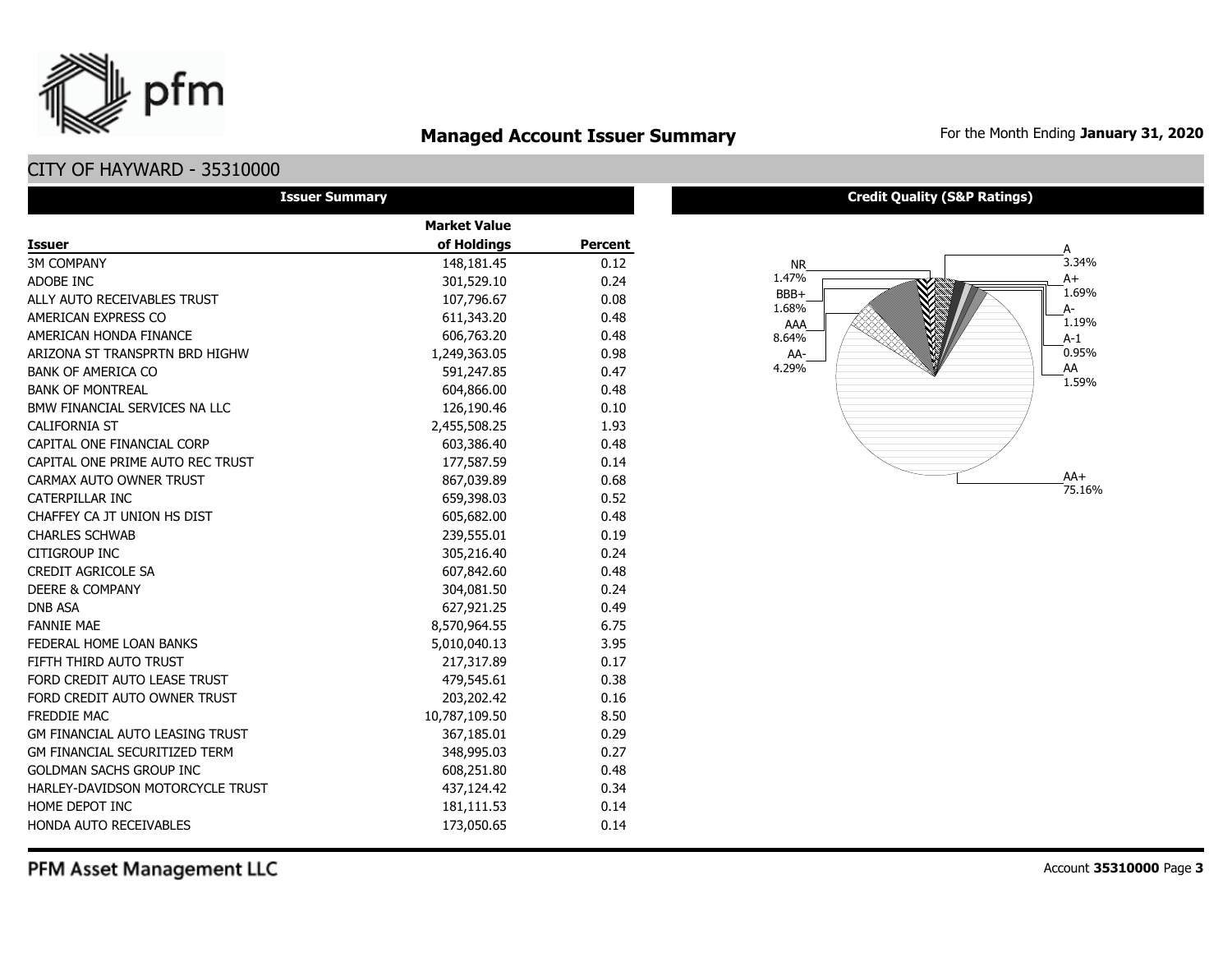

# **Managed Account Issuer Summary** For the Month Ending January 31, 2020

# CITY OF HAYWARD - 35310000

|                                          | <b>Market Value</b> | <b>Percent</b> |  |
|------------------------------------------|---------------------|----------------|--|
| <b>Issuer</b>                            | of Holdings         |                |  |
| <b>HYUNDAI AUTO RECEIVABLES</b>          | 406,358.61          | 0.32           |  |
| <b>IBM CORP</b>                          | 307,869.00          | 0.24           |  |
| INTER-AMERICAN DEVELOPMENT BANK          | 1,418,793.60        | 1.12           |  |
| INTERNATIONAL FINANCE CORPORATION        | 1,872,201.85        | 1.47           |  |
| INTL BANK OF RECONSTRUCTION AND DEV      | 1,829,402.97        | 1.44           |  |
| JOHN DEERE OWNER TRUST                   | 11,540.63           | 0.01           |  |
| JP MORGAN CHASE & CO                     | 613,524.00          | 0.48           |  |
| LONG BEACH CA                            | 925,428.00          | 0.73           |  |
| MITSUBISHI UFJ FINANCIAL GROUP INC       | 607,778.40          | 0.48           |  |
| MORGAN STANLEY                           | 609,372.30          | 0.48           |  |
| NATIONAL RURAL UTILITIES CO FINANCE CORP | 253,317.50          | 0.20           |  |
| NISSAN AUTO LEASE TRUST                  | 227,004.05          | 0.18           |  |
| NISSAN AUTO RECEIVABLES                  | 204,184.16          | 0.16           |  |
| <b>NORDEA BANK AB</b>                    | 624,773.13          | 0.49           |  |
| <b>OREGON STATE</b>                      | 606,756.00          | 0.48           |  |
| PACCAR FINANCIAL CORP                    | 301,726.89          | 0.24           |  |
| ROYAL BANK OF CANADA                     | 611,516.40          | 0.48           |  |
| SAN DIEGO CA CMNTY CLG DIST              | 681,790.50          | 0.54           |  |
| SAN JOSE CA                              | 1,169,872.00        | 0.92           |  |
| SKANDINAVISKA ENSKILDA BANKEN AB         | 624,993.75          | 0.49           |  |
| SUMITOMO MITSUI FINANCIAL GROUP INC      | 607,381.20          | 0.48           |  |
| SUNTRUST BANKS INC                       | 305,297.10          | 0.24           |  |
| TAMALPAIS CA UNION HIGH SCH DIST         | 1,004,034.60        | 0.79           |  |
| THE BANK OF NEW YORK MELLON CORPORATION  | 302,208.91          | 0.24           |  |
| THE WALT DISNEY CORPORATION              | 165,832.26          | 0.13           |  |
| <b>TOYOTA MOTOR CORP</b>                 | 370,857.89          | 0.29           |  |
| UNITED PARCEL SERVICE INC                | 304,647.00          | 0.24           |  |
| UNITED STATES TREASURY                   | 68,639,652.99       | 54.06          |  |
| UNIVERSITY OF CALIFORNIA                 | 1,088,056.55        | 0.86           |  |
| <b>US BANCORP</b>                        | 616,913.40          | 0.49           |  |
| <b>VERIZON OWNER TRUST</b>               | 151,094.11          | 0.12           |  |
| <b>VOLKSWAGEN AUTO LEASE TURST</b>       | 301,680.57          | 0.24           |  |
| <b>Total</b>                             | \$126,950,258.76    | 100.00%        |  |

PFM Asset Management LLC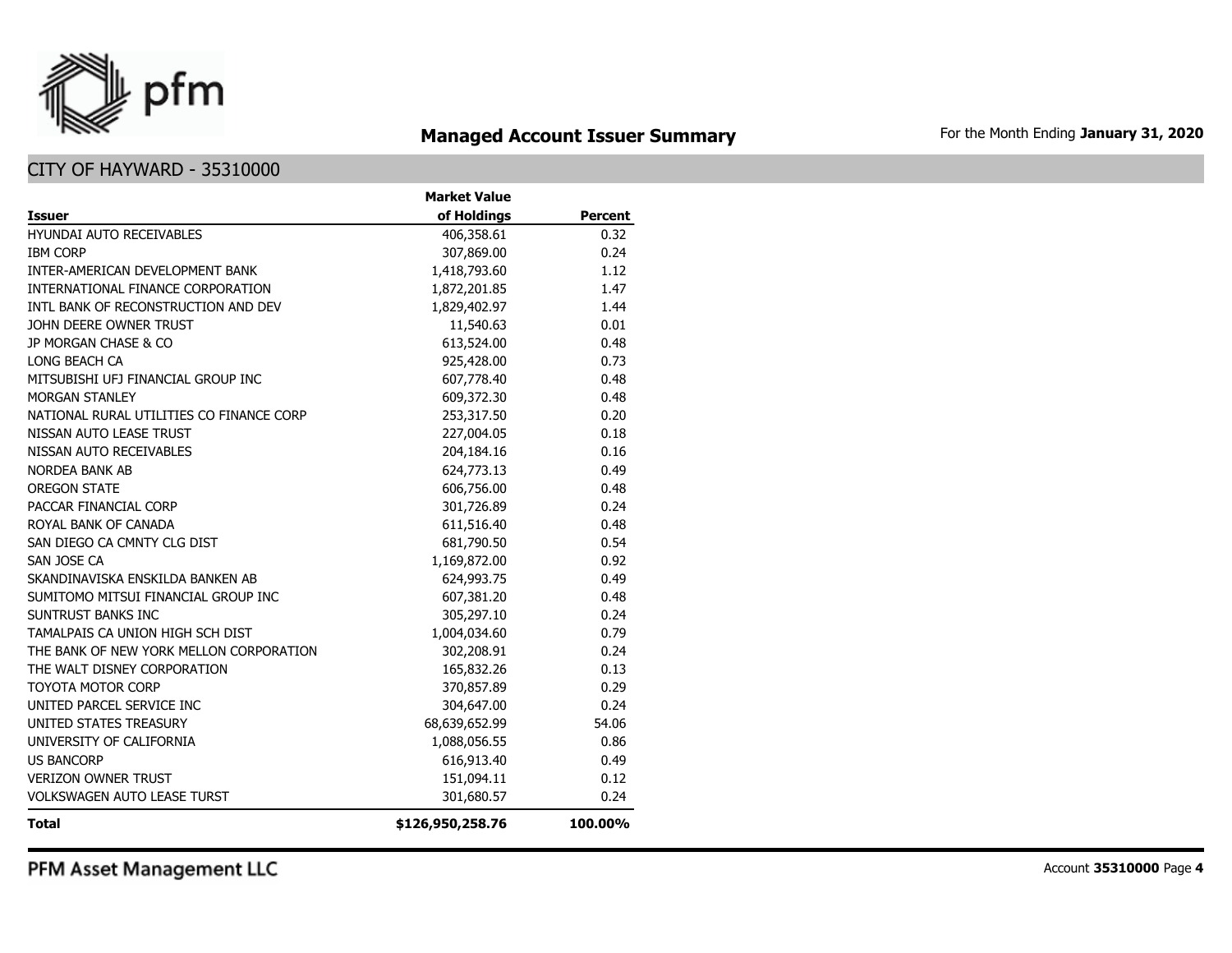

| <b>Security Type/Description</b><br><b>Dated Date/Coupon/Maturity</b> | <b>CUSIP</b> | Par              | <b>S&amp;P</b><br>Rating | Moody's<br>Rating | <b>Trade</b><br><b>Date</b> | <b>Settle</b><br><b>Date</b> | <b>Original</b><br>Cost | <b>YTM</b><br>at Cost | <b>Accrued</b><br><b>Interest</b> | <b>Amortized</b><br>Cost | Market<br><b>Value</b> |
|-----------------------------------------------------------------------|--------------|------------------|--------------------------|-------------------|-----------------------------|------------------------------|-------------------------|-----------------------|-----------------------------------|--------------------------|------------------------|
| <b>U.S. Treasury Bond / Note</b>                                      |              |                  |                          |                   |                             |                              |                         |                       |                                   |                          |                        |
| <b>US TREASURY NOTES</b><br>DTD 01/31/2016 1.375% 01/31/2021          | 912828N89    | 400,000.00 AA+   |                          | Aaa               | 02/02/18                    | 02/02/18                     | 388,718.75 2.36         |                       | 15.11                             | 396,154.91               | 399,500.00             |
| US TREASURY NOTES<br>DTD 01/31/2016 1.375% 01/31/2021                 | 912828N89    | 1,450,000.00 AA+ |                          | Aaa               | 01/02/18                    | 01/04/18                     | 1,421,000.00            | 2.05                  | 54.77                             | 1,440,392.36             | 1,448,187.50           |
| US TREASURY NOTES<br>DTD 02/29/2016 1.125% 02/28/2021                 | 912828P87    | 625,000.00 AA+   |                          | Aaa               | 02/07/18                    | 02/08/18                     | 602,319.34              | 2.36                  | 2,974.76                          | 616,822.64               | 622,558.63             |
| US TREASURY NOTES<br>DTD 02/29/2016 1.125% 02/28/2021                 | 912828P87    | 3,100,000.00 AA+ |                          | Aaa               | 02/15/18                    | 02/16/18                     | 2,983,628.91            | 2.42                  | 14,754.81                         | 3,057,725.95             | 3,087,890.78           |
| <b>US TREASURY NOTES</b><br>DTD 05/15/2018 2.625% 05/15/2021          | 9128284P2    | 2,350,000.00 AA+ |                          | Aaa               | 02/28/19                    | 02/28/19                     | 2,354,957.03            | 2.53                  | 13,218.75                         | 2,352,943.33             | 2,385,250.00           |
| <b>US TREASURY NOTES</b><br>DTD 05/15/2018 2.625% 05/15/2021          | 9128284P2    | 4,200,000.00 AA+ |                          | Aaa               | 02/08/19                    | 02/11/19                     | 4,216,242.19            | 2.45                  | 23,625.00                         | 4,209,404.89             | 4,263,000.00           |
| US TREASURY NOTES<br>DTD 06/02/2014 2.000% 05/31/2021                 | 912828WN6    | 3,225,000.00 AA+ |                          | Aaa               | 06/04/18                    | 06/06/18                     | 3,167,680.66            | 2.62                  | 11,102.46                         | 3,198,955.87             | 3,249,187.50           |
| US TREASURY NOTES<br>DTD 06/30/2014 2.125% 06/30/2021                 | 912828WR7    | 1,500,000.00 AA+ |                          | Aaa               | 07/03/18                    | 07/06/18                     | 1,477,031.25            | 2.66                  | 2,802.20                          | 1,488,908.91             | 1,514,765.70           |
| US TREASURY NOTES<br>DTD 08/15/2018 2.750% 08/15/2021                 | 9128284W7    | 1,575,000.00 AA+ |                          | Aaa               | 09/05/18                    | 09/07/18                     | 1,576,291.99            | 2.72                  | 20,008.49                         | 1,575,697.68             | 1,607,238.36           |
| <b>US TREASURY NOTES</b><br>DTD 08/15/2018 2.750% 08/15/2021          | 9128284W7    | 1,725,000.00 AA+ |                          | Aaa               | 09/26/18                    | 09/28/18                     | 1,717,655,27            | 2.91                  | 21,914.06                         | 1,721,019.92             | 1,760,308.68           |
| <b>US TREASURY NOTES</b><br>DTD 08/15/2011 2.125% 08/15/2021          | 912828RC6    | 4,400,000.00 AA+ |                          | Aaa               | 10/03/19                    | 10/04/19                     | 4,456,890.63            | 1.42                  | 43,192.93                         | 4,447,067.81             | 4,447,437,28           |
| <b>US TREASURY NOTES</b><br>DTD 10/31/2016 1.250% 10/31/2021          | 912828T67    | 300,000.00 AA+   |                          | Aaa               | 12/20/19                    | 12/20/19                     | 297,761,72              | 1.66                  | 958.10                            | 297,902.33               | 299,390.64             |
| <b>US TREASURY NOTES</b><br>DTD 10/31/2016 1.250% 10/31/2021          | 912828T67    | 3,250,000.00 AA+ |                          | Aaa               | 10/31/19                    | 11/04/19                     | 3,231,337.89            | 1.54                  | 10,379.46                         | 3,233,606.22             | 3,243,398,60           |
| <b>US TREASURY NOTES</b><br>DTD 10/31/2016 1.250% 10/31/2021          | 912828T67    | 4.150.000.00 AA+ |                          | Aaa               | 11/08/19                    | 11/12/19                     | 4,114,984.38            | 1.69                  | 13,253.78                         | 4,118,898,28             | 4,141,570.52           |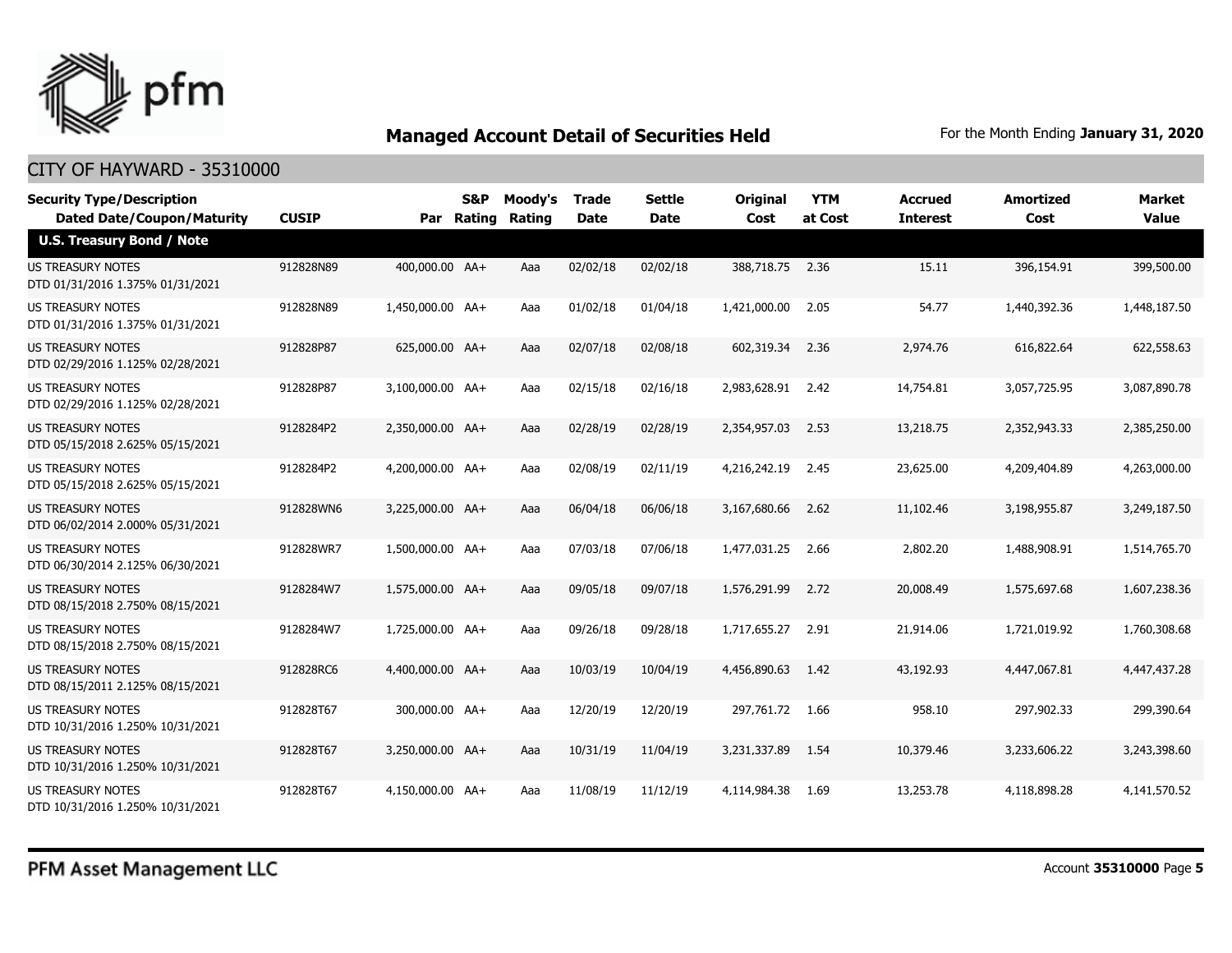

| <b>Security Type/Description</b><br><b>Dated Date/Coupon/Maturity</b>                | <b>CUSIP</b> | Par              | <b>S&amp;P</b><br>Rating | Moody's<br>Rating | <b>Trade</b><br><b>Date</b> | <b>Settle</b><br><b>Date</b> | Original<br>Cost | <b>YTM</b><br>at Cost | Accrued<br><b>Interest</b> | <b>Amortized</b><br>Cost | <b>Market</b><br><b>Value</b> |
|--------------------------------------------------------------------------------------|--------------|------------------|--------------------------|-------------------|-----------------------------|------------------------------|------------------|-----------------------|----------------------------|--------------------------|-------------------------------|
| <b>U.S. Treasury Bond / Note</b>                                                     |              |                  |                          |                   |                             |                              |                  |                       |                            |                          |                               |
| <b>US TREASURY NOTES</b><br>DTD 01/15/2019 2.500% 01/15/2022                         | 9128285V8    | 1,500,000.00 AA+ |                          | Aaa               | 02/08/19                    | 02/11/19                     | 1,502,988.28     | 2.43                  | 1,751.37                   | 1,502,028.02             | 1,533,046.80                  |
| US TREASURY NOTES<br>DTD 01/15/2019 2.500% 01/15/2022                                | 9128285V8    | 6,000,000.00 AA+ |                          | Aaa               | 01/29/19                    | 01/31/19                     | 5,991,328.13     | 2.55                  | 7,005.49                   | 5,994,223.20             | 6,132,187.20                  |
| <b>US TREASURY NOTES</b><br>DTD 01/31/2017 1.875% 01/31/2022                         | 912828V72    | 8,750,000.00 AA+ |                          | Aaa               | 01/07/19                    | 01/09/19                     | 8,590,722.66     | 2.50                  | 450.72                     | 8,644,704.25             | 8,840,234.38                  |
| <b>US TREASURY NOTES</b><br>DTD 02/15/2019 2.500% 02/15/2022                         | 9128286C9    | 2,350,000.00 AA+ |                          | Aaa               | 03/01/19                    | 03/05/19                     | 2,347,429.69     | 2.54                  | 27,139.95                  | 2,348,215.86             | 2,404,343.75                  |
| US TREASURY NOTES<br>DTD 02/15/2019 2.500% 02/15/2022                                | 9128286C9    | 2,500,000.00 AA+ |                          | Aaa               | 04/01/19                    | 04/03/19                     | 2,514,550.78     | 2.29                  | 28,872.28                  | 2,510,453.05             | 2,557,812.50                  |
| <b>US TREASURY NOTES</b><br>DTD 07/31/2017 1.875% 07/31/2022                         | 9128282P4    | 1,600,000.00 AA+ |                          | Aaa               | 07/01/19                    | 07/03/19                     | 1,605,437.50     | 1.76                  | 82.42                      | 1,604,441.81             | 1,621,750.08                  |
| <b>US TREASURY NOTES</b><br>DTD 07/31/2017 1.875% 07/31/2022                         | 9128282P4    | 4,400,000.00 AA+ |                          | Aaa               | 06/03/19                    | 06/05/19                     | 4,403,609.38     | 1.85                  | 226.65                     | 4,402,906.64             | 4,459,812.72                  |
| US TREASURY NOTES<br>DTD 08/31/2017 1.625% 08/31/2022                                | 9128282S8    | 1,075,000.00 AA+ |                          | Aaa               | 08/02/19                    | 08/05/19                     | 1,072,858.40     | 1.69                  | 7,390.63                   | 1,073,199.27             | 1,083,398.44                  |
| UNITED STATES TREASURY NOTES<br>DTD 10/15/2019 1.375% 10/15/2022                     | 912828YK0    | 5,250,000.00 AA+ |                          | Aaa               | 12/02/19                    | 12/04/19                     | 5,213,085.94     | 1.63                  | 21,498.46                  | 5,215,133.54             | 5,258,203.13                  |
| <b>US TREASURY NOTES</b><br>DTD 02/01/2016 1.750% 01/31/2023                         | 912828P38    | 2,250,000.00 AA+ |                          | Aaa               | 01/02/20                    | 01/06/20                     | 2,259,140.63     | 1.61                  | 108.17                     | 2,258,944.13             | 2,279,179.80                  |
| <b>Security Type Sub-Total</b>                                                       |              | 67,925,000.00    |                          |                   |                             |                              | 67,507,651.40    | 2.17                  | 272,780.82                 | 67,709,750.87            | 68,639,652.99                 |
| <b>Supra-National Agency Bond / Note</b>                                             |              |                  |                          |                   |                             |                              |                  |                       |                            |                          |                               |
| INTERNATIONAL FINANCE CORPORATION<br><b>NOTE</b><br>DTD 03/16/2018 2.635% 03/09/2021 | 45950VLQ7    | 1,850,000.00 AAA |                          | Aaa               | 03/09/18                    | 03/16/18                     | 1,848,612.50     | 2.66                  | 19,228.18                  | 1,849,470.55             | 1,872,201.85                  |
| INTER-AMERICAN DEVELOPMENT BANK<br><b>NOTE</b><br>DTD 04/19/2018 2.625% 04/19/2021   | 4581X0DB1    | 1,400,000.00 AAA |                          | Aaa               | 04/12/18                    | 04/19/18                     | 1,396,920.00     | 2.70                  | 10,412.50                  | 1,398,721.77             | 1,418,793.60                  |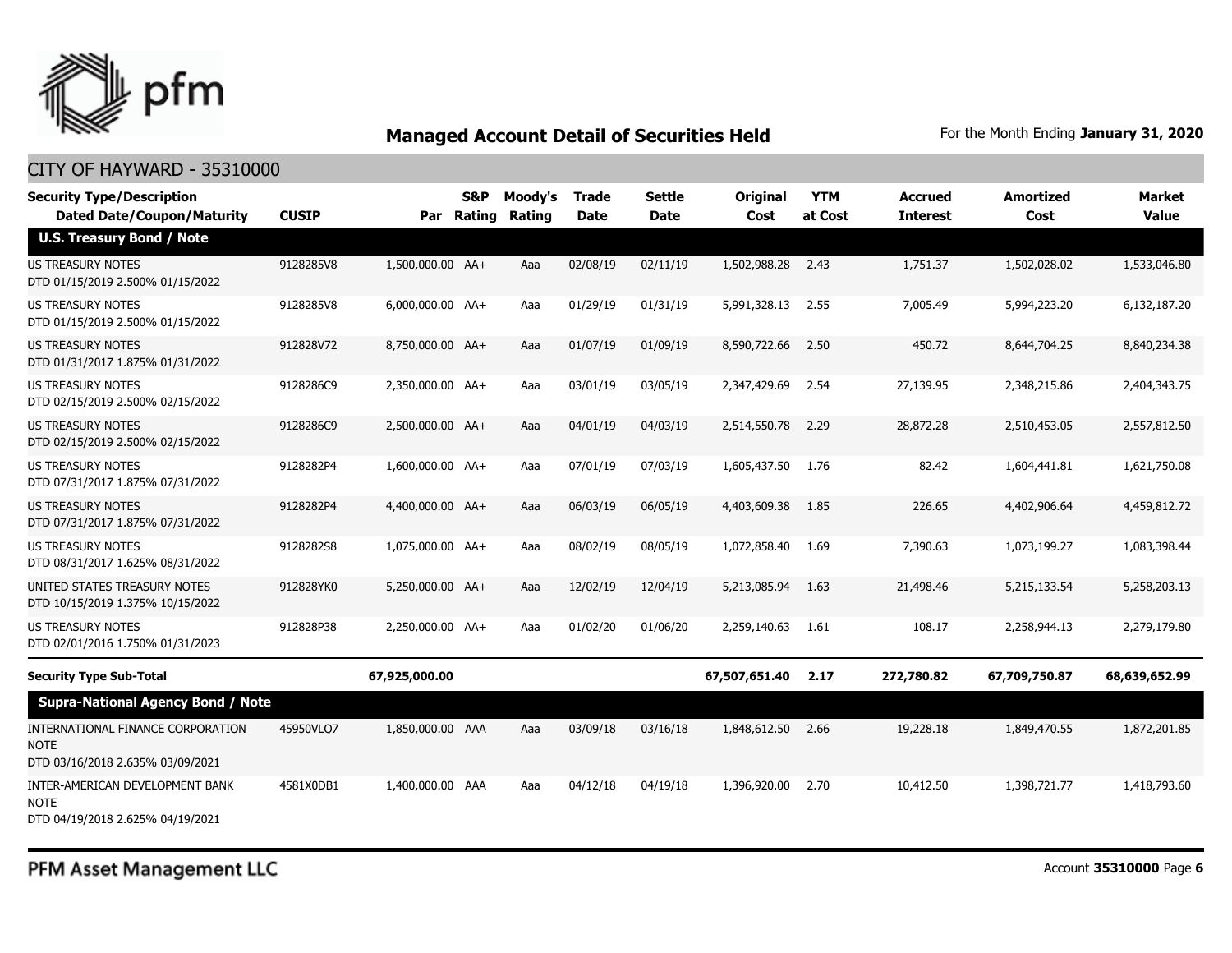

| <b>Security Type/Description</b><br><b>Dated Date/Coupon/Maturity</b>           | <b>CUSIP</b> | Par              | S&P<br>Rating | Moody's<br>Rating | <b>Trade</b><br><b>Date</b> | <b>Settle</b><br><b>Date</b> | <b>Original</b><br>Cost | <b>YTM</b><br>at Cost | <b>Accrued</b><br><b>Interest</b> | <b>Amortized</b><br>Cost | Market<br><b>Value</b> |
|---------------------------------------------------------------------------------|--------------|------------------|---------------|-------------------|-----------------------------|------------------------------|-------------------------|-----------------------|-----------------------------------|--------------------------|------------------------|
| <b>Supra-National Agency Bond / Note</b>                                        |              |                  |               |                   |                             |                              |                         |                       |                                   |                          |                        |
| INTL BANK OF RECONSTRUCTION AND DEV<br>NOTE<br>DTD 07/25/2018 2.750% 07/23/2021 | 459058GH0    | 1,795,000.00 AAA |               | Aaa               | 07/18/18                    | 07/25/18                     | 1,790,799.70            | 2.83                  | 1,096.94                          | 1,792,882.17             | 1,829,402.97           |
| <b>Security Type Sub-Total</b>                                                  |              | 5,045,000.00     |               |                   |                             |                              | 5,036,332.20            | 2.73                  | 30,737.62                         | 5,041,074.49             | 5,120,398.42           |
| <b>Municipal Bond / Note</b>                                                    |              |                  |               |                   |                             |                              |                         |                       |                                   |                          |                        |
| UNIV OF CAL TXBL REV BOND<br>DTD 05/18/2017 1.900% 05/15/2020                   | 91412GS89    | 625,000.00 AA    |               | Aa2               | 05/05/17                    | 05/18/17                     | 625,000.00              | 1.90                  | 2,506.94                          | 625,000.00               | 625,362.50             |
| CA ST TXBL GO BONDS<br>DTD 04/27/2017 2.625% 04/01/2021                         | 13063DAC2    | 1,000,000.00 AA- |               | Aa2               | 02/12/19                    | 02/14/19                     | 997,000.00              | 2.77                  | 8,750,00                          | 998,346,22               | 1,012,140,00           |
| CA ST TXBL GO BONDS<br>DTD 04/25/2018 2.800% 04/01/2021                         | 13063DGA0    | 1,425,000.00 AA- |               | Aa2               | 04/18/18                    | 04/25/18                     | 1,425,057.00            | 2.80                  | 13,300.00                         | 1,425,016.76             | 1,443,368.25           |
| UNIV OF CAL TXBL REV BONDS<br>DTD 06/05/2018 3.029% 05/15/2021                  | 91412HBH5    | 455,000.00 AA    |               | Aa2               | 05/23/18                    | 06/05/18                     | 455,000.00              | 3.03                  | 2,909.52                          | 455,000.00               | 462,694.05             |
| CHAFFEY UHSD, CA TXBL GO BONDS<br>DTD 12/05/2019 1.913% 08/01/2022              | 157411TH2    | 600,000.00 AA-   |               | Aa1               | 11/06/19                    | 12/05/19                     | 600,000.00              | 1.91                  | 1,785.47                          | 600,000,00               | 605,682.00             |
| SAN DIEGO CCD, CA TXBL GO BONDS<br>DTD 10/16/2019 1.936% 08/01/2022             | 7972720M6    | 675,000.00 AAA   |               | Aaa               | 09/18/19                    | 10/16/19                     | 675,000.00              | 1.94                  | 3,811.50                          | 675,000.00               | 681,790.50             |
| LONG BEACH CCD, CA TXBL GO BONDS<br>DTD 10/23/2019 1.702% 08/01/2022            | 542411NG4    | 920,000.00 AA    |               | Aa2               | 10/09/19                    | 10/23/19                     | 920,000.00              | 1.70                  | 4,262.56                          | 920,000.00               | 925,428.00             |
| TAMALPAIS UHSD, CA TXBL GO BONDS<br>DTD 10/09/2019 1.925% 08/01/2022            | 874857KH7    | 995,000.00 NR    |               | Aaa               | 09/20/19                    | 10/09/19                     | 995,000.00              | 1.93                  | 5,958.94                          | 995,000,00               | 1,004,034.60           |
| SAN JOSE, CA TXBL GO BONDS<br>DTD 07/25/2019 2.300% 09/01/2022                  | 798135H44    | 1,150,000.00 AA+ |               | Aa1               | 07/09/19                    | 07/25/19                     | 1,157,544.00            | 2.08                  | 11,020.83                         | 1,156,310.05             | 1,169,872.00           |
| OR ST DEPT OF TRANS TXBL REV BONDS<br>DTD 11/20/2019 1.855% 11/15/2022          | 68607DTT2    | 600,000.00 AAA   |               | Aa1               | 11/07/19                    | 11/20/19                     | 600,000.00              | 1.86                  | 2,195.08                          | 600,000.00               | 606,756.00             |
| <b>AZ TRAN BOARD TXBL REV BONDS</b><br>DTD 02/12/2020 1.795% 07/01/2023         | 040654XT7    | 1,235,000.00 AA+ |               | Aa1               | 01/10/20                    | 02/12/20                     | 1,235,000.00            | 1.80                  | 0.00                              | 1,235,000.00             | 1,249,363.05           |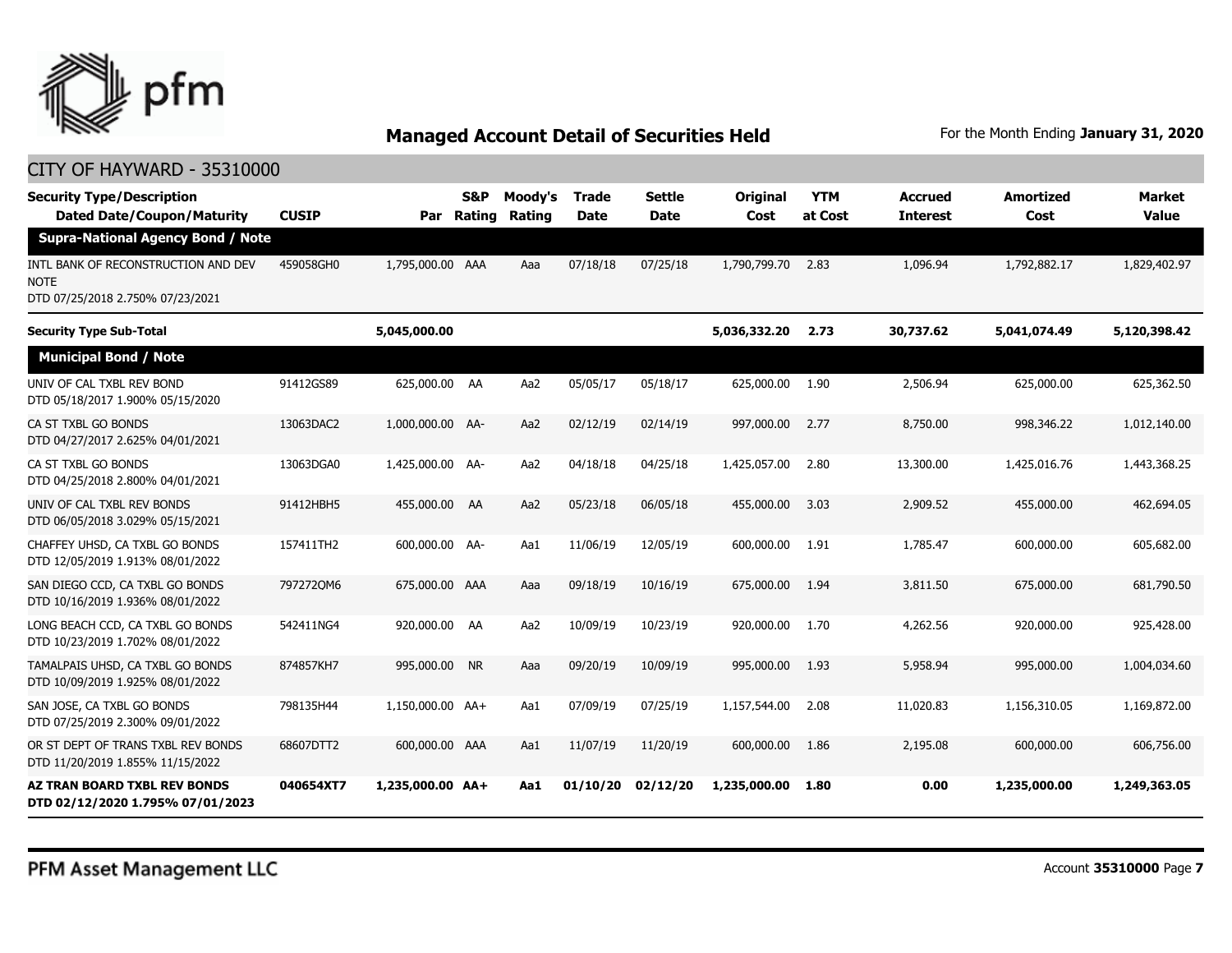

### CITY OF HAYWARD - 35310000

| <b>Security Type/Description</b><br><b>Dated Date/Coupon/Maturity</b> | <b>CUSIP</b> |                  | <b>S&amp;P</b><br>Par Rating | Moody's<br>Rating | <b>Trade</b><br><b>Date</b> | <b>Settle</b><br><b>Date</b> | <b>Original</b><br>Cost | <b>YTM</b><br>at Cost | <b>Accrued</b><br><b>Interest</b> | <b>Amortized</b><br>Cost | <b>Market</b><br>Value |  |
|-----------------------------------------------------------------------|--------------|------------------|------------------------------|-------------------|-----------------------------|------------------------------|-------------------------|-----------------------|-----------------------------------|--------------------------|------------------------|--|
| <b>Security Type Sub-Total</b>                                        |              | 9,680,000.00     |                              |                   |                             |                              | 9,684,601.00            | 2.17                  | 56,500.84                         | 9,684,673.03             | 9,786,490.95           |  |
| Federal Agency Collateralized Mortgage Obligation                     |              |                  |                              |                   |                             |                              |                         |                       |                                   |                          |                        |  |
| FHLMC SERIES K013 A1<br>DTD 05/01/2011 2.902% 08/25/2020              | 3137AA4V2    | 171,130.93 AA+   |                              | Aaa               | 06/23/17                    | 06/28/17                     | 174,386.42 1.60         |                       | 413.85                            | 171,344.58               | 171,340.21             |  |
| <b>FHMS K714 A2</b><br>DTD 01/01/2014 3.034% 10/25/2020               | 3137B6ZM6    | 793,509.76 AA+   |                              | Aaa               | 09/21/17                    | 09/26/17                     | 815,548.27              | 1.15                  | 2,006.26                          | 798,489.75               | 794,448.95             |  |
| FNA 2018-M5 A2<br>DTD 04/01/2018 3.560% 09/25/2021                    | 3136B1XP4    | 539,682.25 AA+   |                              | Aaa               | 04/11/18                    | 04/30/18                     | 550,417.08              | 2.27                  | 1,601.06                          | 544,643.55               | 545,216.71             |  |
| <b>FHMS K720 A1</b><br>DTD 11/01/2015 2.316% 11/25/2021               | 3137BLUQ9    | 233,109.73 AA+   |                              | Aaa               | 08/22/19                    | 08/27/19                     | 233,747.13              | 1.94                  | 449.90                            | 233,595.28               | 233,347.77             |  |
| FHLMC MULTIFAMILY STRUCTURED P<br>DTD 05/01/2015 2.791% 01/25/2022    | 3137BHXY8    | 1,250,000.00 AA+ |                              | Aaa               | 08/16/19                    | 08/21/19                     | 1,272,656.25            | 1.21                  | 2,907.29                          | 1,268,786.16             | 1,266,912.16           |  |
| FHMS KJ23 A1<br>DTD 12/01/2018 3.174% 03/01/2022                      | 3137FKK70    | 331,317.33 AA+   |                              | Aaa               | 12/07/18                    | 12/14/18                     | 331,314.67              | 3.05                  | 876.33                            | 331,314.68               | 334,858.76             |  |
| FHMS K019 A2<br>DTD 08/01/2012 2.272% 03/25/2022                      | 3137ASNJ9    | 596,487.18 AA+   |                              | Aaa               | 03/29/19                    | 04/03/19                     | 592,083.42              | 2.65                  | 1,129.35                          | 592,995.12               | 602,055.75             |  |
| FHMS K023 A1<br>DTD 12/01/2012 1.583% 04/25/2022                      | 3137AWQG3    | 69,586,74 AA+    |                              | Aaa               | 03/06/18                    | 03/09/18                     | 68,075.39               | 2.58                  | 91.80                             | 68,699.14                | 69,241.10              |  |
| FHMS K023 A1<br>DTD 12/01/2012 1.583% 04/25/2022                      | 3137AWQG3    | 305,502.74 AA+   |                              | Aaa               | 07/12/18                    | 07/17/18                     | 297,781.64              | 2.87                  | 403.01                            | 300,586.86               | 303,985.32             |  |
| FHMS K023 A1<br>DTD 12/01/2012 1.583% 04/25/2022                      | 3137AWQG3    | 627,977.86 AA+   |                              | Aaa               | 03/07/18                    | 03/09/18                     | 614,240.85              | 2.59                  | 828.41                            | 619,911.91               | 624,858.71             |  |
| FHLMC MULTIFAMILY STRUCTURED P<br>DTD 11/01/2015 2.716% 06/25/2022    | 3137BLUR7    | 600,000.00 AA+   |                              | Aaa               | 03/13/19                    | 03/18/19                     | 599,253.52              | 2.68                  | 1,358.00                          | 599,253.52               | 611,179.85             |  |
| FHLMC MULTIFAMILY STRUCTURED P<br>DTD 12/01/2012 2.355% 07/25/2022    | 3137AVXN2    | 570,000.00 AA+   |                              | Aaa               | 06/12/19                    | 06/17/19                     | 572,092.97              | 2.03                  | 1,118.63                          | 571,559.64               | 577,642.05             |  |
| FHLMC MULTIFAMILY STRUCTURED P<br>DTD 12/01/2012 2.355% 07/25/2022    | 3137AVXN2    | 1,227,386.00 AA+ |                              | Aaa               | 03/28/19                    | 04/02/19                     | 1,222,591.52            | 2.49                  | 2,408.75                          | 1,223,270.38             | 1,243,841.69           |  |
| FHLMC MULTIFAMILY STRUCTURED P<br>DTD 12/01/2012 2.307% 08/25/2022    | 3137AWOH1    | 1,250,000.00 AA+ |                              | Aaa               | 09/04/19                    | 09/09/19                     | 1,268,457.03            | 1.25                  | 2,403.13                          | 1,266,000.61             | 1,266,239.84           |  |

PFM Asset Management LLC

Account **35310000** Page **8**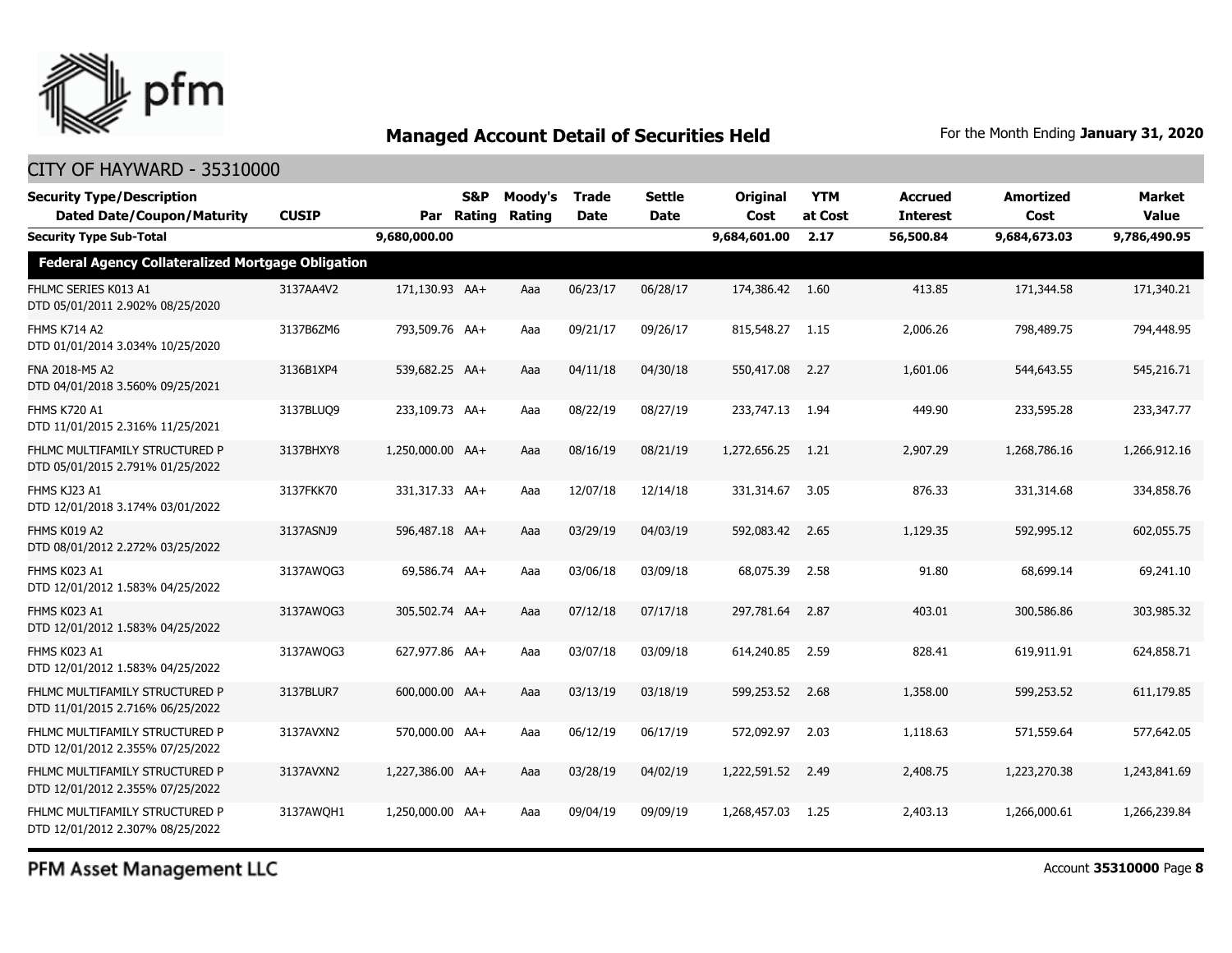

| <b>Security Type/Description</b><br><b>Dated Date/Coupon/Maturity</b> | <b>CUSIP</b> |                  | <b>S&amp;P</b><br>Par Rating | Moody's<br><b>Rating</b> | <b>Trade</b><br><b>Date</b> | <b>Settle</b><br><b>Date</b> | <b>Original</b><br>Cost | <b>YTM</b><br>at Cost | <b>Accrued</b><br><b>Interest</b> | <b>Amortized</b><br>Cost | <b>Market</b><br><b>Value</b> |
|-----------------------------------------------------------------------|--------------|------------------|------------------------------|--------------------------|-----------------------------|------------------------------|-------------------------|-----------------------|-----------------------------------|--------------------------|-------------------------------|
| <b>Federal Agency Collateralized Mortgage Obligation</b>              |              |                  |                              |                          |                             |                              |                         |                       |                                   |                          |                               |
| FHLMC MULTIFAMILY STRUCTURED P<br>DTD 05/01/2013 2.510% 11/25/2022    | 3137B1BS0    | 1,065,000.00 AA+ |                              | Aaa                      | 06/12/19                    | 06/17/19                     | 1,074,318.75            | 1.92                  | 2,227.63                          | 1,072,519.56             | 1,085,187.42                  |
| <b>FANNIEMAE-ACES</b><br>DTD 02/01/2013 2.509% 11/25/2022             | 3136ACGJ4    | 1,185,071.59 AA+ |                              | Aaa                      | 06/24/19                    | 06/27/19                     | 1,199,699.82            | 1.70                  | 2,477.32                          | 1,197,217.23             | 1,207,121.29                  |
| FNA 2013-M7 A2<br>DTD 05/01/2013 2.280% 12/25/2022                    | 3136AEGO4    | 370,136.75 AA+   |                              | Aaa                      | 09/11/19                    | 09/16/19                     | 372,443.06              | 1.82                  | 703.26                            | 372,162.09               | 375,320.02                    |
| FNA 2013-M7 A2<br>DTD 05/01/2013 2.280% 12/25/2022                    | 3136AEGO4    | 490,352.10 AA+   |                              | Aaa                      | 09/04/19                    | 09/09/19                     | 496,776.20              | 1.42                  | 931.67                            | 495,997.83               | 497,218.82                    |
| <b>FHMS J22F A1</b><br>DTD 11/01/2018 3.454% 05/25/2023               | 3137FJYA1    | 596,454.29 AA+   |                              | Aaa                      | 11/07/18                    | 11/19/18                     | 596,438.20              | 3.28                  | 1,716.79                          | 596,438.19               | 613,333.95                    |
| FHMS KP05 A<br>DTD 12/01/2018 3.203% 07/01/2023                       | 3137FKK39    | 356,701.91 AA+   |                              | Aaa                      | 12/07/18                    | 12/17/18                     | 356,700.82              | 3.11                  | 952.10                            | 356,700.84               | 362,944.19                    |
| FHMS KJ27 A1<br>DTD 11/01/2019 2.092% 07/25/2024                      | 3137FQ3V3    | 619,460.21 AA+   |                              | Aaa                      | 11/20/19                    | 11/26/19                     | 619,445.34              | 2.03                  | 1,079.93                          | 619,445.34               | 625,691.78                    |
| <b>Security Type Sub-Total</b>                                        |              | 13,248,867.37    |                              |                          |                             |                              | 13,328,468.35           | 2.02                  | 28,084.47                         | 13,300,932.26            | 13,411,986.34                 |
| <b>Federal Agency Bond / Note</b>                                     |              |                  |                              |                          |                             |                              |                         |                       |                                   |                          |                               |
| <b>FANNIE MAE NOTES</b><br>DTD 06/25/2018 2.750% 06/22/2021           | 3135G0U35    | 1,745,000.00 AA+ |                              | Aaa                      | 06/22/18                    | 06/25/18                     | 1,744,598.65            | 2.76                  | 5,198.65                          | 1,744,808.02             | 1,777,523.31                  |
| FEDERAL HOME LOAN BANKS NOTES<br>DTD 10/12/2018 3.000% 10/12/2021     | 3130AF5B9    | 2,425,000.00 AA+ |                              | Aaa                      | 11/02/18                    | 11/06/18                     | 2,423,593.50            | 3.02                  | 22,027.08                         | 2,424,190.10             | 2,491,061.85                  |
| <b>FANNIE MAE NOTES</b><br>DTD 01/11/2019 2.625% 01/11/2022           | 3135G0U92    | 1,200,000.00 AA+ |                              | Aaa                      | 01/29/19                    | 01/31/19                     | 1,200,312.00            | 2.62                  | 1,750.00                          | 1,200,215.41             | 1,228,600.80                  |
| <b>FANNIE MAE NOTES</b><br>DTD 01/11/2019 2.625% 01/11/2022           | 3135G0U92    | 1,650,000.00 AA+ |                              | Aaa                      | 01/09/19                    | 01/11/19                     | 1,648,812.00            | 2.65                  | 2,406.25                          | 1,649,219.47             | 1,689,326.10                  |
| FEDERAL HOME LOAN BANK<br>DTD 06/01/2012 2.125% 06/10/2022            | 313379069    | 2.475.000.00 AA+ |                              | Aaa                      | 06/13/19                    | 06/14/19                     | 2,492,399.25            | 1.88                  | 7,450.78                          | 2,488,808.62             | 2,518,978.28                  |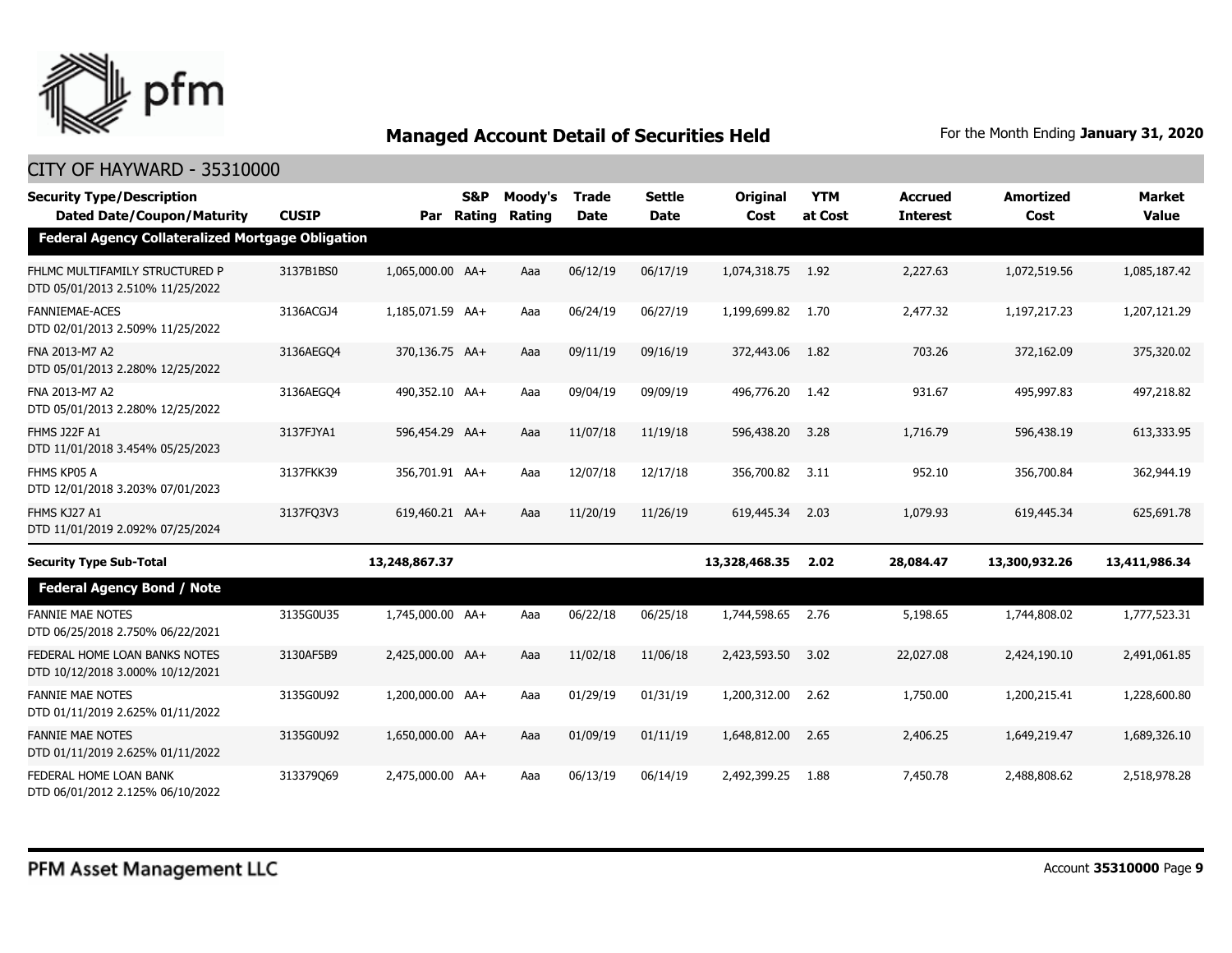

| <b>Security Type/Description</b><br><b>Dated Date/Coupon/Maturity</b>                  | <b>CUSIP</b> | Par              | S&P<br>Rating | Moody's<br>Rating | <b>Trade</b><br>Date | <b>Settle</b><br>Date | <b>Original</b><br>Cost | <b>YTM</b><br>at Cost | <b>Accrued</b><br><b>Interest</b> | <b>Amortized</b><br>Cost | <b>Market</b><br><b>Value</b> |
|----------------------------------------------------------------------------------------|--------------|------------------|---------------|-------------------|----------------------|-----------------------|-------------------------|-----------------------|-----------------------------------|--------------------------|-------------------------------|
| <b>Federal Agency Bond / Note</b>                                                      |              |                  |               |                   |                      |                       |                         |                       |                                   |                          |                               |
| <b>FANNIE MAE NOTES</b><br>DTD 09/06/2019 1.375% 09/06/2022                            | 3135G0W33    | 1,250,000.00 AA+ |               | Aaa               | 09/05/19             | 09/06/19              | 1,245,650.00            | 1.49                  | 6,922.74                          | 1,246,223.21             | 1,250,637.50                  |
| <b>Security Type Sub-Total</b>                                                         |              | 10,745,000.00    |               |                   |                      |                       | 10,755,365.40           | 2.44                  | 45,755.50                         | 10,753,464.83            | 10,956,127.84                 |
| <b>Corporate Note</b>                                                                  |              |                  |               |                   |                      |                       |                         |                       |                                   |                          |                               |
| AMERICAN EXPRESS CO CORP NOTES<br>DTD 02/22/2019 3.000% 02/22/2021                     | 025816CB3    | 400,000.00 BBB+  |               | A <sub>3</sub>    | 02/19/19             | 02/22/19              | 399,600.00              | 3.05                  | 5,300.00                          | 399,785.40               | 404,921.60                    |
| JOHN DEERE CAPITAL CORP NOTES<br>DTD 03/13/2018 2.875% 03/12/2021                      | 24422EUD9    | 300,000.00       | A             | A2                | 03/08/18             | 03/13/18              | 299,796.00              | 2.90                  | 3,330.21                          | 299,922.10               | 304,081.50                    |
| NATIONAL RURAL UTIL COOP NOTE<br>DTD 02/26/2018 2.900% 03/15/2021                      | 63743HER9    | 250,000.00       | A             | A <sub>2</sub>    | 02/21/18             | 02/26/18              | 249,722.50              | 2.94                  | 2,738.89                          | 249,894.23               | 253,317.50                    |
| TOYOTA MOTOR CREDIT CORP NOTES<br>DTD 04/13/2018 2.950% 04/13/2021                     | 89236TEU5    | 365,000.00 AA-   |               | Aa3               | 04/10/18             | 04/13/18              | 364,854.00              | 2.96                  | 3,230.25                          | 364,940.09               | 370,857.89                    |
| MORGAN STANLEY CORP NOTES<br>DTD 04/21/2016 2.500% 04/21/2021                          | 61746BEA0    | 300,000.00 BBB+  |               | A <sub>3</sub>    | 02/13/18             | 02/15/18              | 294,960,00              | 3.06                  | 2,083.33                          | 298,011.26               | 303,007.50                    |
| <b>CHARLES SCHWAB CORP NOTES</b><br>DTD 05/22/2018 3.250% 05/21/2021                   | 808513AW5    | 235,000.00       | A             | A2                | 05/17/18             | 05/22/18              | 234,992.95              | 3.25                  | 1,485.07                          | 234,996.77               | 239,555.01                    |
| PACCAR FINANCIAL CORP BONDS<br>DTD 08/09/2018 3.150% 08/09/2021                        | 69371RP42    | 295,000.00 A+    |               | A1                | 08/06/18             | 08/09/18              | 294,908.55              | 3.16                  | 4,439.75                          | 294,952.53               | 301,726.89                    |
| CATERPILLAR FINANCIAL SERVICES CORP<br><b>CORP</b><br>DTD 09/07/2018 3.150% 09/07/2021 | 14913Q2N8    | 325,000.00       | A             | A <sub>3</sub>    | 09/04/18             | 09/07/18              | 324,749.75              | 3.18                  | 4,095.00                          | 324,863.64               | 332,647.25                    |
| <b>3M COMPANY</b><br>DTD 09/14/2018 3.000% 09/14/2021                                  | 88579YBA8    | 145,000.00 AA-   |               | A1                | 09/11/18             | 09/14/18              | 144,702.75              | 3.07                  | 1,655.42                          | 144,836.24               | 148,181.45                    |
| BANK OF AMERICA CORP (CALLABLE)<br>DTD 09/18/2017 2.328% 10/01/2021                    | 06051GGS2    | 200,000.00 A-    |               | A2                | 11/27/17             | 11/29/17              | 199,026.00              | 2.46                  | 1,552.00                          | 199,567.44               | 200,423.00                    |
| BANK OF AMERICA CORP (CALLABLE)<br>DTD 09/18/2017 2.328% 10/01/2021                    | 06051GGS2    | 390,000.00 A-    |               | A2                | 09/13/17             | 09/18/17              | 390,000.00              | 2.33                  | 3,026.40                          | 390,000.00               | 390,824.85                    |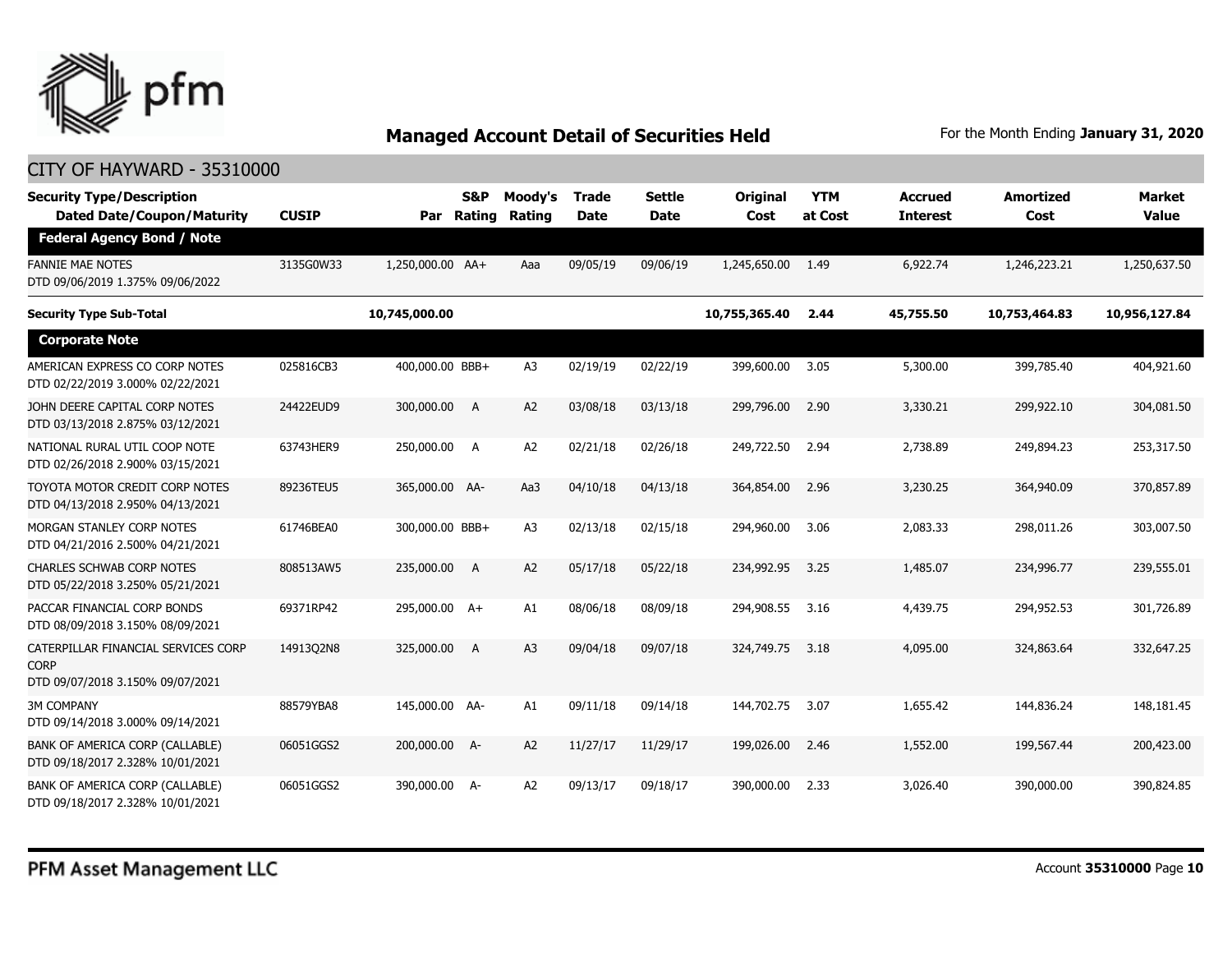

### CITY OF HAYWARD - 35310000

| <b>Security Type/Description</b><br><b>Dated Date/Coupon/Maturity</b>                 | <b>CUSIP</b> |                 | <b>S&amp;P</b><br>Par Rating | Moody's<br>Rating | <b>Trade</b><br><b>Date</b> | <b>Settle</b><br><b>Date</b> | <b>Original</b><br>Cost | <b>YTM</b><br>at Cost | <b>Accrued</b><br><b>Interest</b> | <b>Amortized</b><br>Cost | Market<br><b>Value</b> |
|---------------------------------------------------------------------------------------|--------------|-----------------|------------------------------|-------------------|-----------------------------|------------------------------|-------------------------|-----------------------|-----------------------------------|--------------------------|------------------------|
| <b>Corporate Note</b>                                                                 |              |                 |                              |                   |                             |                              |                         |                       |                                   |                          |                        |
| AMERICAN EXPRESS CREDIT CORP NOTES<br>DTD 11/06/2018 3.700% 11/05/2021                | 025816BY4    | 200,000.00 BBB+ |                              | A <sub>3</sub>    | 11/01/18                    | 11/06/18                     | 199,956.00              | 3.71                  | 1,767.78                          | 199,973.47               | 206,421.60             |
| CITIGROUP INC CORP (CALLABLE) NOTE<br>DTD 12/08/2016 2.900% 12/08/2021                | 172967LC3    | 300,000.00 BBB+ |                              | A <sub>3</sub>    | 01/15/19                    | 01/17/19                     | 294,543.00              | 3.57                  | 1,280.83                          | 296,445.61               | 305,216.40             |
| SUNTRUST BANKS INC CORP NOTES<br>(CALLABLE)<br>DTD 12/01/2016 2.700% 01/27/2022       | 867914BM4    | 300,000.00 A-   |                              | A <sub>3</sub>    | 05/14/19                    | 05/16/19                     | 299,502.00              | 2.76                  | 90.00                             | 299,634.19               | 305,297.10             |
| HOME DEPOT INC<br>DTD 12/06/2018 3.250% 03/01/2022                                    | 437076BV3    | 175,000.00 A    |                              | A2                | 11/27/18                    | 12/06/18                     | 174,520.50              | 3.34                  | 2,369.79                          | 174,681.71               | 181,111.53             |
| US BANCORP (CALLABLE) NOTE<br>DTD 03/02/2012 3.000% 03/15/2022                        | 91159HHC7    | 600,000.00 A+   |                              | A1                | 06/14/19                    | 06/18/19                     | 610,590.00              | 2.33                  | 6,800.00                          | 608,189.35               | 616,913.40             |
| GOLDMAN SACHS GROUP INC (CALLABLE)<br><b>NOTE</b><br>DTD 01/26/2017 3.000% 04/26/2022 | 38141GWC4    | 600,000.00 BBB+ |                              | A <sub>3</sub>    | 02/13/19                    | 02/15/19                     | 593,412.00              | 3.36                  | 4,750.00                          | 595,333.91               | 608,251.80             |
| <b>IBM CORP</b><br>DTD 05/15/2019 2.850% 05/13/2022                                   | 459200JX0    | 300,000.00      | A                            | A2                | 11/01/19                    | 11/05/19                     | 306,726.00              | 1.93                  | 1,852.50                          | 306,102.10               | 307,869.00             |
| UNITED PARCEL SERVICE (CALLABLE)<br><b>NOTES</b><br>DTD 05/16/2017 2.350% 05/16/2022  | 911312BC9    | 300,000.00 A    |                              | A <sub>2</sub>    | 06/26/19                    | 06/27/19                     | 301,689.00              | 2.15                  | 1,468.75                          | 301,341.93               | 304,647.00             |
| MORGAN STANLEY CORP NOTES<br>DTD 05/19/2017 2.750% 05/19/2022                         | 61744YAH1    | 300,000.00 BBB+ |                              | A <sub>3</sub>    | 04/05/19                    | 04/09/19                     | 298,011.00              | 2.97                  | 1,650,00                          | 298,516.58               | 306,364.80             |
| JPMORGAN CHASE & CO CORP NOTES<br>DTD 06/18/2018 3.514% 06/18/2022                    | 46647PAS5    | 600,000.00 A-   |                              | A <sub>2</sub>    | 06/11/18                    | 06/18/18                     | 600,000.00              | 3.51                  | 2,518.37                          | 600,000.00               | 613,524.00             |
| AMERICAN HONDA FINANCE<br>DTD 06/27/2019 2.200% 06/27/2022                            | 02665WCY5    | 600,000.00      | A                            | A <sub>2</sub>    | 06/24/19                    | 06/27/19                     | 599,448.00              | 2.23                  | 1,246.67                          | 599,554.55               | 606,763.20             |
| BANK OF NY MELLON CORP CORP NOTES<br>DTD 08/23/2019 1.950% 08/23/2022                 | 06406RAK3    | 115,000.00 A    |                              | A1                | 09/03/19                    | 09/05/19                     | 115,317.40              | 1.85                  | 984.21                            | 115,275.24               | 115,846.75             |
| BANK OF NY MELLON CORP CORP NOTES<br>DTD 08/23/2019 1.950% 08/23/2022                 | 06406RAK3    | 185,000.00      | A                            | A1                | 08/20/19                    | 08/23/19                     | 184,940.80              | 1.96                  | 1,583.29                          | 184,949.25               | 186,362.16             |

PFM Asset Management LLC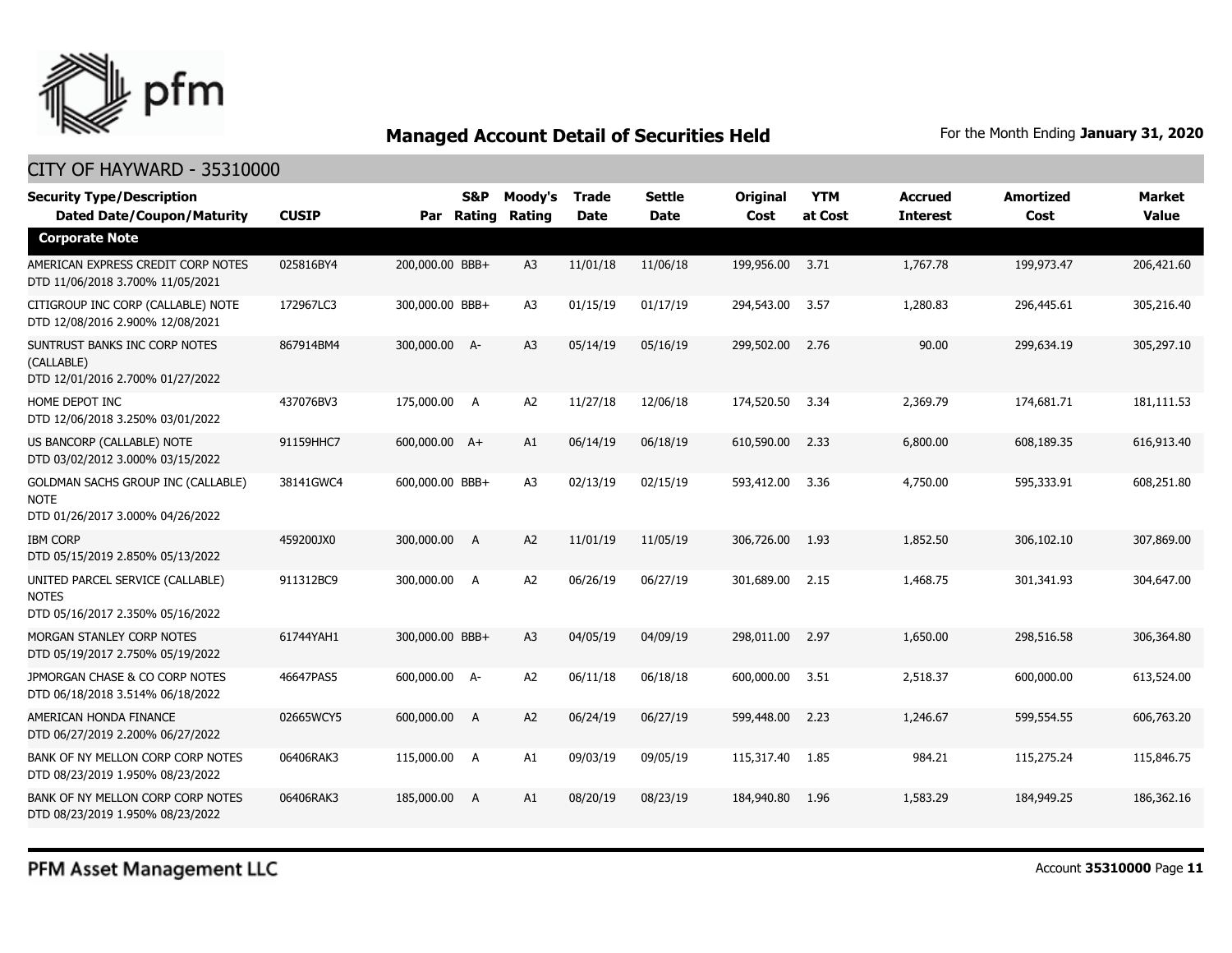

### CITY OF HAYWARD - 35310000

| <b>Security Type/Description</b><br><b>Dated Date/Coupon/Maturity</b>                  | <b>CUSIP</b> |                | S&P<br>Par Rating | Moody's<br>Rating | <b>Trade</b><br><b>Date</b> | Settle<br>Date | Original<br>Cost | <b>YTM</b><br>at Cost | <b>Accrued</b><br><b>Interest</b> | <b>Amortized</b><br>Cost | <b>Market</b><br><b>Value</b> |
|----------------------------------------------------------------------------------------|--------------|----------------|-------------------|-------------------|-----------------------------|----------------|------------------|-----------------------|-----------------------------------|--------------------------|-------------------------------|
| <b>Corporate Note</b>                                                                  |              |                |                   |                   |                             |                |                  |                       |                                   |                          |                               |
| WALT DISNEY COMPANY/THE<br>DTD 09/06/2019 1.650% 09/01/2022                            | 254687FJ0    | 165,000.00     | A                 | A2                | 09/03/19                    | 09/06/19       | 164,641.95 1.72  |                       | 1,096.56                          | 164,689.11               | 165,832.26                    |
| CATERPILLAR FINANCIAL SERVICES CORP<br><b>NOTE</b><br>DTD 09/06/2019 1.900% 09/06/2022 | 1491303A5    | 325,000.00     | A                 | A <sub>3</sub>    | 09/03/19                    | 09/06/19       | 324,548.25       | 1.95                  | 2,487.15                          | 324,607.44               | 326,750.78                    |
| <b>ADOBE INC CORP NOTE</b><br>DTD 02/03/2020 1.700% 02/01/2023                         | 00724PAA7    | 300,000.00 A   |                   | A2                | 01/23/20                    | 02/03/20       | 299,931.00       | 1.71                  | 0.00                              | 299,931.00               | 301,529.10                    |
| <b>Security Type Sub-Total</b>                                                         |              | 8,570,000.00   |                   |                   |                             |                | 8,565,089.40     | 2.76                  | 64,882.22                         | 8,570,995.14             | 8,708,245.32                  |
| <b>Certificate of Deposit</b>                                                          |              |                |                   |                   |                             |                |                  |                       |                                   |                          |                               |
| BANK OF MONTREAL CHICAGO CERT DEPOS<br>DTD 08/03/2018 3.190% 08/03/2020                | 06370REU9    | 600,000.00 A-1 |                   | $P-1$             | 08/01/18                    | 08/03/18       | 600,000.00       | 3.23                  | 9,570.00                          | 600,000.00               | 604,866.00                    |
| SUMITOMO MITSUI BANK NY CERT DEPOS<br>DTD 10/18/2018 3.390% 10/16/2020                 | 86565BPC9    | 600,000.00 A-1 |                   | $P-1$             | 10/16/18                    | 10/18/18       | 599,184.00       | 3.46                  | 6,102.00                          | 599,740.35               | 607,381.20                    |
| MUFG BANK LTD/NY CERT DEPOS<br>DTD 02/28/2019 2.970% 02/26/2021                        | 55379WZT6    | 600,000.00     | A                 | A1                | 02/27/19                    | 02/28/19       | 600,000.00       | 2.99                  | 16,731.00                         | 600,000.00               | 607,778.40                    |
| CREDIT AGRICOLE CIB NY CERT DEPOS<br>DTD 04/04/2019 2.830% 04/02/2021                  | 22535CDU2    | 600,000.00 A+  |                   | Aa3               | 04/03/19                    | 04/04/19       | 600,000.00       | 2.85                  | 14,291.50                         | 600,000.00               | 607,842.60                    |
| ROYAL BANK OF CANADA NY CD<br>DTD 06/08/2018 3.240% 06/07/2021                         | 78012UEE1    | 600,000.00 AA- |                   | Aa2               | 06/07/18                    | 06/08/18       | 600,000.00       | 3.24                  | 2,916.00                          | 600,000.00               | 611,516.40                    |
| NORDEA BANK ABP NEW YORK CERT DEPOS<br>DTD 08/29/2019 1.850% 08/26/2022                | 65558TLL7    | 625,000.00 AA- |                   | Aa3               | 08/27/19                    | 08/29/19       | 625,000.00       | 1.87                  | 5,010.42                          | 625,000.00               | 624,773.13                    |
| SKANDINAV ENSKILDA BANK LT CD<br>DTD 09/03/2019 1.860% 08/26/2022                      | 83050PDR7    | 625,000.00 A+  |                   | Aa2               | 08/29/19                    | 09/03/19       | 625,000.00       | 1.88                  | 4,876.04                          | 625,000.00               | 624,993.75                    |
| DNB BANK ASA/NY LT CD<br>DTD 12/04/2019 2.040% 12/02/2022                              | 23341VZT1    | 625,000.00 AA- |                   | Aa2               | 12/04/19                    | 12/06/19       | 625,000.00       | 2.04                  | 2,018.75                          | 625,000.00               | 627,921.25                    |
| <b>Security Type Sub-Total</b>                                                         |              | 4,875,000.00   |                   |                   |                             |                | 4,874,184.00     | 2.69                  | 61,515.71                         | 4,874,740.35             | 4,917,072.73                  |
| <b>Asset-Backed Security</b>                                                           |              |                |                   |                   |                             |                |                  |                       |                                   |                          |                               |

PFM Asset Management LLC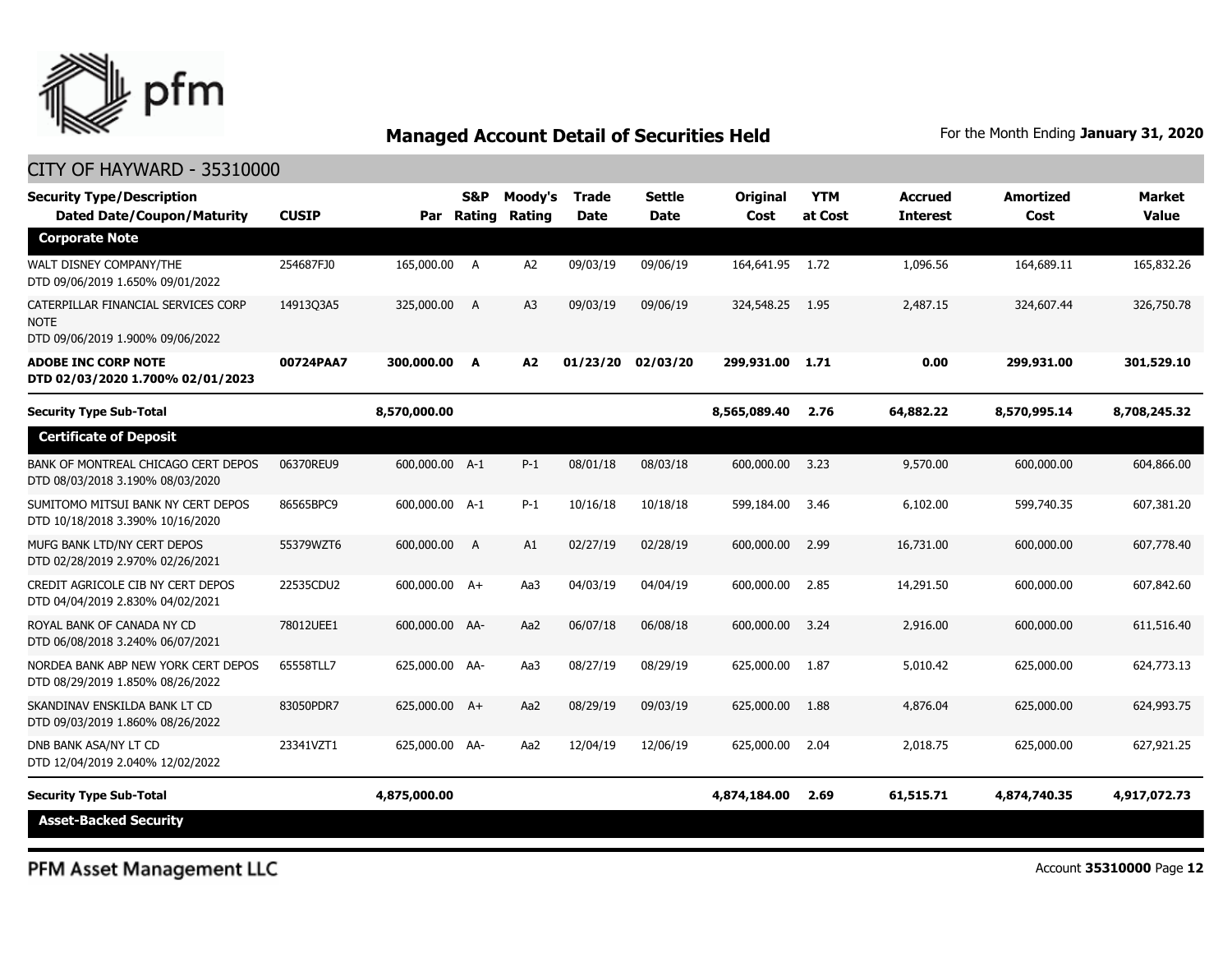

| <b>Security Type/Description</b><br><b>Dated Date/Coupon/Maturity</b> | <b>CUSIP</b> | Par            | <b>S&amp;P</b><br>Rating | Moody's<br>Rating | <b>Trade</b><br><b>Date</b> | <b>Settle</b><br><b>Date</b> | <b>Original</b><br>Cost | <b>YTM</b><br>at Cost | <b>Accrued</b><br><b>Interest</b> | <b>Amortized</b><br>Cost | <b>Market</b><br><b>Value</b> |
|-----------------------------------------------------------------------|--------------|----------------|--------------------------|-------------------|-----------------------------|------------------------------|-------------------------|-----------------------|-----------------------------------|--------------------------|-------------------------------|
| <b>Asset-Backed Security</b>                                          |              |                |                          |                   |                             |                              |                         |                       |                                   |                          |                               |
| JOHN DEERE ABS 2017-A A3<br>DTD 03/02/2017 1.780% 04/15/2021          | 47787XAC1    | 11,541.19 NR   |                          | Aaa               | 02/22/17                    | 03/02/17                     | 11,539.54 1.79          |                       | 9.13                              | 11,540.63                | 11,540.63                     |
| ALLY ABS 2017-1 A3<br>DTD 01/31/2017 1.700% 06/15/2021                | 02007PAC7    | 16,946.08 NR   |                          | Aaa               | 01/24/17                    | 01/31/17                     | 16,944.60               | 1.70                  | 12.80                             | 16,945.67                | 16,942.81                     |
| GMALT 2018-3 A3<br>DTD 09/26/2018 3.180% 06/20/2021                   | 36256GAD1    | 164,064.62 AAA |                          | Aaa               | 09/18/18                    | 09/26/18                     | 164,051.66              | 3.19                  | 159.42                            | 164,057.82               | 164,895.71                    |
| BMWLT 2018-1 A3<br>DTD 10/17/2018 3.260% 07/20/2021                   | 05586CAC8    | 125,000.00 AAA |                          | Aaa               | 10/10/18                    | 10/17/18                     | 124,982.63              | 3.27                  | 124.51                            | 124,990.49               | 126,190.46                    |
| ALLY ABS 2017-2 A3<br>DTD 03/29/2017 1.780% 08/15/2021                | 02007HAC5    | 90,841.59      | <b>NR</b>                | Aaa               | 03/21/17                    | 03/29/17                     | 90,830.87               | 1.79                  | 71.87                             | 90,838,20                | 90,853,86                     |
| NISSAN AUTO LEASE TRUST<br>DTD 10/24/2018 3.250% 09/15/2021           | 65478BAD3    | 225,000.00 AAA |                          | Aaa               | 10/16/18                    | 10/24/18                     | 224,980.34              | 3.26                  | 325.00                            | 224,988.66               | 227,004.05                    |
| <b>FORDL 2018-B A3</b><br>DTD 09/21/2018 3.190% 12/15/2021            | 34531LAD2    | 230,000.00     | <b>NR</b>                | Aaa               | 09/18/18                    | 09/21/18                     | 229,980.57              | 3.41                  | 326.09                            | 229,988.48               | 231,832.43                    |
| GMALT 2019-1 A3<br>DTD 02/21/2019 2.980% 12/20/2021                   | 36256UAD0    | 200,000.00 AAA |                          | Aaa               | 02/13/19                    | 02/21/19                     | 199,968.60              | 2.99                  | 182.11                            | 199,978.67               | 202,289.30                    |
| <b>FORDL 2019-A A3</b><br>DTD 02/25/2019 2.900% 05/15/2022            | 34532FAD4    | 245,000.00 AAA |                          | Aaa               | 02/20/19                    | 02/25/19                     | 244,980.84              | 2.90                  | 315.78                            | 244,986.52               | 247,713.18                    |
| <b>VWALT 2019-A A3</b><br>DTD 10/04/2019 1.990% 11/21/2022            | 92867XAD8    | 300,000,00 AAA |                          | <b>NR</b>         | 10/01/19                    | 10/04/19                     | 299,995.26              | 1.99                  | 182.42                            | 299,995.88               | 301,680.57                    |
| <b>HART 2018-B A3</b><br>DTD 12/12/2018 3.200% 12/15/2022             | 44933AAC1    | 150,000.00 AAA |                          | Aaa               | 12/04/18                    | 12/12/18                     | 149,998.20              | 3.48                  | 213.33                            | 149,998.73               | 152,192.96                    |
| HAROT 2019-1 A3<br>DTD 02/27/2019 2.830% 03/20/2023                   | 43814WAC9    | 170,000.00 AAA |                          | <b>NR</b>         | 02/19/19                    | 02/27/19                     | 169,995.44              | 2.83                  | 173.73                            | 169,996.51               | 173,050.65                    |
| FORD CREDIT AUTO OWNER TRUST<br>DTD 10/23/2018 3.240% 04/15/2023      | 34532TAD4    | 200,000,00 NR  |                          | Aaa               | 10/16/18                    | 10/23/18                     | 199,965.80              | 3.34                  | 288.00                            | 199,975.16               | 203,202.42                    |
| NAROT 2018-C A3<br>DTD 12/12/2018 3.220% 06/15/2023                   | 65478NAD7    | 200,000.00 AAA |                          | Aaa               | 12/04/18                    | 12/12/18                     | 199,961.68              | 3.53                  | 286.22                            | 199,971.08               | 204,184.16                    |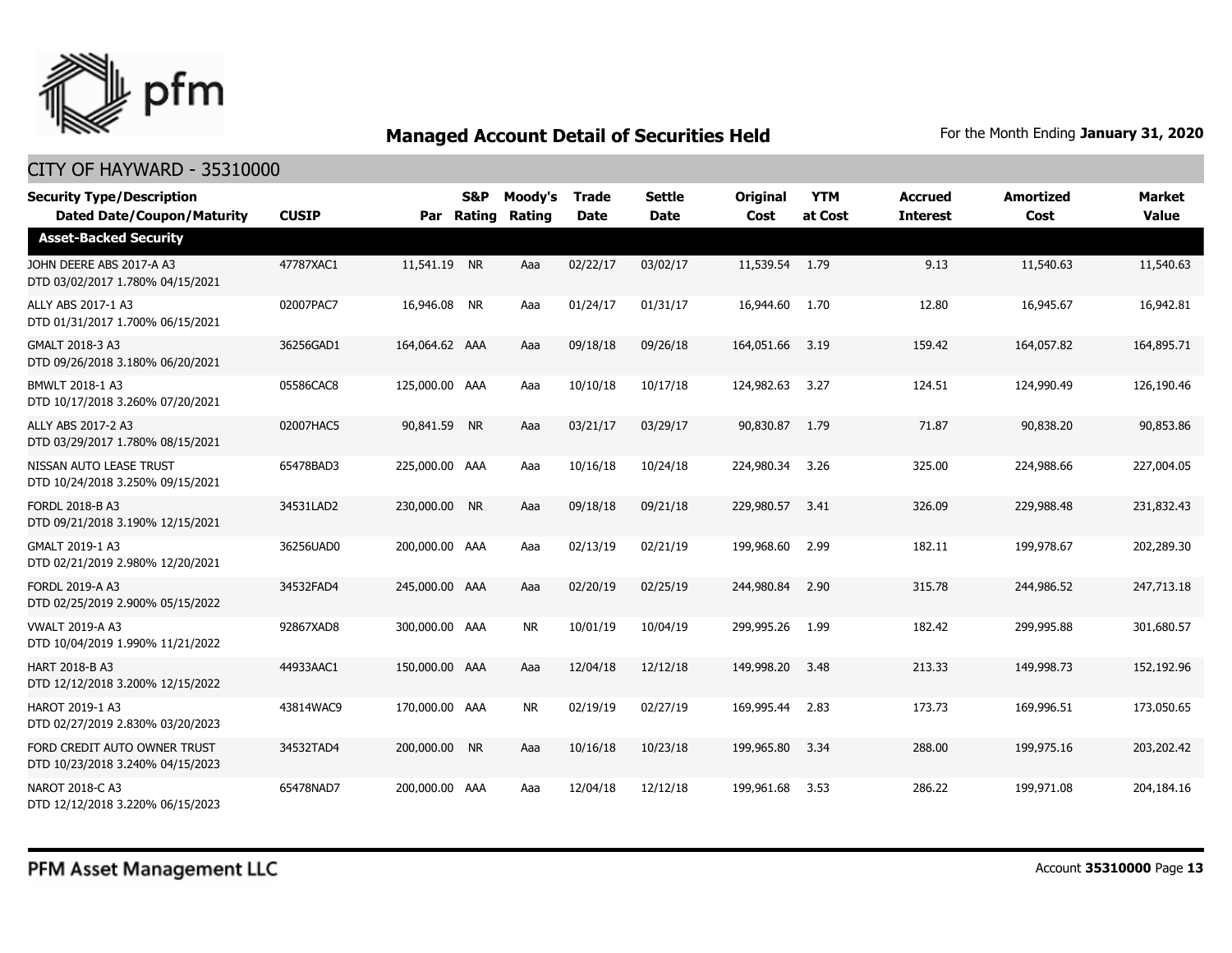

| <b>Security Type/Description</b><br><b>Dated Date/Coupon/Maturity</b>     | <b>CUSIP</b> | Par            | S&P<br>Rating | Moody's<br>Rating | <b>Trade</b><br><b>Date</b> | <b>Settle</b><br><b>Date</b> | <b>Original</b><br>Cost | <b>YTM</b><br>at Cost | <b>Accrued</b><br><b>Interest</b> | <b>Amortized</b><br>Cost | <b>Market</b><br><b>Value</b> |
|---------------------------------------------------------------------------|--------------|----------------|---------------|-------------------|-----------------------------|------------------------------|-------------------------|-----------------------|-----------------------------------|--------------------------|-------------------------------|
| <b>Asset-Backed Security</b>                                              |              |                |               |                   |                             |                              |                         |                       |                                   |                          |                               |
| <b>HYUNDAI AUTO RECEIVABLES TRUST</b><br>DTD 04/10/2019 2.660% 06/15/2023 | 44932NAD2    | 250,000.00 AAA |               | <b>NR</b>         | 04/03/19                    | 04/10/19                     | 249,967.10              | 2.67                  | 295.56                            | 249,973.39               | 254,165.65                    |
| CARMAX AUTO OWNER TRUST<br>DTD 07/25/2018 3.130% 06/15/2023               | 14313FAD1    | 285,000.00 AAA |               | <b>NR</b>         | 07/18/18                    | 07/25/18                     | 284,961.15              | 3.36                  | 396.47                            | 284,972.79               | 289,671.92                    |
| <b>CARMAX AUTO OWNER TRUST</b><br>DTD 10/24/2018 3.360% 09/15/2023        | 14315EAC4    | 225,000.00 AAA |               | <b>NR</b>         | 10/17/18                    | 10/24/18                     | 224,997.93              | 3.36                  | 336.00                            | 224,998.58               | 229,620.60                    |
| COPAR 2019-1 A3<br>DTD 05/30/2019 2.510% 11/15/2023                       | 14042WAC4    | 175,000.00 AAA |               | Aaa               | 05/21/19                    | 05/30/19                     | 174,964.55              | 2.52                  | 195.22                            | 174,969.50               | 177,587.59                    |
| FIFTH THIRD AUTO TRUST<br>DTD 05/08/2019 2.640% 12/15/2023                | 31680YAD9    | 215,000.00 AAA |               | Aaa               | 04/30/19                    | 05/08/19                     | 214,952.74              | 2.72                  | 252.27                            | 214,960.21               | 217,317.89                    |
| <b>HDMOT 2019-A A3</b><br>DTD 06/26/2019 2.340% 02/15/2024                | 41284WAC4    | 300,000.00     | <b>NR</b>     | Aaa               | 06/19/19                    | 06/26/19                     | 299,976.78              | 2.95                  | 312.00                            | 299,979.66               | 301,526.49                    |
| GMCAR 2019-2 A3<br>DTD 04/17/2019 2.650% 02/16/2024                       | 36257FAD2    | 345,000.00 AAA |               | Aaa               | 04/09/19                    | 04/17/19                     | 344,971.92              | 3.13                  | 380.94                            | 344,976.35               | 348,995.03                    |
| VZOT 2020-A A1A<br>DTD 01/29/2020 1.850% 07/20/2024                       | 92348TAA2    | 150,000.00 AAA |               | Aaa               | 01/21/20                    | 01/29/20                     | 149,982.44              | 1.86                  | 15.42                             | 149,982.47               | 151,094.11                    |
| COMET 2019-A2 A2<br>DTD 09/05/2019 1.720% 08/15/2024                      | 14041NFU0    | 600,000.00 AAA |               | <b>NR</b>         | 08/28/19                    | 09/05/19                     | 599,848.92              | 1.73                  | 458.67                            | 599,861.80               | 603,386.40                    |
| <b>HDMOT 2020-A A3</b><br>DTD 01/29/2020 2.350% 10/15/2024                | 41284UAD6    | 135,000.00 AAA |               | Aaa               | 01/21/20                    | 01/29/20                     | 134,970.56              | 2.36                  | 17.63                             | 134,970.57               | 135,597.93                    |
| CARMAX AUTO OWNER TRUST<br>DTD 01/22/2020 1.890% 12/15/2024               | 14315XAC2    | 345,000.00 AAA |               | <b>NR</b>         | 01/14/20                    | 01/22/20                     | 344,932.31              | 1.90                  | 163.01                            | 344,932.31               | 347,747.37                    |
| <b>Security Type Sub-Total</b>                                            |              | 5,353,393.48   |               |                   |                             |                              | 5,352,702.43            | 2.73                  | 5,493.60                          | 5,352,830.13             | 5,410,284.17                  |
| <b>Managed Account Sub-Total</b>                                          |              | 125,442,260.85 |               |                   |                             |                              | 125,104,394.18          | 2.28                  | 565,750.78                        | 125,288,461.10           | 126,950,258.76                |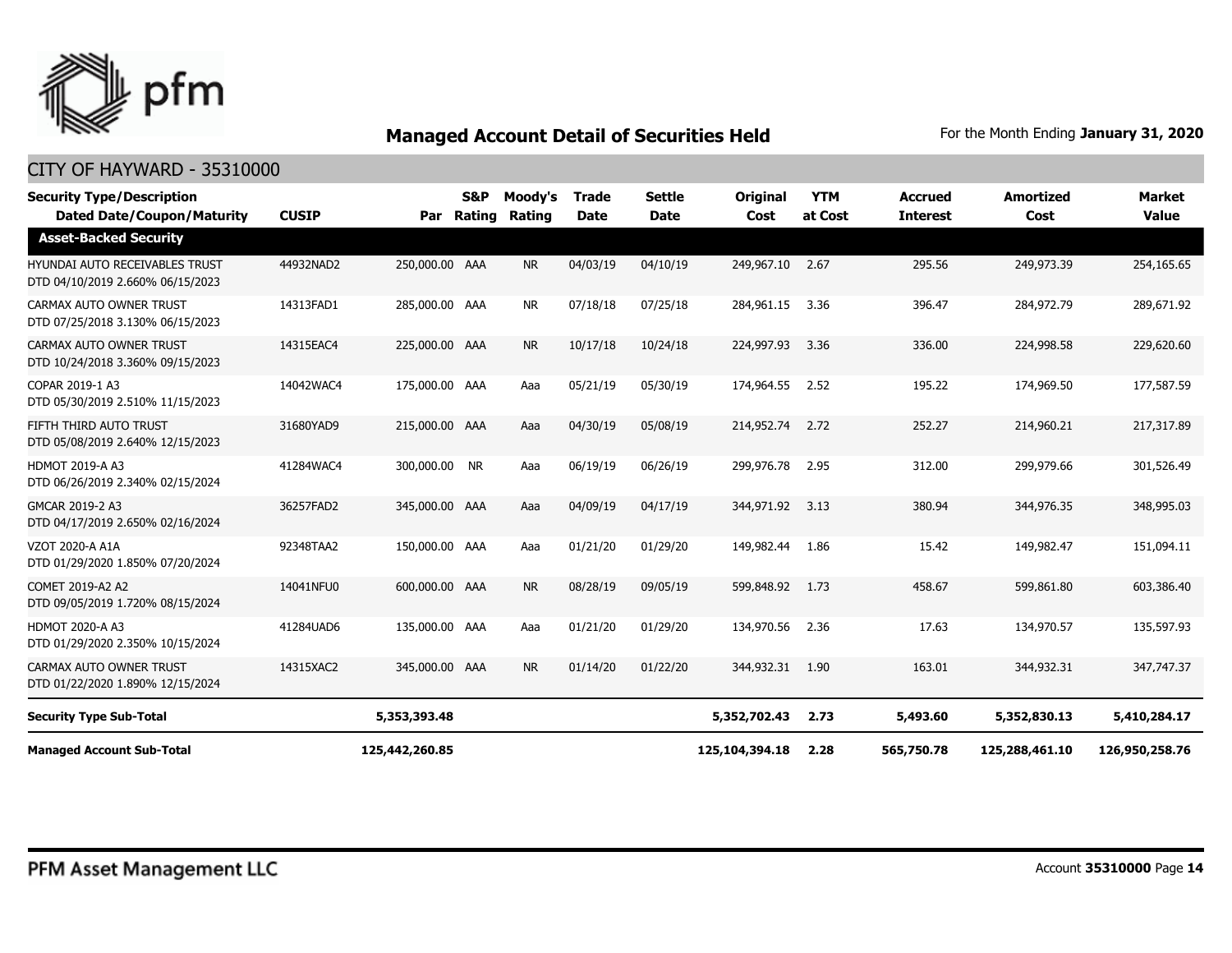

# CITY OF HAYWARD - 35310000

| <b>Securities Sub-Total</b> | \$125,442,260.85 | \$125,104,394.18 2.28% | \$565,750.78 | \$125,288,461.10 | \$126,950,258.76 |
|-----------------------------|------------------|------------------------|--------------|------------------|------------------|
| <b>Accrued Interest</b>     |                  |                        |              |                  | \$565,750.78     |
| <b>Total Investments</b>    |                  |                        |              |                  | \$127,516,009.54 |

Bolded items are forward settling trades.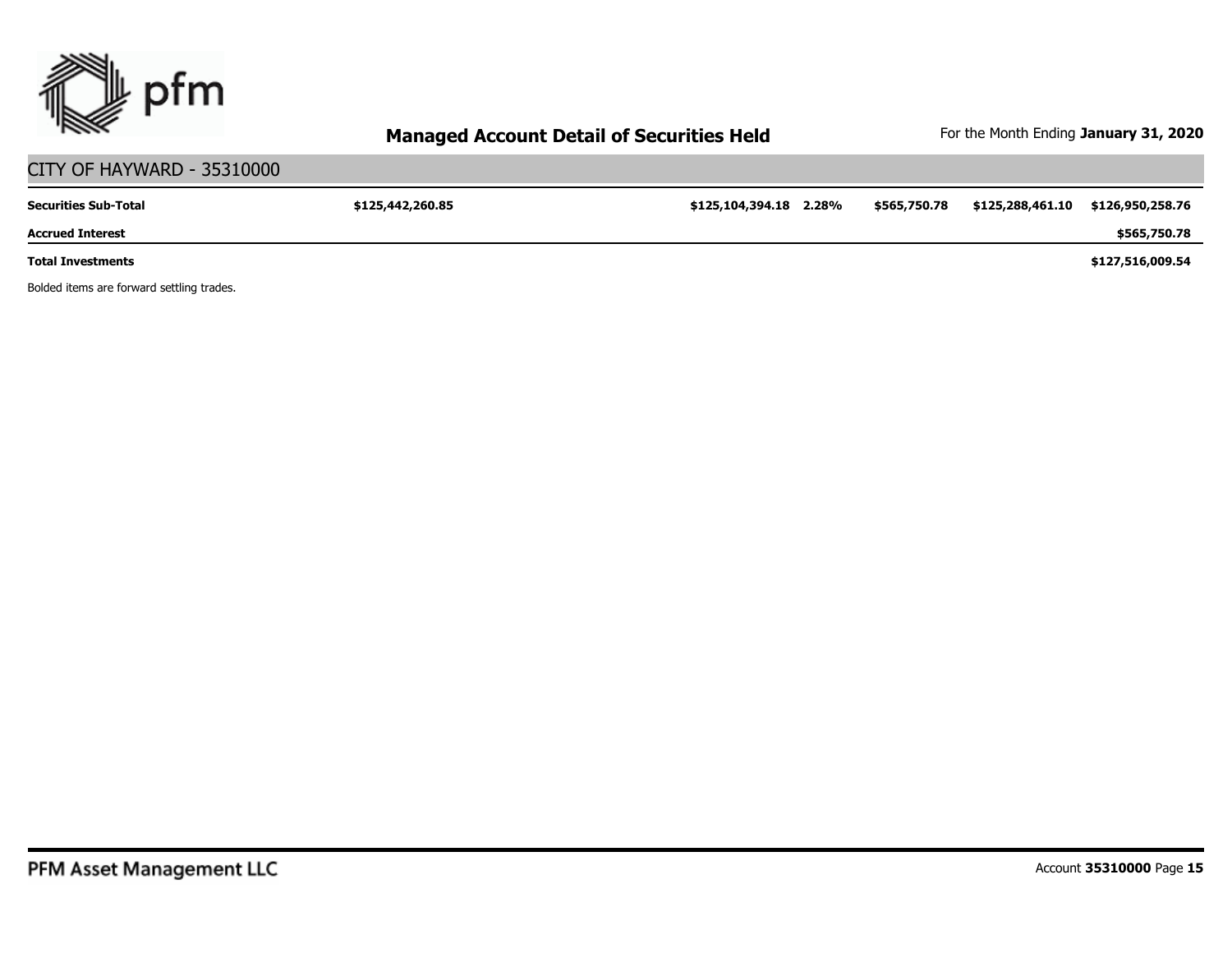

### CITY OF HAYWARD - 35310000

| <b>Security Type/Description</b>                             |              |                       |                       | <b>Next Call</b> | Market       | <b>Market</b> | Unreal G/L     | Unreal G/L        | <b>Effective</b> | <b>Duration YTM</b> |      |
|--------------------------------------------------------------|--------------|-----------------------|-----------------------|------------------|--------------|---------------|----------------|-------------------|------------------|---------------------|------|
| <b>Dated Date/Coupon/Maturity</b>                            | <b>CUSIP</b> | Par                   | <b>Broker</b>         | <b>Date</b>      | <b>Price</b> | <b>Value</b>  | <b>On Cost</b> | <b>Amort Cost</b> | <b>Duration</b>  | to Worst at Mkt     |      |
| <b>U.S. Treasury Bond / Note</b>                             |              |                       |                       |                  |              |               |                |                   |                  |                     |      |
| <b>US TREASURY NOTES</b>                                     | 912828N89    |                       | 400,000.00 MORGAN_S   |                  | 99.88        | 399,500.00    | 10,781.25      | 3,345.09          | 0.99             | 0.99                | 1.50 |
| DTD 01/31/2016 1.375% 01/31/2021                             |              |                       |                       |                  |              |               |                |                   |                  |                     |      |
| <b>US TREASURY NOTES</b>                                     | 912828N89    |                       | 1,450,000.00 MORGAN S |                  | 99.88        | 1,448,187.50  | 27,187.50      | 7,795.14          | 0.99             | 0.99                | 1.50 |
| DTD 01/31/2016 1.375% 01/31/2021                             |              |                       |                       |                  |              |               |                |                   |                  |                     |      |
| <b>US TREASURY NOTES</b>                                     | 912828P87    |                       | 625,000.00 MORGAN_S   |                  | 99.61        | 622,558.63    | 20,239.29      | 5,735.99          | 1.06             | 1.06                | 1.49 |
| DTD 02/29/2016 1.125% 02/28/2021                             |              |                       |                       |                  |              |               |                |                   |                  |                     |      |
| <b>US TREASURY NOTES</b>                                     | 912828P87    |                       | 3,100,000.00 MORGAN_S |                  | 99.61        | 3,087,890.78  | 104,261.87     | 30,164.83         | 1.06             | 1.06                | 1.49 |
| DTD 02/29/2016 1.125% 02/28/2021                             |              |                       |                       |                  |              |               |                |                   |                  |                     |      |
| <b>US TREASURY NOTES</b>                                     | 9128284P2    |                       | 2,350,000.00 MORGAN S |                  | 101.50       | 2,385,250.00  | 30,292.97      | 32,306.67         | 1.26             | 1.26                | 1.44 |
| DTD 05/15/2018 2.625% 05/15/2021                             |              |                       |                       |                  |              |               |                |                   |                  |                     |      |
| <b>US TREASURY NOTES</b>                                     | 9128284P2    | 4,200,000.00 CITIGRP  |                       |                  | 101.50       | 4,263,000.00  | 46,757.81      | 53,595.11         | 1.26             | 1.26                | 1.44 |
| DTD 05/15/2018 2.625% 05/15/2021                             |              |                       |                       |                  |              |               |                |                   |                  |                     |      |
| <b>US TREASURY NOTES</b>                                     | 912828WN6    | 3,225,000.00 JPM CHAS |                       |                  | 100.75       | 3,249,187.50  | 81,506.84      | 50,231.63         | 1.31             | 1.31                | 1.43 |
| DTD 06/02/2014 2.000% 05/31/2021                             |              |                       |                       |                  |              |               |                |                   |                  |                     |      |
| <b>US TREASURY NOTES</b>                                     | 912828WR7    | 1,500,000.00 MERRILL  |                       |                  | 100.98       | 1,514,765.70  | 37,734.45      | 25,856.79         | 1.39             | 1.39                | 1.42 |
| DTD 06/30/2014 2.125% 06/30/2021                             |              |                       |                       |                  |              |               |                |                   |                  |                     |      |
| <b>US TREASURY NOTES</b>                                     | 9128284W7    | 1,575,000.00 MERRILL  |                       |                  | 102.05       | 1,607,238.36  | 30,946.37      | 31,540.68         | 1.49             | 1.49                | 1.40 |
| DTD 08/15/2018 2.750% 08/15/2021                             |              |                       |                       |                  |              |               |                |                   |                  |                     |      |
| <b>US TREASURY NOTES</b>                                     | 9128284W7    | 1,725,000.00 NOMURA   |                       |                  | 102.05       | 1,760,308.68  | 42,653.41      | 39,288.76         | 1.49             | 1.49                | 1.40 |
| DTD 08/15/2018 2.750% 08/15/2021                             |              |                       |                       |                  |              |               |                |                   |                  |                     |      |
| <b>US TREASURY NOTES</b>                                     | 912828RC6    | 4,400,000.00 NOMURA   |                       |                  | 101.08       | 4,447,437.28  | (9,453.35)     | 369.47            | 1.50             | 1.50                | 1.41 |
| DTD 08/15/2011 2.125% 08/15/2021                             |              |                       |                       |                  |              |               |                |                   |                  |                     |      |
| <b>US TREASURY NOTES</b>                                     | 912828T67    | 300,000.00 HSBC       |                       |                  | 99.80        | 299,390.64    | 1,628.92       | 1,488.31          | 1.72             | 1.72                | 1.37 |
| DTD 10/31/2016 1.250% 10/31/2021<br><b>US TREASURY NOTES</b> | 912828T67    | 3,250,000.00 JPM_CHAS |                       |                  | 99.80        | 3,243,398.60  | 12,060.71      | 9,792.38          | 1.72             | 1.72                | 1.37 |
| DTD 10/31/2016 1.250% 10/31/2021                             |              |                       |                       |                  |              |               |                |                   |                  |                     |      |
| <b>US TREASURY NOTES</b>                                     | 912828T67    |                       | 4,150,000.00 MORGAN S |                  | 99.80        | 4,141,570.52  | 26,586.14      | 22,672.24         | 1.72             | 1.72                | 1.37 |
| DTD 10/31/2016 1.250% 10/31/2021                             |              |                       |                       |                  |              |               |                |                   |                  |                     |      |
| <b>US TREASURY NOTES</b>                                     | 9128285V8    | 1,500,000.00 JPM CHAS |                       |                  | 102.20       | 1,533,046.80  | 30,058.52      | 31,018.78         | 1.91             | 1.91                | 1.35 |
| DTD 01/15/2019 2.500% 01/15/2022                             |              |                       |                       |                  |              |               |                |                   |                  |                     |      |
| <b>US TREASURY NOTES</b>                                     | 9128285V8    |                       | 6,000,000.00 MORGAN S |                  | 102.20       | 6,132,187.20  | 140,859.07     | 137,964.00        | 1.91             | 1.91                | 1.35 |
| DTD 01/15/2019 2.500% 01/15/2022                             |              |                       |                       |                  |              |               |                |                   |                  |                     |      |
| <b>US TREASURY NOTES</b>                                     | 912828V72    | 8,750,000.00 CITIGRP  |                       |                  | 101.03       | 8,840,234.38  | 249,511.72     | 195,530.13        | 1.96             | 1.96                | 1.35 |
| DTD 01/31/2017 1.875% 01/31/2022                             |              |                       |                       |                  |              |               |                |                   |                  |                     |      |

PFM Asset Management LLC

Account **35310000** Page **16**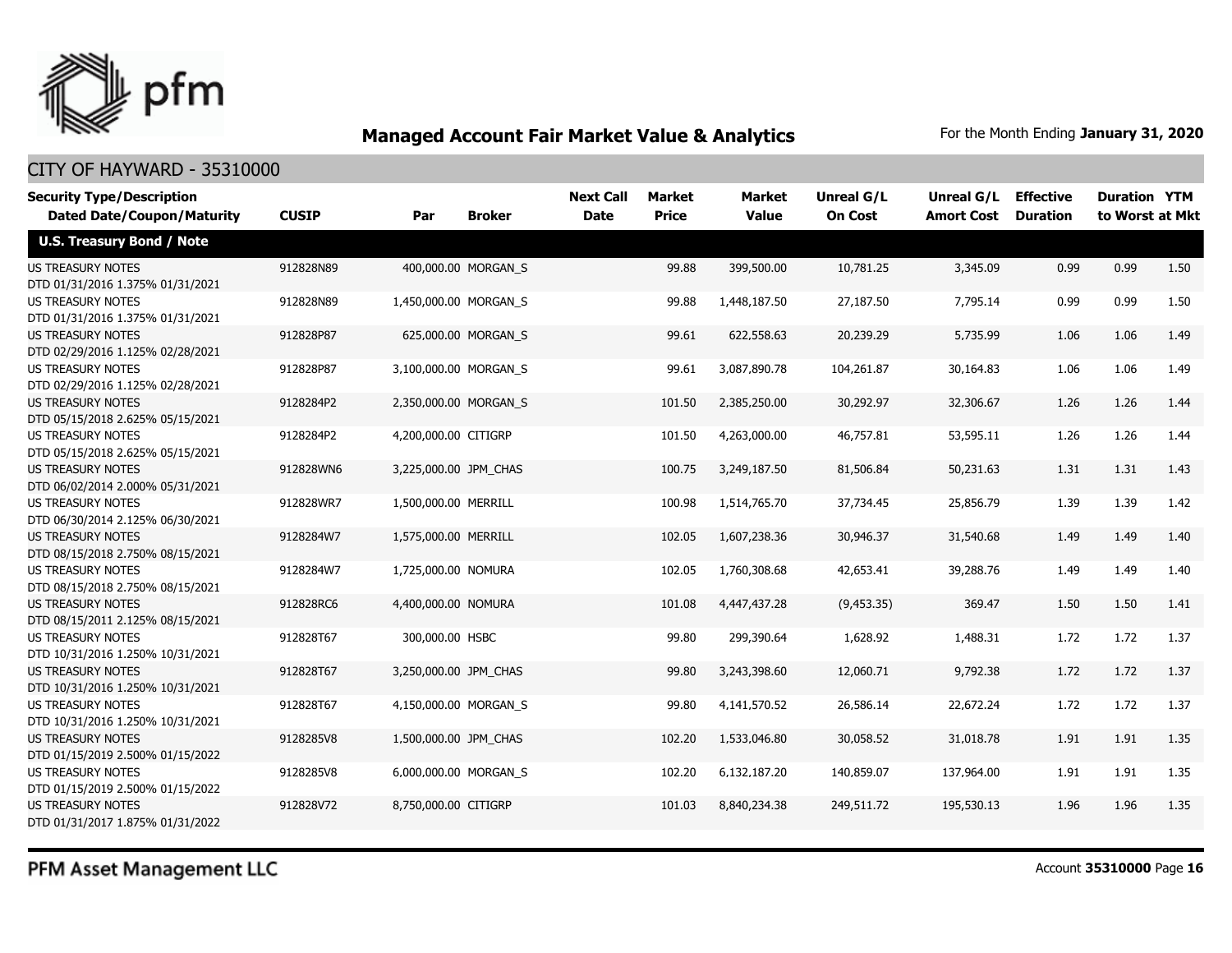

| <b>Security Type/Description</b>                                                       |              |                       |               | <b>Next Call</b> | <b>Market</b> | <b>Market</b> | <b>Unreal G/L</b> | Unreal G/L        | <b>Effective</b> | <b>Duration YTM</b> |      |
|----------------------------------------------------------------------------------------|--------------|-----------------------|---------------|------------------|---------------|---------------|-------------------|-------------------|------------------|---------------------|------|
| <b>Dated Date/Coupon/Maturity</b>                                                      | <b>CUSIP</b> | Par                   | <b>Broker</b> | <b>Date</b>      | <b>Price</b>  | <b>Value</b>  | <b>On Cost</b>    | <b>Amort Cost</b> | <b>Duration</b>  | to Worst at Mkt     |      |
| <b>U.S. Treasury Bond / Note</b>                                                       |              |                       |               |                  |               |               |                   |                   |                  |                     |      |
| <b>US TREASURY NOTES</b><br>DTD 02/15/2019 2.500% 02/15/2022                           | 9128286C9    | 2,350,000.00 MORGAN S |               |                  | 102.31        | 2,404,343.75  | 56,914.06         | 56,127.89         | 1.97             | 1.97                | 1.35 |
| <b>US TREASURY NOTES</b><br>DTD 02/15/2019 2.500% 02/15/2022                           | 9128286C9    | 2,500,000.00 TD       |               |                  | 102.31        | 2,557,812.50  | 43,261.72         | 47,359.45         | 1.97             | 1.97                | 1.35 |
| <b>US TREASURY NOTES</b><br>DTD 07/31/2017 1.875% 07/31/2022                           | 9128282P4    | 1,600,000.00 NOMURA   |               |                  | 101.36        | 1,621,750.08  | 16,312.58         | 17,308.27         | 2.44             | 2.44                | 1.32 |
| <b>US TREASURY NOTES</b><br>DTD 07/31/2017 1.875% 07/31/2022                           | 9128282P4    | 4,400,000.00 GOLDMAN  |               |                  | 101.36        | 4,459,812.72  | 56,203.34         | 56,906.08         | 2.44             | 2.44                | 1.32 |
| <b>US TREASURY NOTES</b><br>DTD 08/31/2017 1.625% 08/31/2022                           | 9128282S8    | 1,075,000.00 MORGAN S |               |                  | 100.78        | 1,083,398.44  | 10,540.04         | 10,199.17         | 2.50             | 2.50                | 1.32 |
| UNITED STATES TREASURY NOTES<br>DTD 10/15/2019 1.375% 10/15/2022                       | 912828YK0    | 5,250,000.00 DEUTSCHE |               |                  | 100.16        | 5,258,203.13  | 45,117.19         | 43,069.59         | 2.64             | 2.64                | 1.32 |
| <b>US TREASURY NOTES</b><br>DTD 02/01/2016 1.750% 01/31/2023                           | 912828P38    | 2,250,000.00 MORGAN_S |               |                  | 101.30        | 2,279,179.80  | 20,039.17         | 20,235.67         | 2.92             | 2.92                | 1.31 |
| <b>Security Type Sub-Total</b>                                                         |              | 67,925,000.00         |               |                  |               | 68,639,652.99 | 1,132,001.59      | 929,902.12        | 1.82             | 1.82                | 1.38 |
| <b>Supra-National Agency Bond / Note</b>                                               |              |                       |               |                  |               |               |                   |                   |                  |                     |      |
| INTERNATIONAL FINANCE CORPORATION<br><b>NOTE</b><br>DTD 03/16/2018 2.635% 03/09/2021   | 45950VLQ7    | 1,850,000.00 HSBC     |               |                  | 101.20        | 1,872,201.85  | 23,589.35         | 22,731.30         | 1.08             | 1.08                | 1.54 |
| INTER-AMERICAN DEVELOPMENT BANK<br><b>NOTE</b><br>DTD 04/19/2018 2.625% 04/19/2021     | 4581X0DB1    | 1,400,000.00 CITIGRP  |               |                  | 101.34        | 1,418,793.60  | 21,873.60         | 20,071.83         | 1.19             | 1.19                | 1.51 |
| INTL BANK OF RECONSTRUCTION AND<br><b>DEV NOTE</b><br>DTD 07/25/2018 2.750% 07/23/2021 | 459058GH0    | 1,795,000.00 MORGAN_S |               |                  | 101.92        | 1,829,402.97  | 38,603.27         | 36,520.80         | 1.45             | 1.45                | 1.43 |
| <b>Security Type Sub-Total</b>                                                         |              | 5,045,000.00          |               |                  |               | 5,120,398.42  | 84,066.22         | 79,323.93         | 1.24             | 1.24                | 1.49 |
| <b>Municipal Bond / Note</b>                                                           |              |                       |               |                  |               |               |                   |                   |                  |                     |      |
| UNIV OF CAL TXBL REV BOND<br>DTD 05/18/2017 1.900% 05/15/2020                          | 91412GS89    | 625,000.00 JEFFERIE   |               |                  | 100.06        | 625,362.50    | 362.50            | 362.50            | 0.29             | 0.29                | 1.68 |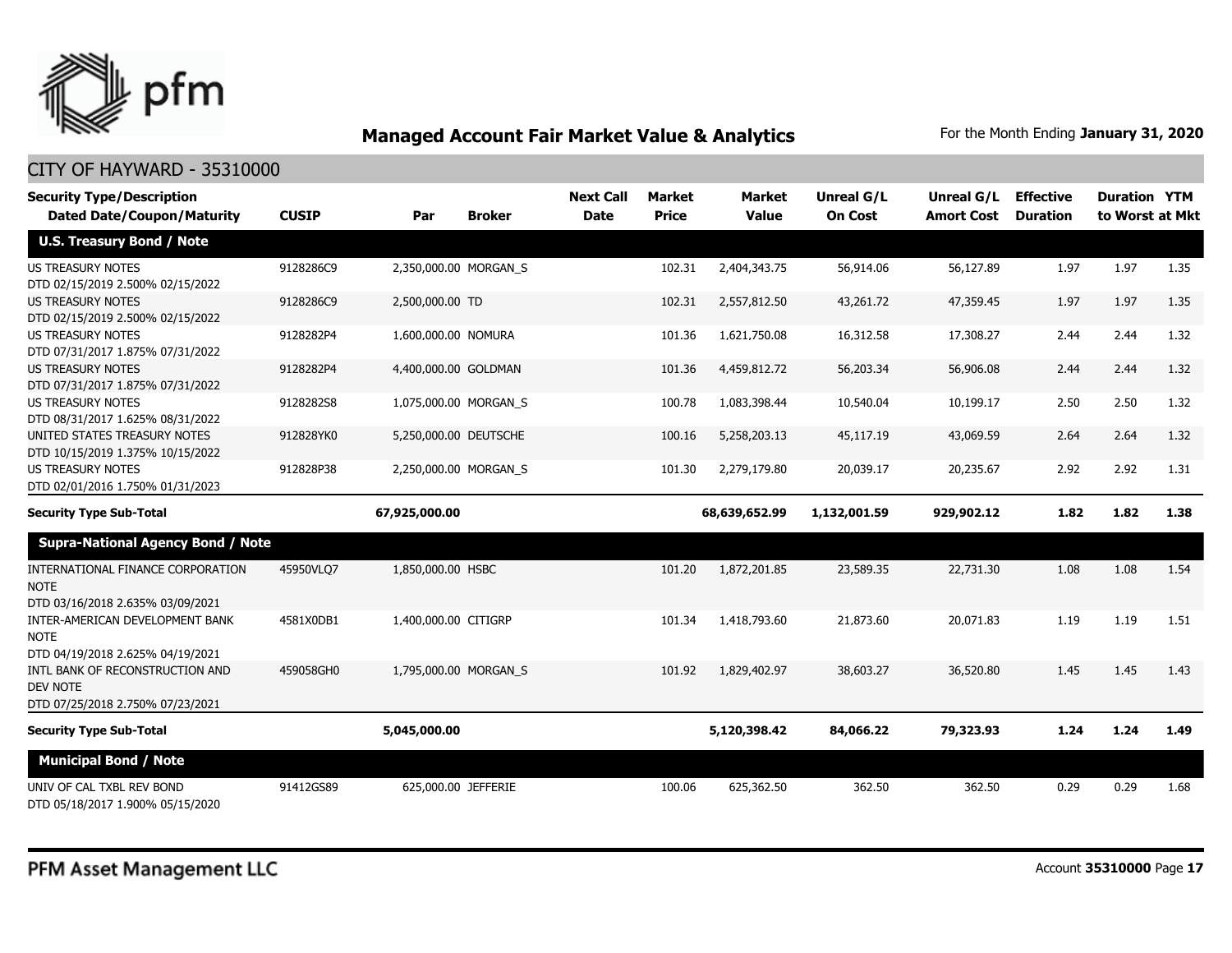

| <b>Security Type/Description</b><br><b>Dated Date/Coupon/Maturity</b>      | <b>CUSIP</b> | Par                   | <b>Broker</b>         | <b>Next Call</b><br><b>Date</b> | Market<br><b>Price</b> | <b>Market</b><br><b>Value</b> | Unreal G/L<br><b>On Cost</b> | Unreal G/L<br><b>Amort Cost</b> | <b>Effective</b><br><b>Duration</b> | <b>Duration YTM</b><br>to Worst at Mkt |      |
|----------------------------------------------------------------------------|--------------|-----------------------|-----------------------|---------------------------------|------------------------|-------------------------------|------------------------------|---------------------------------|-------------------------------------|----------------------------------------|------|
| <b>Municipal Bond / Note</b>                                               |              |                       |                       |                                 |                        |                               |                              |                                 |                                     |                                        |      |
| CA ST TXBL GO BONDS<br>DTD 04/27/2017 2.625% 04/01/2021                    | 13063DAC2    | 1,000,000.00 JPM_CHAS |                       |                                 | 101.21                 | 1,012,140.00                  | 15,140.00                    | 13,793.78                       | 1.14                                | 1.14                                   | 1.57 |
| CA ST TXBL GO BONDS<br>DTD 04/25/2018 2.800% 04/01/2021                    | 13063DGA0    | 1,425,000.00 JPM_CHAS |                       |                                 | 101.29                 | 1,443,368.25                  | 18,311.25                    | 18,351.49                       | 1.14                                | 1.14                                   | 1.68 |
| UNIV OF CAL TXBL REV BONDS<br>DTD 06/05/2018 3.029% 05/15/2021             | 91412HBH5    | 455,000.00 MERRILL    |                       |                                 | 101.69                 | 462,694.05                    | 7,694.05                     | 7,694.05                        | 1.26                                | 1.26                                   | 1.70 |
| CHAFFEY UHSD, CA TXBL GO BONDS<br>DTD 12/05/2019 1.913% 08/01/2022         | 157411TH2    | 600,000.00 RBC        |                       |                                 | 100.95                 | 605,682.00                    | 5,682.00                     | 5,682.00                        | 2.43                                | 2.43                                   | 1.53 |
| SAN DIEGO CCD, CA TXBL GO BONDS<br>DTD 10/16/2019 1.936% 08/01/2022        | 7972720M6    | 675,000.00 RBC        |                       |                                 | 101.01                 | 681,790.50                    | 6,790.50                     | 6,790.50                        | 2.42                                | 2.42                                   | 1.52 |
| LONG BEACH CCD, CA TXBL GO BONDS<br>DTD 10/23/2019 1.702% 08/01/2022       | 542411NG4    | 920,000.00 PIPER JA   |                       |                                 | 100.59                 | 925,428.00                    | 5,428.00                     | 5,428.00                        | 2.43                                | 2.43                                   | 1.46 |
| TAMALPAIS UHSD, CA TXBL GO BONDS<br>DTD 10/09/2019 1.925% 08/01/2022       | 874857KH7    | 995,000.00 RBC        |                       |                                 | 100.91                 | 1,004,034.60                  | 9,034.60                     | 9,034.60                        | 2.42                                | 2.42                                   | 1.55 |
| SAN JOSE, CA TXBL GO BONDS<br>DTD 07/25/2019 2.300% 09/01/2022             | 798135H44    |                       | 1,150,000.00 MORGAN_S |                                 | 101.73                 | 1,169,872.00                  | 12,328.00                    | 13,561.95                       | 2.48                                | 2.48                                   | 1.61 |
| OR ST DEPT OF TRANS TXBL REV BONDS<br>DTD 11/20/2019 1.855% 11/15/2022     | 68607DTT2    | 600,000.00 CITIGRP    |                       |                                 | 101.13                 | 606,756.00                    | 6,756.00                     | 6,756.00                        | 2.70                                | 2.70                                   | 1.44 |
| <b>AZ TRAN BOARD TXBL REV BONDS</b><br>DTD 02/12/2020 1.795%<br>07/01/2023 | 040654XT7    | 1,235,000.00 JPM_CHAS |                       |                                 |                        | 101.16 1,249,363.05           | 14,363.05                    | 14,363.05                       | 3.28                                | 3.28                                   | 1.44 |
| <b>Security Type Sub-Total</b>                                             |              | 9,680,000.00          |                       |                                 |                        | 9,786,490.95                  | 101,889.95                   | 101,817.92                      | 2.04                                | 2.04                                   | 1.56 |
| <b>Federal Agency Collateralized Mortgage Obligation</b>                   |              |                       |                       |                                 |                        |                               |                              |                                 |                                     |                                        |      |
| FHLMC SERIES K013 A1<br>DTD 05/01/2011 2.902% 08/25/2020                   | 3137AA4V2    |                       | 171,130.93 WELLS FA   |                                 | 100.12                 | 171,340.21                    | (3,046.21)                   | (4.37)                          | 0.30                                | 0.36                                   | 2.04 |
| FHMS K714 A2<br>DTD 01/01/2014 3.034% 10/25/2020                           | 3137B6ZM6    | 793,509.76 CITIGRP    |                       |                                 | 100.12                 | 794,448.95                    | (21,099.32)                  | (4,040.80)                      | 0.48                                | 0.40                                   | 2.23 |
| FNA 2018-M5 A2<br>DTD 04/01/2018 3.560% 09/25/2021                         | 3136B1XP4    |                       | 539,682.25 JPM_CHAS   |                                 | 101.03                 | 545,216.71                    | (5,200.37)                   | 573.16                          | 1.13                                | 0.85                                   | 2.08 |
| <b>FHMS K720 A1</b><br>DTD 11/01/2015 2.316% 11/25/2021                    | 3137BLUQ9    |                       | 233,109.73 BARCLAYS   |                                 | 100.10                 | 233,347.77                    | (399.36)                     | (247.51)                        | 1.02                                | 0.93                                   | 2.04 |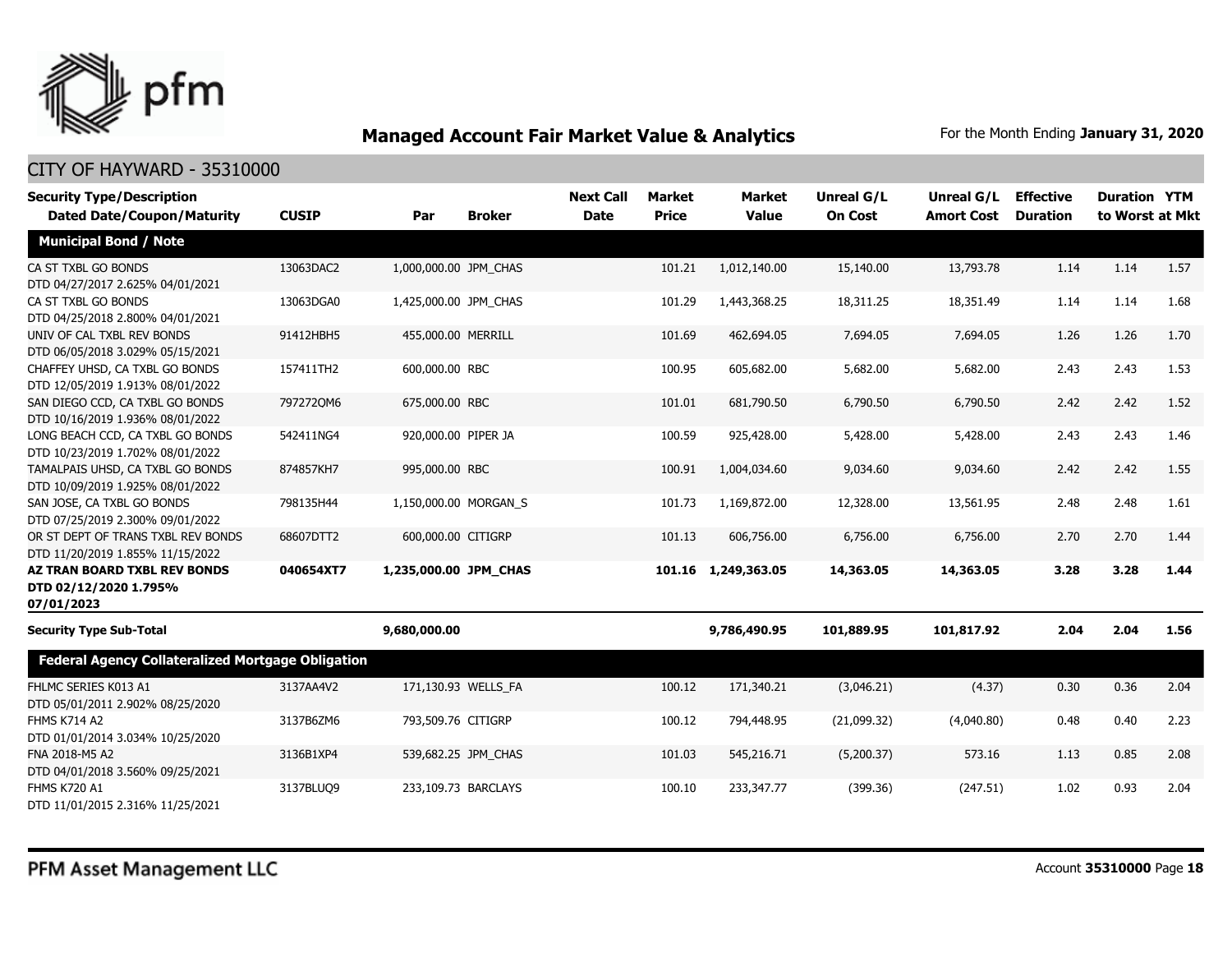

# CITY OF HAYWARD - 35310000

| <b>Security Type/Description</b>                                   |              |                       |                     | <b>Next Call</b> | <b>Market</b> | <b>Market</b> | Unreal G/L     | Unreal G/L        | <b>Effective</b> | <b>Duration YTM</b> |      |
|--------------------------------------------------------------------|--------------|-----------------------|---------------------|------------------|---------------|---------------|----------------|-------------------|------------------|---------------------|------|
| <b>Dated Date/Coupon/Maturity</b>                                  | <b>CUSIP</b> | Par                   | <b>Broker</b>       | <b>Date</b>      | <b>Price</b>  | <b>Value</b>  | <b>On Cost</b> | <b>Amort Cost</b> | <b>Duration</b>  | to Worst at Mkt     |      |
| <b>Federal Agency Collateralized Mortgage Obligation</b>           |              |                       |                     |                  |               |               |                |                   |                  |                     |      |
| FHLMC MULTIFAMILY STRUCTURED P<br>DTD 05/01/2015 2.791% 01/25/2022 | 3137BHXY8    | 1,250,000.00 AMHERST  |                     |                  | 101.35        | 1,266,912.16  | (5,744.09)     | (1,874.00)        | 1.80             | 1.02                | 1.29 |
| FHMS KJ23 A1<br>DTD 12/01/2018 3.174% 03/01/2022                   | 3137FKK70    |                       | 331,317.33 GOLDMAN  |                  | 101.07        | 334,858.76    | 3,544.09       | 3,544.08          | 1.12             | 1.10                | 2.01 |
| FHMS K019 A2<br>DTD 08/01/2012 2.272% 03/25/2022                   | 3137ASNJ9    |                       | 596,487.18 MORGAN_S |                  | 100.93        | 602,055.75    | 9,972.33       | 9,060.63          | 1.90             | 1.10                | 1.29 |
| FHMS K023 A1<br>DTD 12/01/2012 1.583% 04/25/2022                   | 3137AWQG3    | 69,586.74 BAIRD       |                     |                  | 99.50         | 69,241.10     | 1,165.71       | 541.96            | 1.15             | 1.14                | 1.93 |
| FHMS K023 A1<br>DTD 12/01/2012 1.583% 04/25/2022                   | 3137AWQG3    |                       | 305,502.74 BARCLAYS |                  | 99.50         | 303,985.32    | 6,203.68       | 3,398.46          | 1.15             | 1.14                | 1.93 |
| FHMS K023 A1<br>DTD 12/01/2012 1.583% 04/25/2022                   | 3137AWQG3    | 627,977.86 BAIRD      |                     |                  | 99.50         | 624,858.71    | 10,617.86      | 4,946.80          | 1.15             | 1.14                | 1.93 |
| FHLMC MULTIFAMILY STRUCTURED P<br>DTD 11/01/2015 2.716% 06/25/2022 | 3137BLUR7    |                       | 600,000.00 JPM CHAS |                  | 101.86        | 611,179.85    | 11,926.33      | 11,926.33         | 2.09             | 1.23                | 1.06 |
| FHLMC MULTIFAMILY STRUCTURED P<br>DTD 12/01/2012 2.355% 07/25/2022 | 3137AVXN2    |                       | 570,000.00 WELLS FA |                  | 101.34        | 577,642.05    | 5,549.08       | 6,082.41          | 2.32             | 1.27                | 1.18 |
| FHLMC MULTIFAMILY STRUCTURED P<br>DTD 12/01/2012 2.355% 07/25/2022 | 3137AVXN2    | 1,227,386.00 WELLS FA |                     |                  | 101.34        | 1,243,841.69  | 21,250.17      | 20,571.31         | 2.32             | 1.27                | 1.18 |
| FHLMC MULTIFAMILY STRUCTURED P<br>DTD 12/01/2012 2.307% 08/25/2022 | 3137AWOH1    | 1,250,000.00 CANT_FIT |                     |                  | 101.30        | 1,266,239.84  | (2,217.19)     | 239.23            | 2.41             | 1.31                | 1.20 |
| FHLMC MULTIFAMILY STRUCTURED P<br>DTD 05/01/2013 2.510% 11/25/2022 | 3137B1BS0    | 1,065,000.00 CITIGRP  |                     |                  | 101.90        | 1,085,187.42  | 10,868.67      | 12,667.86         | 2.60             | 1.43                | 1.08 |
| <b>FANNIEMAE-ACES</b><br>DTD 02/01/2013 2.509% 11/25/2022          | 3136ACGJ4    | 1,185,071.59 JPM CHAS |                     |                  | 101.86        | 1,207,121.29  | 7,421.47       | 9,904.06          | 2.53             | 1.43                | 1.10 |
| FNA 2013-M7 A2<br>DTD 05/01/2013 2.280% 12/25/2022                 | 3136AEGO4    | 370,136.75 BAIRD      |                     |                  | 101.40        | 375,320.02    | 2,876.96       | 3,157.93          | 2.65             | 1.47                | 1.23 |
| FNA 2013-M7 A2<br>DTD 05/01/2013 2.280% 12/25/2022                 | 3136AEGQ4    | 490,352.10 BAIRD      |                     |                  | 101.40        | 497,218.82    | 442.62         | 1,220.99          | 2.65             | 1.47                | 1.23 |
| <b>FHMS J22F A1</b><br>DTD 11/01/2018 3.454% 05/25/2023            | 3137FJYA1    |                       | 596,454.29 MORGAN S |                  | 102.83        | 613,333.95    | 16,895.75      | 16,895.76         | 1.85             | 1.67                | 1.64 |
| FHMS KP05 A<br>DTD 12/01/2018 3.203% 07/01/2023                    | 3137FKK39    | 356,701.91 CSFB       |                     |                  | 101.75        | 362,944.19    | 6,243.37       | 6,243.35          | 1.71             | 1.75                | 2.09 |
| FHMS KJ27 A1<br>DTD 11/01/2019 2.092% 07/25/2024                   | 3137FQ3V3    |                       | 619,460.21 JPM_CHAS |                  | 101.01        | 625,691.78    | 6,246.44       | 6,246.44          | 2.76             | 2.25                | 1.58 |

PFM Asset Management LLC

Account **35310000** Page **19**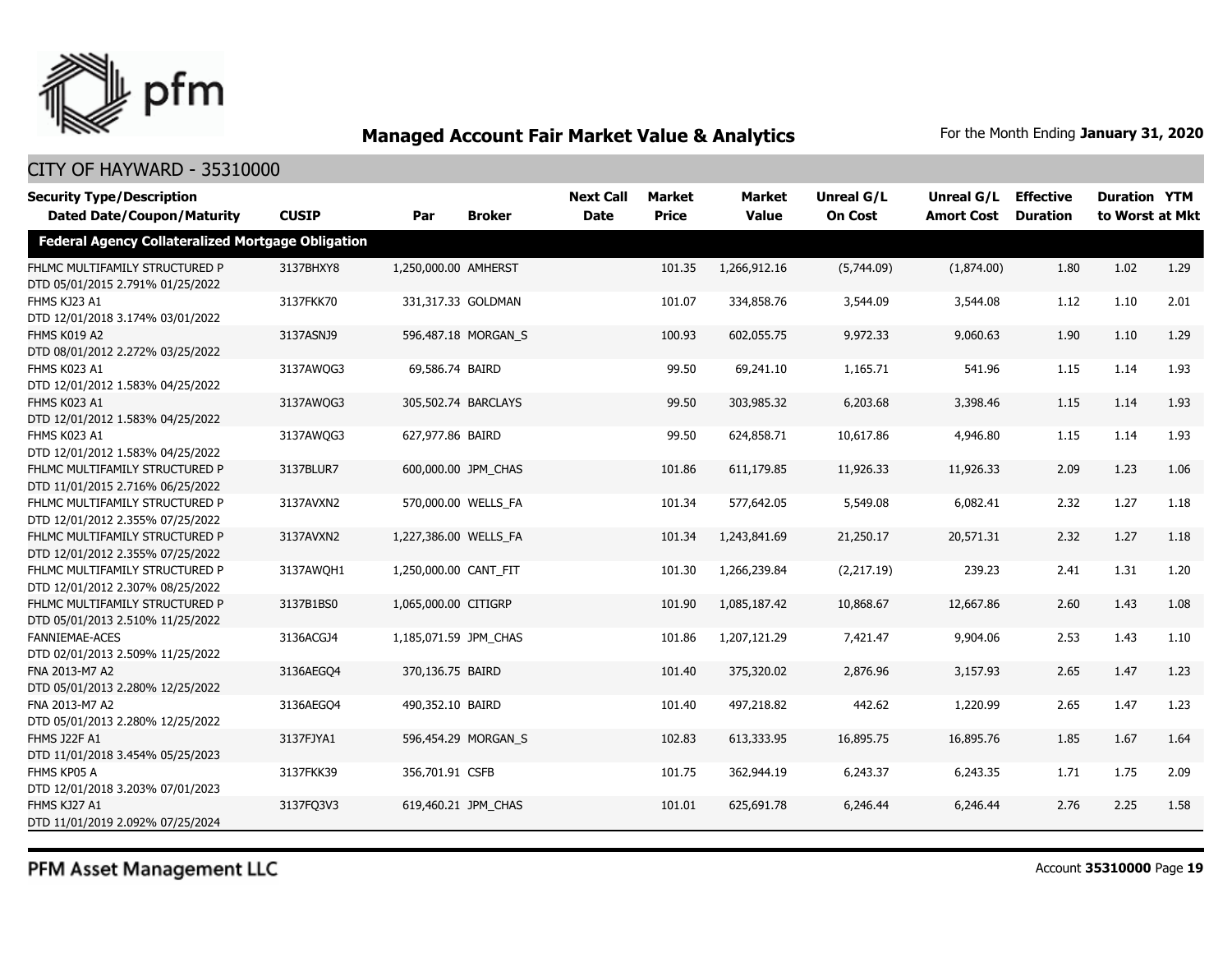

| <b>Security Type/Description</b><br><b>Dated Date/Coupon/Maturity</b> | <b>CUSIP</b> | Par                   | <b>Broker</b>       | <b>Next Call</b><br><b>Date</b> | Market<br><b>Price</b> | Market<br><b>Value</b> | <b>Unreal G/L</b><br><b>On Cost</b> | <b>Unreal G/L</b><br><b>Amort Cost</b> | <b>Effective</b><br><b>Duration</b> | <b>Duration YTM</b><br>to Worst at Mkt |      |
|-----------------------------------------------------------------------|--------------|-----------------------|---------------------|---------------------------------|------------------------|------------------------|-------------------------------------|----------------------------------------|-------------------------------------|----------------------------------------|------|
| <b>Security Type Sub-Total</b>                                        |              | 13,248,867.37         |                     |                                 |                        | 13,411,986.34          | 83,517.99                           | 111,054.08                             | 1.97                                | 1.26                                   | 1.45 |
| <b>Federal Agency Bond / Note</b>                                     |              |                       |                     |                                 |                        |                        |                                     |                                        |                                     |                                        |      |
| <b>FANNIE MAE NOTES</b><br>DTD 06/25/2018 2.750% 06/22/2021           | 3135G0U35    | 1,745,000.00 NOMURA   |                     |                                 | 101.86                 | 1,777,523.31           | 32,924.66                           | 32,715.29                              | 1.36                                | 1.36                                   | 1.39 |
| FEDERAL HOME LOAN BANKS NOTES<br>DTD 10/12/2018 3.000% 10/12/2021     | 3130AF5B9    | 2,425,000.00 CITIGRP  |                     |                                 | 102.72                 | 2,491,061.85           | 67,468.35                           | 66,871.75                              | 1.64                                | 1.64                                   | 1.37 |
| <b>FANNIE MAE NOTES</b><br>DTD 01/11/2019 2.625% 01/11/2022           | 3135G0U92    | 1,200,000.00 NOMURA   |                     |                                 | 102.38                 | 1,228,600.80           | 28,288.80                           | 28,385.39                              | 1.89                                | 1.89                                   | 1.38 |
| <b>FANNIE MAE NOTES</b><br>DTD 01/11/2019 2.625% 01/11/2022           | 3135G0U92    | 1,650,000.00 NOMURA   |                     |                                 | 102.38                 | 1,689,326.10           | 40,514.10                           | 40,106.63                              | 1.89                                | 1.89                                   | 1.38 |
| FEDERAL HOME LOAN BANK<br>DTD 06/01/2012 2.125% 06/10/2022            | 313379069    | 2,475,000.00 CITIGRP  |                     |                                 | 101.78                 | 2,518,978.28           | 26,579.03                           | 30,169.66                              | 2.29                                | 2.29                                   | 1.36 |
| <b>FANNIE MAE NOTES</b><br>DTD 09/06/2019 1.375% 09/06/2022           | 3135G0W33    | 1,250,000.00 BARCLAYS |                     |                                 | 100.05                 | 1,250,637.50           | 4,987.50                            | 4,414.29                               | 2.53                                | 2.53                                   | 1.35 |
| <b>Security Type Sub-Total</b>                                        |              | 10,745,000.00         |                     |                                 |                        | 10,956,127.84          | 200,762.44                          | 202,663.01                             | 1.91                                | 1.91                                   | 1.37 |
| <b>Corporate Note</b>                                                 |              |                       |                     |                                 |                        |                        |                                     |                                        |                                     |                                        |      |
| AMERICAN EXPRESS CO CORP NOTES<br>DTD 02/22/2019 3.000% 02/22/2021    | 025816CB3    | 400,000.00 CSFB       |                     |                                 | 101.23                 | 404,921.60             | 5,321.60                            | 5,136.20                               | 1.03                                | 1.03                                   | 1.82 |
| JOHN DEERE CAPITAL CORP NOTES<br>DTD 03/13/2018 2.875% 03/12/2021     | 24422EUD9    |                       | 300,000.00 BARCLAYS |                                 | 101.36                 | 304,081.50             | 4,285.50                            | 4,159.40                               | 1.08                                | 1.08                                   | 1.64 |
| NATIONAL RURAL UTIL COOP NOTE<br>DTD 02/26/2018 2.900% 03/15/2021     | 63743HER9    | 250,000.00 RBC        |                     |                                 | 101.33                 | 253,317.50             | 3,595.00                            | 3,423.27                               | 1.09                                | 1.09                                   | 1.70 |
| TOYOTA MOTOR CREDIT CORP NOTES<br>DTD 04/13/2018 2.950% 04/13/2021    | 89236TEU5    |                       | 365,000.00 JPM_CHAS |                                 | 101.60                 | 370,857.89             | 6,003.89                            | 5,917.80                               | 1.17                                | 1.17                                   | 1.59 |
| MORGAN STANLEY CORP NOTES<br>DTD 04/21/2016 2.500% 04/21/2021         | 61746BEA0    |                       | 300,000.00 GOLDMAN  |                                 | 101.00                 | 303,007.50             | 8,047.50                            | 4,996.24                               | 1.19                                | 1.19                                   | 1.67 |
| <b>CHARLES SCHWAB CORP NOTES</b><br>DTD 05/22/2018 3.250% 05/21/2021  | 808513AW5    | 235,000.00 CSFB       |                     |                                 | 101.94                 | 239,555.01             | 4,562.06                            | 4,558.24                               | 1.27                                | 1.27                                   | 1.74 |
| PACCAR FINANCIAL CORP BONDS<br>DTD 08/09/2018 3.150% 08/09/2021       | 69371RP42    | 295,000.00 CITIGRP    |                     |                                 | 102.28                 | 301,726.89             | 6,818.34                            | 6,774.36                               | 1.47                                | 1.47                                   | 1.63 |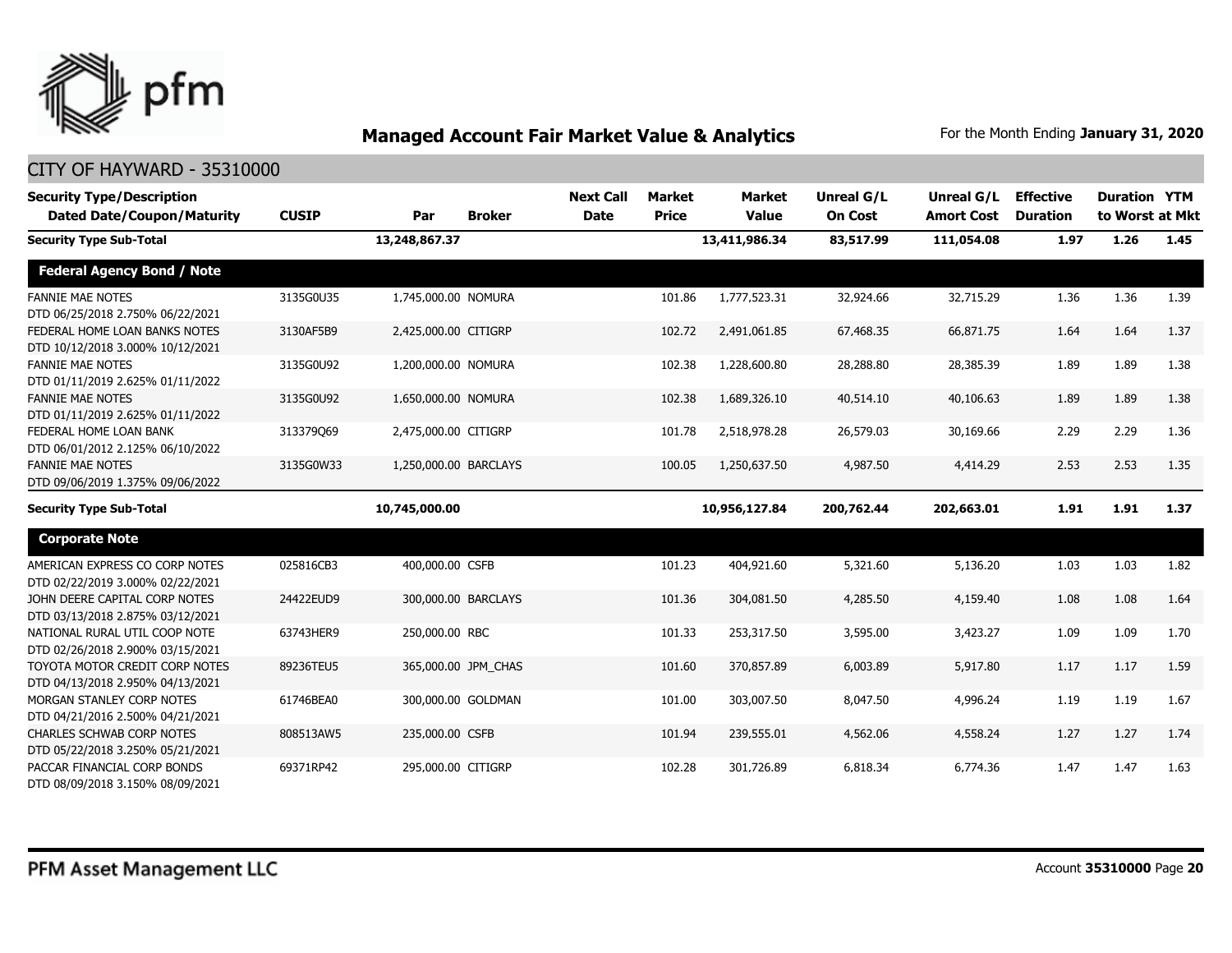

### CITY OF HAYWARD - 35310000

| <b>Security Type/Description</b><br><b>Dated Date/Coupon/Maturity</b>                        | <b>CUSIP</b> | Par                 | <b>Broker</b>       | <b>Next Call</b><br><b>Date</b> | Market<br><b>Price</b> | <b>Market</b><br><b>Value</b> | <b>Unreal G/L</b><br><b>On Cost</b> | Unreal G/L<br><b>Amort Cost</b> | <b>Effective</b><br><b>Duration</b> | <b>Duration YTM</b><br>to Worst at Mkt |      |
|----------------------------------------------------------------------------------------------|--------------|---------------------|---------------------|---------------------------------|------------------------|-------------------------------|-------------------------------------|---------------------------------|-------------------------------------|----------------------------------------|------|
| <b>Corporate Note</b>                                                                        |              |                     |                     |                                 |                        |                               |                                     |                                 |                                     |                                        |      |
| CATERPILLAR FINANCIAL SERVICES CORP<br><b>CORP</b><br>DTD 09/07/2018 3.150% 09/07/2021       | 14913Q2N8    | 325,000.00 BARCLAYS |                     |                                 | 102.35                 | 332,647.25                    | 7,897.50                            | 7,783.61                        | 1.54                                | 1.54                                   | 1.65 |
| <b>3M COMPANY</b><br>DTD 09/14/2018 3.000% 09/14/2021                                        | 88579YBA8    | 145,000.00 CITIGRP  |                     |                                 | 102.19                 | 148,181.45                    | 3,478.70                            | 3,345.21                        | 1.56                                | 1.56                                   | 1.62 |
| BANK OF AMERICA CORP (CALLABLE)<br>DTD 09/18/2017 2.328% 10/01/2021                          | 06051GGS2    | 200,000.00 MERRILL  |                     | 10/01/20                        | 100.21                 | 200,423.00                    | 1,397.00                            | 855.56                          | 0.66                                | 0.65                                   | 2.20 |
| BANK OF AMERICA CORP (CALLABLE)<br>DTD 09/18/2017 2.328% 10/01/2021                          | 06051GGS2    | 390,000.00 MERRILL  |                     | 10/01/20                        | 100.21                 | 390,824.85                    | 824.85                              | 824.85                          | 0.66                                | 0.65                                   | 2.20 |
| AMERICAN EXPRESS CREDIT CORP NOTES<br>DTD 11/06/2018 3.700% 11/05/2021                       | 025816BY4    | 200,000.00 RBC      |                     |                                 | 103.21                 | 206,421.60                    | 6,465.60                            | 6,448.13                        | 1.69                                | 1.69                                   | 1.84 |
| CITIGROUP INC CORP (CALLABLE) NOTE<br>DTD 12/08/2016 2.900% 12/08/2021                       | 172967LC3    | 300,000.00 RBC      |                     | 11/08/21                        | 101.74                 | 305,216.40                    | 10,673.40                           | 8,770.79                        | 1.72                                | 1.71                                   | 1.94 |
| SUNTRUST BANKS INC CORP NOTES<br>(CALLABLE)<br>DTD 12/01/2016 2.700% 01/27/2022              | 867914BM4    | 300,000.00 ACADEMY  |                     | 12/27/21                        | 101.77                 | 305,297.10                    | 5,795.10                            | 5,662.91                        | 1.86                                | 1.85                                   | 1.79 |
| HOME DEPOT INC<br>DTD 12/06/2018 3.250% 03/01/2022                                           | 437076BV3    | 175,000.00 JPM CHAS |                     |                                 | 103.49                 | 181,111.53                    | 6,591.03                            | 6,429.82                        | 1.99                                | 1.99                                   | 1.54 |
| US BANCORP (CALLABLE) NOTE<br>DTD 03/02/2012 3.000% 03/15/2022                               | 91159HHC7    |                     | 600,000.00 US_BANCO | 02/15/22                        | 102.82                 | 616,913.40                    | 6,323.40                            | 8,724.05                        | 1.96                                | 1.96                                   | 1.64 |
| <b>GOLDMAN SACHS GROUP INC (CALLABLE)</b><br><b>NOTE</b><br>DTD 01/26/2017 3.000% 04/26/2022 | 38141GWC4    | 600,000.00 GOLDMAN  |                     | 04/26/21                        | 101.38                 | 608,251.80                    | 14,839.80                           | 12,917.89                       | 1.33                                | 1.20                                   | 2.36 |
| <b>IBM CORP</b><br>DTD 05/15/2019 2.850% 05/13/2022                                          | 459200JX0    | 300,000.00 WELLS FA |                     |                                 | 102.62                 | 307,869.00                    | 1,143.00                            | 1,766.90                        | 2.20                                | 2.20                                   | 1.67 |
| UNITED PARCEL SERVICE (CALLABLE)<br><b>NOTES</b><br>DTD 05/16/2017 2.350% 05/16/2022         | 911312BC9    | 300,000.00 JPM_CHAS |                     | 04/16/22                        | 101.55                 | 304,647.00                    | 2,958.00                            | 3,305.07                        | 2.15                                | 2.14                                   | 1.66 |
| MORGAN STANLEY CORP NOTES<br>DTD 05/19/2017 2.750% 05/19/2022                                | 61744YAH1    | 300,000.00 RBC      |                     |                                 | 102.12                 | 306,364.80                    | 8,353.80                            | 7,848.22                        | 2.21                                | 2.21                                   | 1.80 |
| JPMORGAN CHASE & CO CORP NOTES<br>DTD 06/18/2018 3.514% 06/18/2022                           | 46647PAS5    | 600,000.00 JPM_CHAS |                     |                                 | 102.25                 | 613,524.00                    | 13,524.00                           | 13,524.00                       | 2.27                                | 2.27                                   | 2.53 |
| AMERICAN HONDA FINANCE<br>DTD 06/27/2019 2.200% 06/27/2022                                   | 02665WCY5    | 600,000.00 MERRILL  |                     |                                 | 101.13                 | 606,763.20                    | 7,315.20                            | 7,208.65                        | 2.33                                | 2.33                                   | 1.72 |

PFM Asset Management LLC

Account **35310000** Page **21**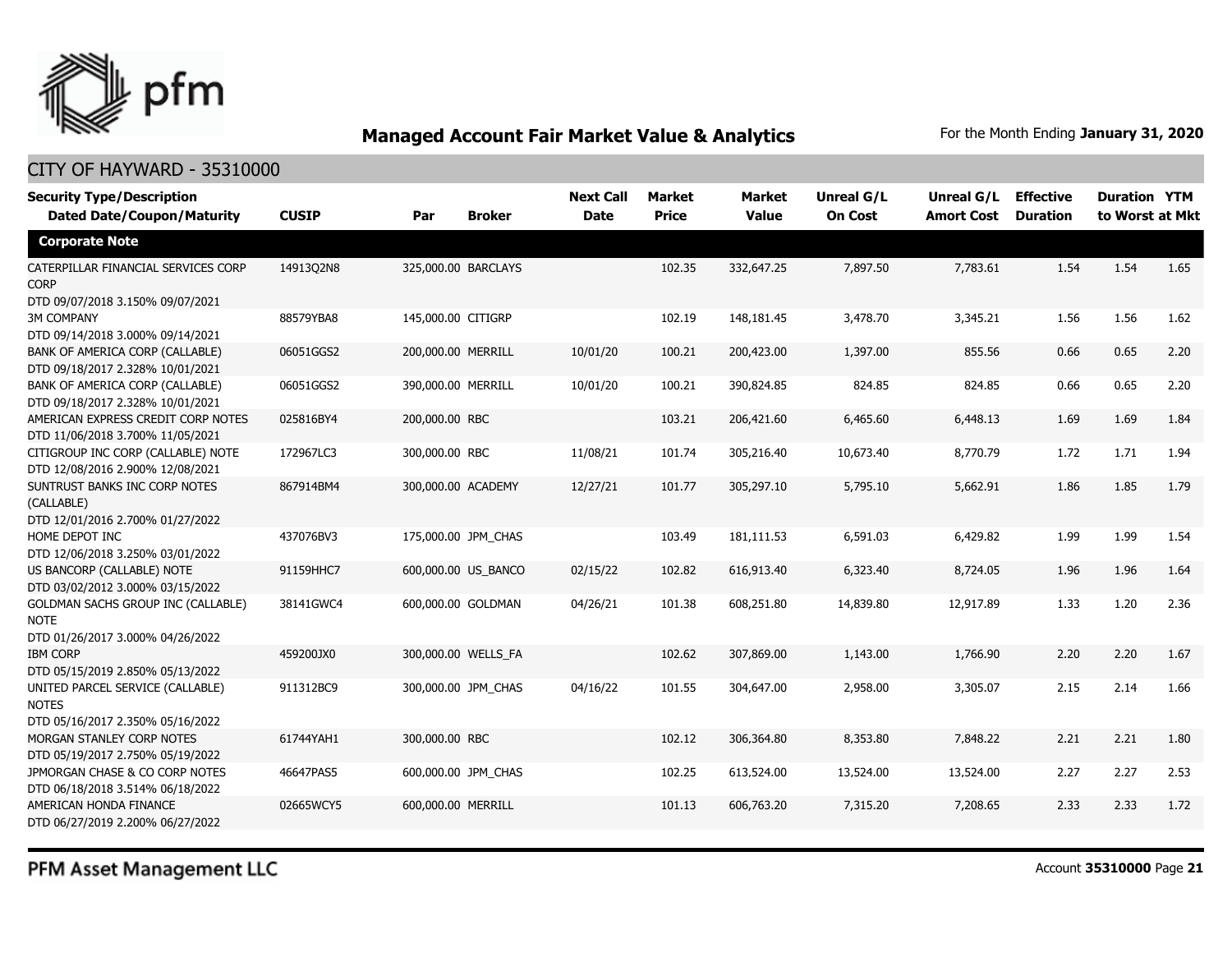

### CITY OF HAYWARD - 35310000

| <b>Security Type/Description</b><br><b>Dated Date/Coupon/Maturity</b>                  | <b>CUSIP</b> | Par                | <b>Broker</b>       | <b>Next Call</b><br><b>Date</b> | <b>Market</b><br><b>Price</b> | <b>Market</b><br><b>Value</b> | Unreal G/L<br><b>On Cost</b> | Unreal G/L<br><b>Amort Cost</b> | <b>Effective</b><br><b>Duration</b> | <b>Duration YTM</b><br>to Worst at Mkt |      |
|----------------------------------------------------------------------------------------|--------------|--------------------|---------------------|---------------------------------|-------------------------------|-------------------------------|------------------------------|---------------------------------|-------------------------------------|----------------------------------------|------|
| <b>Corporate Note</b>                                                                  |              |                    |                     |                                 |                               |                               |                              |                                 |                                     |                                        |      |
| BANK OF NY MELLON CORP CORP NOTES<br>DTD 08/23/2019 1.950% 08/23/2022                  | 06406RAK3    |                    | 115,000.00 BARCLAYS |                                 | 100.74                        | 115,846.75                    | 529.35                       | 571.51                          | 2.47                                | 2.47                                   | 1.66 |
| BANK OF NY MELLON CORP CORP NOTES<br>DTD 08/23/2019 1.950% 08/23/2022                  | 06406RAK3    | 185,000.00 CITIGRP |                     |                                 | 100.74                        | 186,362.16                    | 1,421.36                     | 1,412.91                        | 2.47                                | 2.47                                   | 1.66 |
| WALT DISNEY COMPANY/THE<br>DTD 09/06/2019 1.650% 09/01/2022                            | 254687FJ0    |                    | 165,000.00 JPM_CHAS |                                 | 100.50                        | 165,832.26                    | 1,190.31                     | 1,143.15                        | 2.51                                | 2.51                                   | 1.45 |
| CATERPILLAR FINANCIAL SERVICES CORP<br><b>NOTE</b><br>DTD 09/06/2019 1.900% 09/06/2022 | 14913Q3A5    |                    | 325,000.00 BARCLAYS |                                 | 100.54                        | 326,750.78                    | 2,202.53                     | 2,143.34                        | 2.51                                | 2.51                                   | 1.69 |
| <b>ADOBE INC CORP NOTE</b><br>DTD 02/03/2020 1.700%<br>02/01/2023                      | 00724PAA7    | 300,000.00 KEYBANC |                     |                                 | 100.51                        | 301,529.10                    | 1,598.10                     | 1,598.10                        | 2.92                                | 2.92                                   | 1.53 |
| <b>Security Type Sub-Total</b>                                                         |              | 8,570,000.00       |                     |                                 |                               | 8,708,245.32                  | 143,155.92                   | 137,250.18                      | 1.75                                | 1.73                                   | 1.83 |
| <b>Certificate of Deposit</b>                                                          |              |                    |                     |                                 |                               |                               |                              |                                 |                                     |                                        |      |
| BANK OF MONTREAL CHICAGO CERT<br><b>DEPOS</b><br>DTD 08/03/2018 3.190% 08/03/2020      | 06370REU9    | 600,000.00 BMO     |                     |                                 | 100.81                        | 604,866.00                    | 4,866.00                     | 4,866.00                        | 0.51                                | 0.51                                   | 1.57 |
| SUMITOMO MITSUI BANK NY CERT DEPOS<br>DTD 10/18/2018 3.390% 10/16/2020                 | 86565BPC9    |                    | 600,000.00 GOLDMAN  |                                 | 101.23                        | 607,381.20                    | 8,197.20                     | 7,640.85                        | 0.70                                | 0.70                                   | 1.68 |
| MUFG BANK LTD/NY CERT DEPOS<br>DTD 02/28/2019 2.970% 02/26/2021                        | 55379WZT6    | 600,000.00 MITSU   |                     |                                 | 101.30                        | 607,778.40                    | 7,778.40                     | 7,778.40                        | 1.03                                | 1.03                                   | 1.78 |
| CREDIT AGRICOLE CIB NY CERT DEPOS<br>DTD 04/04/2019 2.830% 04/02/2021                  | 22535CDU2    | 600,000.00 CREDAG  |                     |                                 | 101.31                        | 607,842.60                    | 7,842.60                     | 7,842.60                        | 1.13                                | 1.13                                   | 1.72 |
| ROYAL BANK OF CANADA NY CD<br>DTD 06/08/2018 3.240% 06/07/2021                         | 78012UEE1    | 600,000.00 RBC     |                     |                                 | 101.92                        | 611,516.40                    | 11,516.40                    | 11,516.40                       | 1.31                                | 1.31                                   | 1.79 |
| NORDEA BANK ABP NEW YORK CERT<br><b>DEPOS</b><br>DTD 08/29/2019 1.850% 08/26/2022      | 65558TLL7    | 625,000.00 MERRILL |                     |                                 | 99.96                         | 624,773.13                    | (226.87)                     | (226.87)                        | 2.48                                | 2.48                                   | 1.89 |
| SKANDINAV ENSKILDA BANK LT CD<br>DTD 09/03/2019 1.860% 08/26/2022                      | 83050PDR7    |                    | 625,000.00 BARCLAYS |                                 | 100.00                        | 624,993.75                    | (6.25)                       | (6.25)                          | 2.48                                | 2.48                                   | 1.88 |
| DNB BANK ASA/NY LT CD<br>DTD 12/04/2019 2.040% 12/02/2022                              | 23341VZT1    |                    | 625,000.00 GOLDMAN  |                                 | 100.47                        | 627,921.25                    | 2,921.25                     | 2,921.25                        | 2.74                                | 2.74                                   | 1.87 |

PFM Asset Management LLC

Account **35310000** Page **22**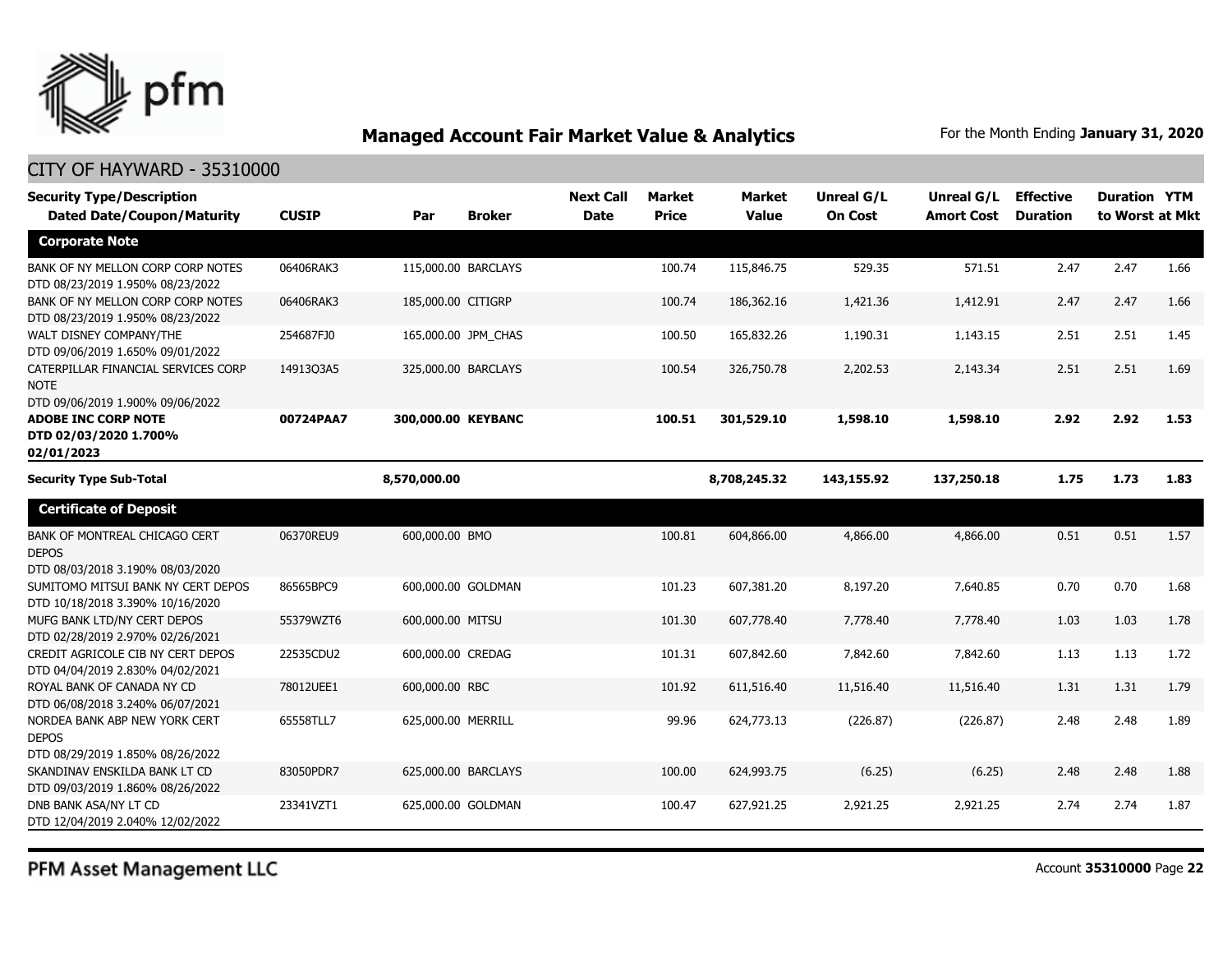

| <b>Security Type/Description</b><br><b>Dated Date/Coupon/Maturity</b> | <b>CUSIP</b> | Par                | <b>Broker</b>       | <b>Next Call</b><br><b>Date</b> | Market<br><b>Price</b> | <b>Market</b><br><b>Value</b> | <b>Unreal G/L</b><br><b>On Cost</b> | Unreal G/L<br><b>Amort Cost</b> | <b>Effective</b><br><b>Duration</b> | <b>Duration YTM</b><br>to Worst at Mkt |      |
|-----------------------------------------------------------------------|--------------|--------------------|---------------------|---------------------------------|------------------------|-------------------------------|-------------------------------------|---------------------------------|-------------------------------------|----------------------------------------|------|
| <b>Security Type Sub-Total</b>                                        |              | 4,875,000.00       |                     |                                 |                        | 4,917,072.73                  | 42,888.73                           | 42,332.38                       | 1.56                                | 1.56                                   | 1.78 |
| <b>Asset-Backed Security</b>                                          |              |                    |                     |                                 |                        |                               |                                     |                                 |                                     |                                        |      |
| JOHN DEERE ABS 2017-A A3<br>DTD 03/02/2017 1.780% 04/15/2021          | 47787XAC1    | 11,541.19 MERRILL  |                     |                                 | 100.00                 | 11,540.63                     | 1.09                                | 0.00                            | 0.14                                | 0.69                                   | 1.79 |
| ALLY ABS 2017-1 A3<br>DTD 01/31/2017 1.700% 06/15/2021                | 02007PAC7    | 16,946.08 CITIGRP  |                     |                                 | 99.98                  | 16,942.81                     | (1.79)                              | (2.86)                          | 0.14                                | 1.09                                   | 1.72 |
| GMALT 2018-3 A3<br>DTD 09/26/2018 3.180% 06/20/2021                   | 36256GAD1    | 164,064.62 RBC     |                     |                                 | 100.51                 | 164,895.71                    | 844.05                              | 837.89                          | 0.36                                | 0.71                                   | 2.47 |
| BMWLT 2018-1 A3<br>DTD 10/17/2018 3.260% 07/20/2021                   | 05586CAC8    | 125,000.00 SOCGEN  |                     |                                 | 100.95                 | 126,190.46                    | 1,207.83                            | 1,199.97                        | 0.68                                | 0.76                                   | 2.00 |
| ALLY ABS 2017-2 A3<br>DTD 03/29/2017 1.780% 08/15/2021                | 02007HAC5    | 90,841.59 MERRILL  |                     |                                 | 100.01                 | 90,853.86                     | 22.99                               | 15.66                           | 0.20                                | 1.25                                   | 1.77 |
| NISSAN AUTO LEASE TRUST<br>DTD 10/24/2018 3.250% 09/15/2021           | 65478BAD3    | 225,000.00 CITIGRP |                     |                                 | 100.89                 | 227,004.05                    | 2,023.71                            | 2,015.39                        | 0.67                                | 0.82                                   | 2.17 |
| FORDL 2018-B A3<br>DTD 09/21/2018 3.190% 12/15/2021                   | 34531LAD2    |                    | 230,000.00 JPM_CHAS |                                 | 100.80                 | 231,832.43                    | 1,851.86                            | 1,843.95                        | 0.61                                | 0.95                                   | 2.35 |
| GMALT 2019-1 A3<br>DTD 02/21/2019 2.980% 12/20/2021                   | 36256UAD0    |                    | 200,000.00 WELLS_FA |                                 | 101.14                 | 202,289.30                    | 2,320.70                            | 2,310.63                        | 0.92                                | 0.96                                   | 1.80 |
| FORDL 2019-A A3<br>DTD 02/25/2019 2.900% 05/15/2022                   | 34532FAD4    | 245,000.00 CITIGRP |                     |                                 | 101.11                 | 247,713.18                    | 2,732.34                            | 2,726.66                        | 1.02                                | 1.15                                   | 1.94 |
| <b>VWALT 2019-A A3</b><br>DTD 10/04/2019 1.990% 11/21/2022            | 92867XAD8    |                    | 300,000.00 JPM CHAS |                                 | 100.56                 | 301,680.57                    | 1,685.31                            | 1,684.69                        | 1.81                                | 1.42                                   | 1.60 |
| HART 2018-B A3<br>DTD 12/12/2018 3.200% 12/15/2022                    | 44933AAC1    |                    | 150,000.00 BARCLAYS |                                 | 101.46                 | 152,192.96                    | 2,194.76                            | 2,194.23                        | 1.14                                | 1.44                                   | 2.19 |
| HAROT 2019-1 A3<br>DTD 02/27/2019 2.830% 03/20/2023                   | 43814WAC9    | 170,000.00 MERRILL |                     |                                 | 101.79                 | 173,050.65                    | 3,055.21                            | 3,054.14                        | 1.57                                | 1.57                                   | 1.70 |
| FORD CREDIT AUTO OWNER TRUST<br>DTD 10/23/2018 3.240% 04/15/2023      | 34532TAD4    |                    | 200,000.00 BARCLAYS |                                 | 101.60                 | 203,202.42                    | 3,236.62                            | 3,227.26                        | 1.20                                | 1.60                                   | 2.25 |
| NAROT 2018-C A3<br>DTD 12/12/2018 3.220% 06/15/2023                   | 65478NAD7    | 200,000.00 MIZUHO  |                     |                                 | 102.09                 | 204,184.16                    | 4,222.48                            | 4,213.08                        | 1.36                                | 1.68                                   | 1.99 |
| HYUNDAI AUTO RECEIVABLES TRUST<br>DTD 04/10/2019 2.660% 06/15/2023    | 44932NAD2    | 250,000.00 SOCGEN  |                     |                                 | 101.67                 | 254,165.65                    | 4,198.55                            | 4,192.26                        | 1.52                                | 1.69                                   | 1.68 |
| CARMAX AUTO OWNER TRUST<br>DTD 07/25/2018 3.130% 06/15/2023           | 14313FAD1    |                    | 285,000.00 BARCLAYS |                                 | 101.64                 | 289,671.92                    | 4,710.77                            | 4,699.13                        | 1.21                                | 1.68                                   | 2.16 |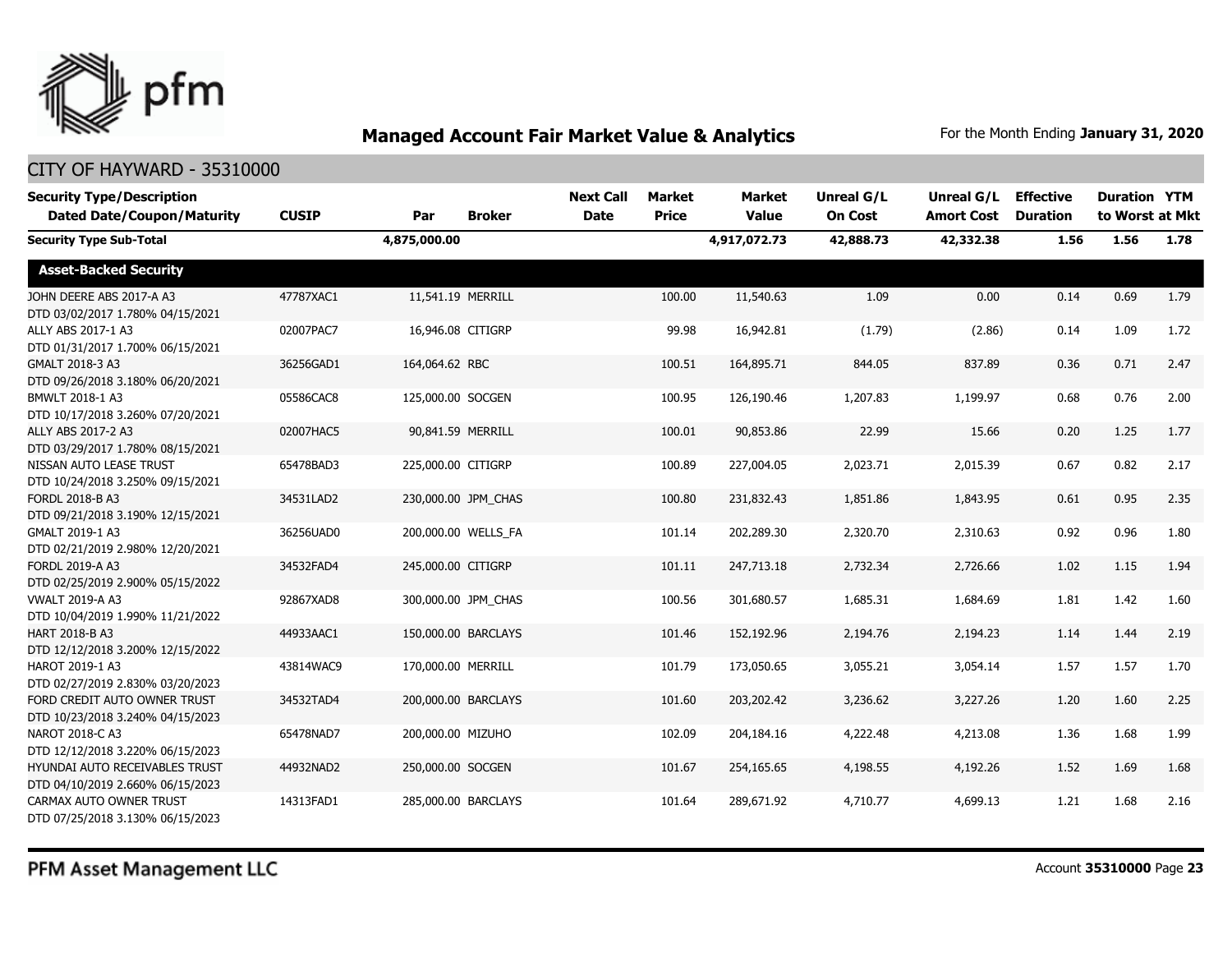

### CITY OF HAYWARD - 35310000

| <b>CUSIP</b> | Par          | <b>Broker</b> | <b>Next Call</b><br><b>Date</b>                                                                                                                                                                                                      | <b>Market</b><br><b>Price</b> | <b>Market</b><br><b>Value</b> | <b>Unreal G/L</b><br><b>On Cost</b>                                    | Unreal G/L<br><b>Amort Cost</b> | <b>Effective</b><br><b>Duration</b> | <b>Duration YTM</b> | to Worst at Mkt |
|--------------|--------------|---------------|--------------------------------------------------------------------------------------------------------------------------------------------------------------------------------------------------------------------------------------|-------------------------------|-------------------------------|------------------------------------------------------------------------|---------------------------------|-------------------------------------|---------------------|-----------------|
|              |              |               |                                                                                                                                                                                                                                      |                               |                               |                                                                        |                                 |                                     |                     |                 |
| 14315EAC4    |              |               |                                                                                                                                                                                                                                      | 102.05                        | 229,620.60                    | 4,622.67                                                               | 4,622.02                        | 1.45                                | 1.80                | 2.23            |
| 14042WAC4    |              |               |                                                                                                                                                                                                                                      | 101.48                        | 177,587.59                    | 2,623.04                                                               | 2,618.09                        | 1.73                                | 1.89                | 1.73            |
| 31680YAD9    |              |               |                                                                                                                                                                                                                                      | 101.08                        | 217,317.89                    | 2,365.15                                                               | 2,357.68                        | 1.48                                | 1.93                | 2.08            |
| 41284WAC4    |              |               |                                                                                                                                                                                                                                      | 100.51                        | 301,526.49                    | 1,549.71                                                               | 1,546.83                        | 1.71                                | 2.01                | 2.09            |
| 36257FAD2    |              |               |                                                                                                                                                                                                                                      | 101.16                        | 348,995.03                    | 4,023.11                                                               | 4,018.68                        | 1.33                                | 2.01                | 2.08            |
| 92348TAA2    |              |               |                                                                                                                                                                                                                                      | 100.73                        | 151,094.11                    | 1,111.67                                                               | 1,111.64                        | 2.38                                | 2.27                | 1.53            |
| 14041NFU0    |              |               |                                                                                                                                                                                                                                      | 100.56                        | 603,386.40                    | 3,537.48                                                               | 3,524.60                        | 2.47                                | 2.26                | 1.47            |
| 41284UAD6    |              |               |                                                                                                                                                                                                                                      | 100.44                        | 135,597.93                    | 627.37                                                                 | 627.36                          | 2.25                                | 2.33                | 2.16            |
| 14315XAC2    |              |               |                                                                                                                                                                                                                                      | 100.80                        | 347,747.37                    | 2,815.06                                                               | 2,815.06                        | 2.59                                | 2.39                | 1.56            |
|              | 5,353,393.48 |               |                                                                                                                                                                                                                                      |                               |                               | 57,581.74                                                              | 57,454.04                       | 1.51                                | 1.68                | 1.91            |
|              |              |               |                                                                                                                                                                                                                                      |                               |                               | 1,845,864.58                                                           | 1,661,797.66                    | 1.81                                | 1.74                | 1.47            |
|              |              |               |                                                                                                                                                                                                                                      |                               |                               | \$1,845,864.58                                                         | \$1,661,797.66                  | 1.81                                | 1.74                | 1.47%           |
|              |              |               |                                                                                                                                                                                                                                      |                               | \$565,750.78                  |                                                                        |                                 |                                     |                     |                 |
|              |              |               |                                                                                                                                                                                                                                      |                               |                               |                                                                        |                                 |                                     |                     |                 |
|              |              |               | 225,000.00 MERRILL<br>175,000.00 JPM CHAS<br>215,000.00 CSFB<br>300,000.00 BARCLAYS<br>345,000.00 BARCLAYS<br>150,000.00 MERRILL<br>600,000.00 RBC<br>135,000.00 CITIGRP<br>345,000.00 MERRILL<br>125,442,260.85<br>\$125,442,260.85 |                               |                               | 5,410,284.17<br>126,950,258.76<br>\$126,950,258.76<br>\$127,516,009.54 |                                 |                                     |                     |                 |

Bolded items are forward settling trades.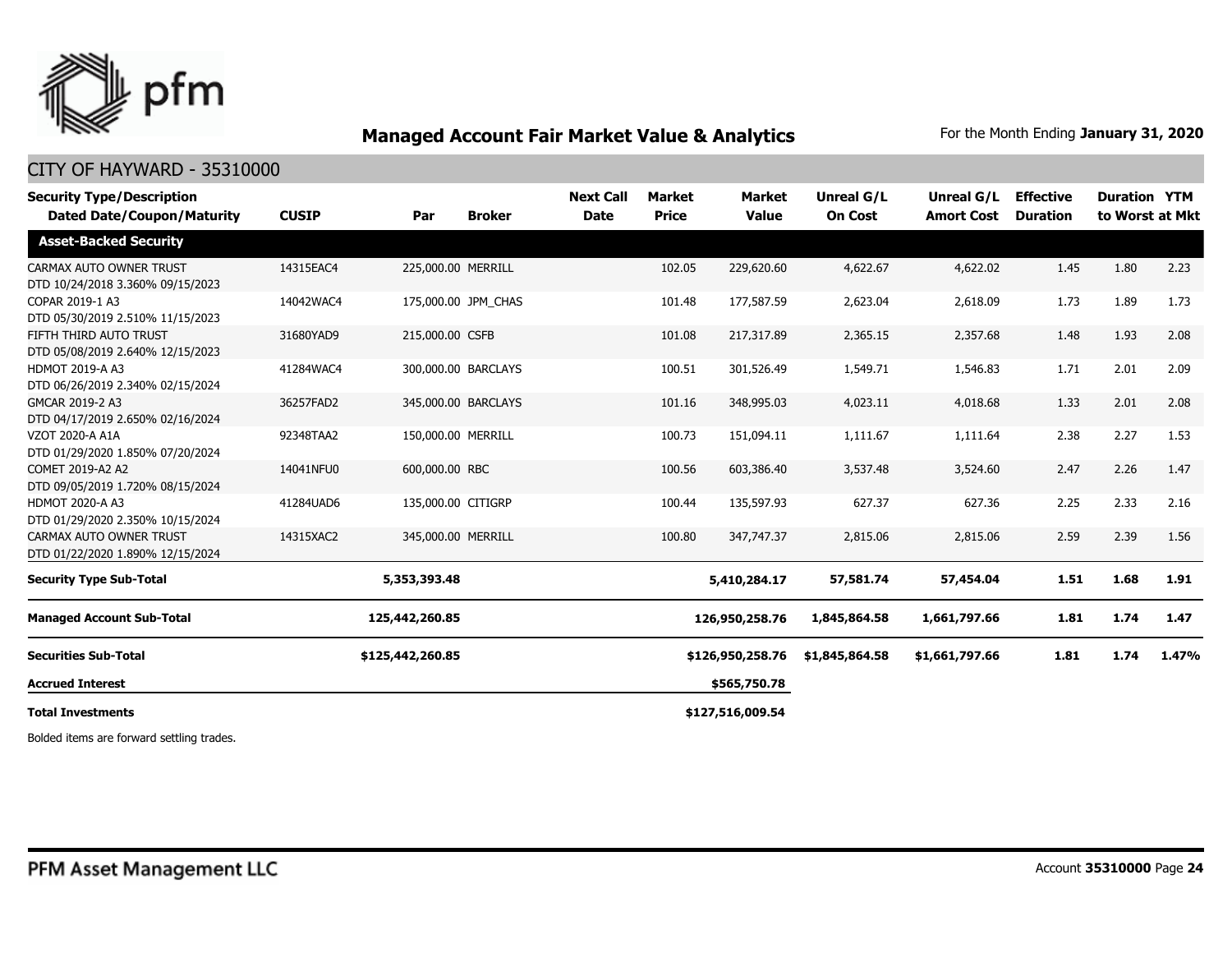

| <b>Transaction Type</b><br><b>Trade</b> | <b>Settle</b>                     | <b>Security Description</b>                                                           | <b>CUSIP</b> | Par          | <b>Principal</b><br><b>Proceeds</b> | <b>Accrued</b><br><b>Interest</b> | <b>Total</b>   | <b>Realized G/L</b><br>Cost | <b>Realized G/L</b><br><b>Amort Cost</b> | <b>Sale</b><br>Method |
|-----------------------------------------|-----------------------------------|---------------------------------------------------------------------------------------|--------------|--------------|-------------------------------------|-----------------------------------|----------------|-----------------------------|------------------------------------------|-----------------------|
| <b>BUY</b>                              |                                   |                                                                                       |              |              |                                     |                                   |                |                             |                                          |                       |
| 01/02/20                                | 01/06/20                          | <b>US TREASURY NOTES</b><br>DTD 02/01/2016 1.750% 01/31/2023                          | 912828P38    | 2,250,000.00 | (2,259,140.63)                      | (17, 012.57)                      | (2,276,153.20) |                             |                                          |                       |
|                                         |                                   | 01/10/20 02/12/20 AZ TRAN BOARD TXBL REV BONDS<br>DTD 02/12/2020 1.795%<br>07/01/2023 | 040654XT7    | 1,235,000.00 | (1,235,000.00)                      | 0.00                              | (1,235,000.00) |                             |                                          |                       |
| 01/14/20                                | 01/22/20                          | CARMAX AUTO OWNER TRUST<br>DTD 01/22/2020 1.890% 12/15/2024                           | 14315XAC2    | 345,000.00   | (344, 932.31)                       | 0.00                              | (344, 932.31)  |                             |                                          |                       |
| 01/21/20                                | 01/29/20                          | VZOT 2020-A A1A<br>DTD 01/29/2020 1.850% 07/20/2024                                   | 92348TAA2    | 150,000.00   | (149, 982, 44)                      | 0.00                              | (149, 982, 44) |                             |                                          |                       |
| 01/21/20                                | 01/29/20                          | HDMOT 2020-A A3<br>DTD 01/29/2020 2.350% 10/15/2024                                   | 41284UAD6    | 135,000.00   | (134, 970.56)                       | 0.00                              | (134, 970.56)  |                             |                                          |                       |
|                                         |                                   | 01/23/20 02/03/20 ADOBE INC CORP NOTE<br>DTD 02/03/2020 1.700%<br>02/01/2023          | 00724PAA7    | 300,000.00   | (299, 931.00)                       | 0.00                              | (299, 931.00)  |                             |                                          |                       |
|                                         | <b>Transaction Type Sub-Total</b> |                                                                                       |              | 4,415,000.00 | (4,423,956.94)                      | (17, 012.57)                      | (4,440,969.51) |                             |                                          |                       |
| <b>INTEREST</b>                         |                                   |                                                                                       |              |              |                                     |                                   |                |                             |                                          |                       |
| 01/01/20                                | 01/15/20                          | FREDDIE MAC SERIES 4459 NB<br>DTD 04/01/2015 4.500% 01/01/2020                        | 3137BHU39    | 18.90        | 0.00                                | 0.07                              | 0.07           |                             |                                          |                       |
| 01/01/20                                | 01/25/20                          | FHLMC MULTIFAMILY STRUCTURED P<br>DTD 11/01/2015 2.716% 06/25/2022                    | 3137BLUR7    | 600,000.00   | 0.00                                | 1,358.00                          | 1,358.00       |                             |                                          |                       |
| 01/01/20                                | 01/25/20                          | FHLMC MULTIFAMILY STRUCTURED P<br>DTD 05/01/2015 2.791% 01/25/2022                    | 3137BHXY8    | 1,250,000.00 | 0.00                                | 2,907.29                          | 2,907.29       |                             |                                          |                       |
| 01/01/20                                | 01/25/20                          | FHLMC MULTIFAMILY STRUCTURED P<br>DTD 12/01/2012 2.307% 08/25/2022                    | 3137AWQH1    | 1,250,000.00 | 0.00                                | 2,403.13                          | 2,403.13       |                             |                                          |                       |
| 01/01/20                                | 01/25/20                          | <b>FANNIEMAE-ACES</b><br>DTD 02/01/2013 2.509% 11/25/2022                             | 3136ACGJ4    | 1,187,428.99 | 0.00                                | 2,482.25                          | 2,482.25       |                             |                                          |                       |
| 01/01/20                                | 01/25/20                          | <b>FHMS K720 A1</b><br>DTD 11/01/2015 2.316% 11/25/2021                               | 3137BLUQ9    | 241,914.77   | 0.00                                | 466.90                            | 466.90         |                             |                                          |                       |
| 01/01/20                                | 01/25/20                          | FNA 2013-M7 A2<br>DTD 05/01/2013 2.280% 12/25/2022                                    | 3136AEGO4    | 511,880.73   | 0.00                                | 1,103.27                          | 1,103.27       |                             |                                          |                       |
| 01/01/20                                | 01/25/20                          | FHMS K023 A1<br>DTD 12/01/2012 1.583% 04/25/2022                                      | 3137AWQG3    | 315,959.95   | 0.00                                | 416.80                            | 416.80         |                             |                                          |                       |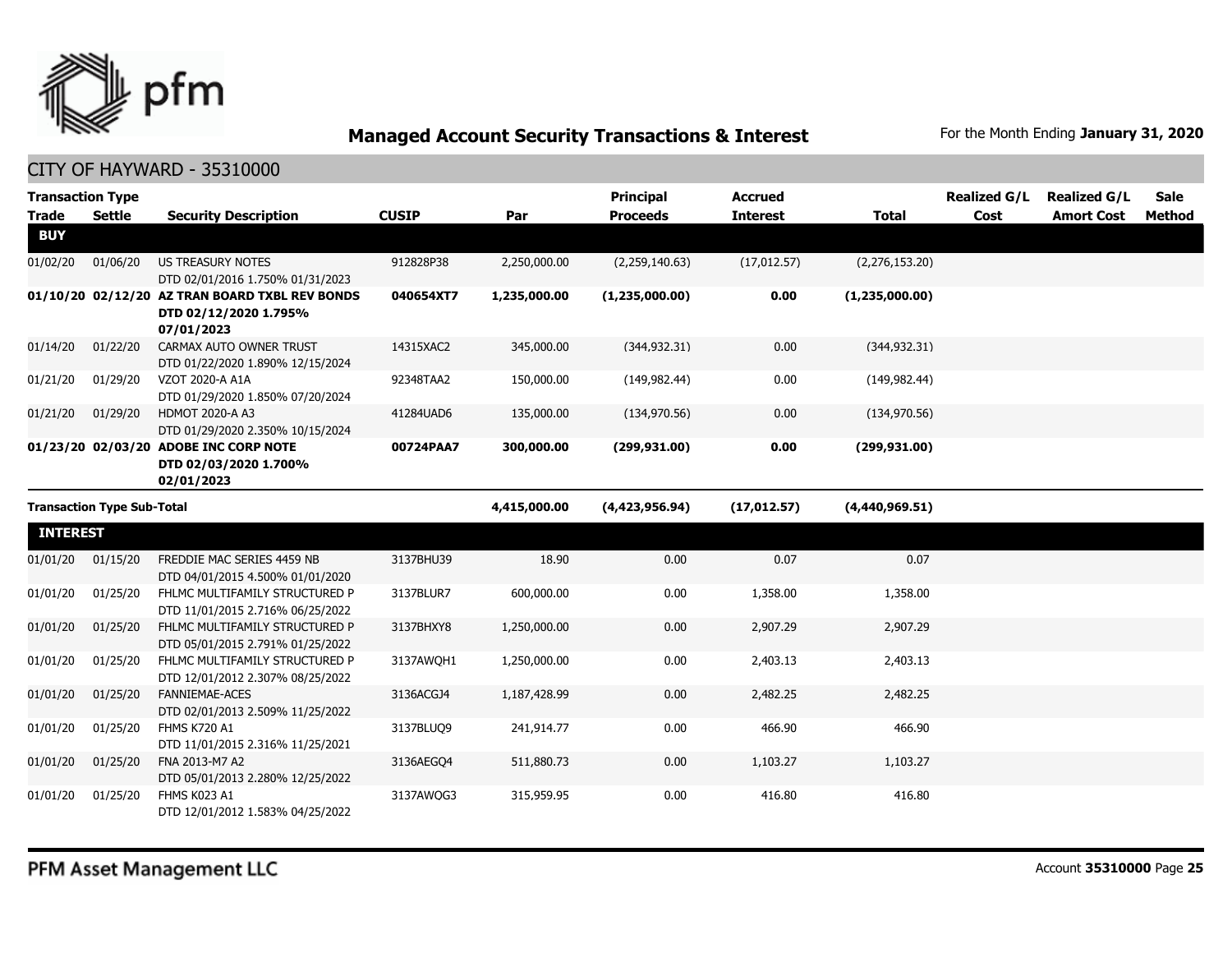

CITY OF HAYWARD - 35310000

| <b>Transaction Type</b> |               |                                                                    |              |              | <b>Principal</b> | <b>Accrued</b>  |              | <b>Realized G/L</b> | <b>Realized G/L</b> | Sale   |
|-------------------------|---------------|--------------------------------------------------------------------|--------------|--------------|------------------|-----------------|--------------|---------------------|---------------------|--------|
| <b>Trade</b>            | <b>Settle</b> | <b>Security Description</b>                                        | <b>CUSIP</b> | Par          | <b>Proceeds</b>  | <b>Interest</b> | <b>Total</b> | Cost                | <b>Amort Cost</b>   | Method |
| <b>INTEREST</b>         |               |                                                                    |              |              |                  |                 |              |                     |                     |        |
| 01/01/20                | 01/25/20      | FHMS KP05 A<br>DTD 12/01/2018 3.203% 07/01/2023                    | 3137FKK39    | 357,286.47   | 0.00             | 953.66          | 953.66       |                     |                     |        |
| 01/01/20                | 01/25/20      | FHLMC MULTIFAMILY STRUCTURED P<br>DTD 12/01/2012 2.355% 07/25/2022 | 3137AVXN2    | 570,000.00   | 0.00             | 1,118.63        | 1,118.63     |                     |                     |        |
| 01/01/20                | 01/25/20      | FHMS K006 A2<br>DTD 04/01/2010 4.251% 01/25/2020                   | 31398VJ98    | 77,065.49    | 0.00             | 273.00          | 273.00       |                     |                     |        |
| 01/01/20                | 01/25/20      | FHMS J22F A1<br>DTD 11/01/2018 3.454% 05/25/2023                   | 3137FJYA1    | 700,419.15   | 0.00             | 3,602.13        | 3,602.13     |                     |                     |        |
| 01/01/20                | 01/25/20      | FHLMC SERIES K013 A1<br>DTD 05/01/2011 2.902% 08/25/2020           | 3137AA4V2    | 194,565.17   | 0.00             | 470.52          | 470.52       |                     |                     |        |
| 01/01/20                | 01/25/20      | FHMS KJ23 A1<br>DTD 12/01/2018 3.174% 03/01/2022                   | 3137FKK70    | 334,360.34   | 0.00             | 884.38          | 884.38       |                     |                     |        |
| 01/01/20                | 01/25/20      | FHLMC MULTIFAMILY STRUCTURED P<br>DTD 05/01/2013 2.510% 11/25/2022 | 3137B1BS0    | 1,065,000.00 | 0.00             | 2,227.63        | 2,227.63     |                     |                     |        |
| 01/01/20                | 01/25/20      | FHMS K023 A1<br>DTD 12/01/2012 1.583% 04/25/2022                   | 3137AWQG3    | 71,968.66    | 0.00             | 94.94           | 94.94        |                     |                     |        |
| 01/01/20                | 01/25/20      | FHMS K019 A2<br>DTD 08/01/2012 2.272% 03/25/2022                   | 3137ASNJ9    | 597,919.47   | 0.00             | 1,132.06        | 1,132.06     |                     |                     |        |
| 01/01/20                | 01/25/20      | FNA 2013-M7 A2<br>DTD 05/01/2013 2.280% 12/25/2022                 | 3136AEGO4    | 386,387.39   | 0.00             | 832.79          | 832.79       |                     |                     |        |
| 01/01/20                | 01/25/20      | FHLMC MULTIFAMILY STRUCTURED P<br>DTD 12/01/2012 2.355% 07/25/2022 | 3137AVXN2    | 1,227,386.00 | 0.00             | 2,408.75        | 2,408.75     |                     |                     |        |
| 01/01/20                | 01/25/20      | FHMS KJ27 A1<br>DTD 11/01/2019 2.092% 07/25/2024                   | 3137FQ3V3    | 629,009.76   | 0.00             | 1,170.47        | 1,170.47     |                     |                     |        |
| 01/01/20                | 01/25/20      | FNA 2018-M5 A2<br>DTD 04/01/2018 3.560% 09/25/2021                 | 3136B1XP4    | 548,125.36   | 0.00             | 1,652.26        | 1,652.26     |                     |                     |        |
| 01/01/20                | 01/25/20      | FHMS K023 A1<br>DTD 12/01/2012 1.583% 04/25/2022                   | 3137AWQG3    | 649,473.23   | 0.00             | 856.76          | 856.76       |                     |                     |        |
| 01/01/20                | 01/25/20      | FHMS K714 A2<br>DTD 01/01/2014 3.034% 10/25/2020                   | 3137B6ZM6    | 854,992.05   | 0.00             | 2,161.70        | 2,161.70     |                     |                     |        |
| 01/11/20                | 01/11/20      | <b>FANNIE MAE NOTES</b><br>DTD 01/11/2019 2.625% 01/11/2022        | 3135G0U92    | 1,200,000.00 | 0.00             | 15,750.00       | 15,750.00    |                     |                     |        |
| 01/11/20                | 01/11/20      | <b>FANNIE MAE NOTES</b><br>DTD 01/11/2019 2.625% 01/11/2022        | 3135G0U92    | 1,650,000.00 | 0.00             | 21,656.25       | 21,656.25    |                     |                     |        |

PFM Asset Management LLC

Account **35310000** Page **26**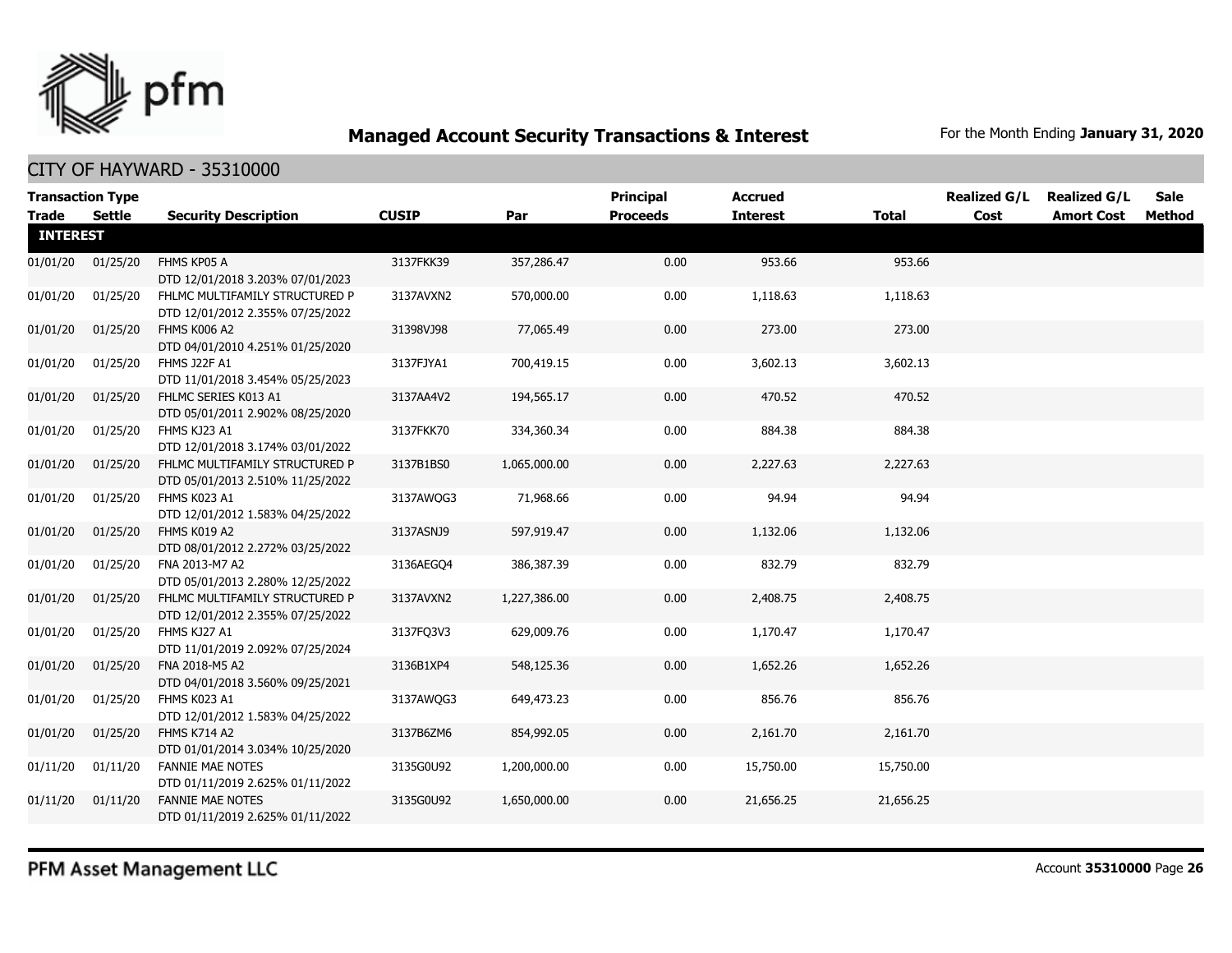

|                 | <b>Transaction Type</b> |                                                                    |              |              | <b>Principal</b> | <b>Accrued</b>  |              | <b>Realized G/L</b> | <b>Realized G/L</b> | <b>Sale</b> |
|-----------------|-------------------------|--------------------------------------------------------------------|--------------|--------------|------------------|-----------------|--------------|---------------------|---------------------|-------------|
| <b>Trade</b>    | Settle                  | <b>Security Description</b>                                        | <b>CUSIP</b> | Par          | <b>Proceeds</b>  | <b>Interest</b> | <b>Total</b> | Cost                | <b>Amort Cost</b>   | Method      |
| <b>INTEREST</b> |                         |                                                                    |              |              |                  |                 |              |                     |                     |             |
| 01/15/20        | 01/15/20                | FIFTH THIRD AUTO TRUST<br>DTD 05/08/2019 2.640% 12/15/2023         | 31680YAD9    | 215,000.00   | 0.00             | 473.00          | 473.00       |                     |                     |             |
| 01/15/20        | 01/15/20                | ALLY ABS 2017-1 A3<br>DTD 01/31/2017 1.700% 06/15/2021             | 02007PAC7    | 22,397.50    | 0.00             | 31.73           | 31.73        |                     |                     |             |
| 01/15/20        | 01/15/20                | JOHN DEERE ABS 2017-A A3<br>DTD 03/02/2017 1.780% 04/15/2021       | 47787XAC1    | 16,432.45    | 0.00             | 24.37           | 24.37        |                     |                     |             |
| 01/15/20        | 01/15/20                | ALLY ABS 2017-2 A3<br>DTD 03/29/2017 1.780% 08/15/2021             | 02007HAC5    | 111,141.38   | 0.00             | 164.86          | 164.86       |                     |                     |             |
| 01/15/20        | 01/15/20                | HYUNDAI AUTO RECEIVABLES TRUST<br>DTD 04/10/2019 2.660% 06/15/2023 | 44932NAD2    | 250,000.00   | 0.00             | 554.17          | 554.17       |                     |                     |             |
| 01/15/20        | 01/15/20                | FORDL 2019-A A3<br>DTD 02/25/2019 2.900% 05/15/2022                | 34532FAD4    | 245,000.00   | 0.00             | 592.08          | 592.08       |                     |                     |             |
| 01/15/20        | 01/15/20                | US TREASURY NOTES<br>DTD 01/15/2019 2.500% 01/15/2022              | 9128285V8    | 6,000,000.00 | 0.00             | 75,000.00       | 75,000.00    |                     |                     |             |
| 01/15/20        | 01/15/20                | <b>US TREASURY NOTES</b><br>DTD 01/15/2019 2.500% 01/15/2022       | 9128285V8    | 1,500,000.00 | 0.00             | 18,750.00       | 18,750.00    |                     |                     |             |
| 01/15/20        | 01/15/20                | COPAR 2019-1 A3<br>DTD 05/30/2019 2.510% 11/15/2023                | 14042WAC4    | 175,000.00   | 0.00             | 366.04          | 366.04       |                     |                     |             |
| 01/15/20        | 01/15/20                | CARMAX AUTO OWNER TRUST<br>DTD 10/24/2018 3.360% 09/15/2023        | 14315EAC4    | 225,000.00   | 0.00             | 630.00          | 630.00       |                     |                     |             |
| 01/15/20        | 01/15/20                | FORDL 2018-B A3<br>DTD 09/21/2018 3.190% 12/15/2021                | 34531LAD2    | 230,000.00   | 0.00             | 611.42          | 611.42       |                     |                     |             |
| 01/15/20        | 01/15/20                | <b>HDMOT 2019-A A3</b><br>DTD 06/26/2019 2.340% 02/15/2024         | 41284WAC4    | 300,000.00   | 0.00             | 585.00          | 585.00       |                     |                     |             |
| 01/15/20        | 01/15/20                | NISSAN AUTO LEASE TRUST<br>DTD 10/24/2018 3.250% 09/15/2021        | 65478BAD3    | 225,000.00   | 0.00             | 609.38          | 609.38       |                     |                     |             |
| 01/15/20        | 01/15/20                | CARMAX AUTO OWNER TRUST<br>DTD 07/25/2018 3.130% 06/15/2023        | 14313FAD1    | 285,000.00   | 0.00             | 743.38          | 743.38       |                     |                     |             |
| 01/15/20        | 01/15/20                | COMET 2019-A2 A2<br>DTD 09/05/2019 1.720% 08/15/2024               | 14041NFU0    | 600,000.00   | 0.00             | 860.00          | 860.00       |                     |                     |             |
| 01/15/20        | 01/15/20                | FORD CREDIT AUTO OWNER TRUST<br>DTD 10/23/2018 3.240% 04/15/2023   | 34532TAD4    | 200,000.00   | 0.00             | 540.00          | 540.00       |                     |                     |             |
| 01/15/20        | 01/15/20                | NAROT 2018-C A3<br>DTD 12/12/2018 3.220% 06/15/2023                | 65478NAD7    | 200,000.00   | 0.00             | 536.67          | 536.67       |                     |                     |             |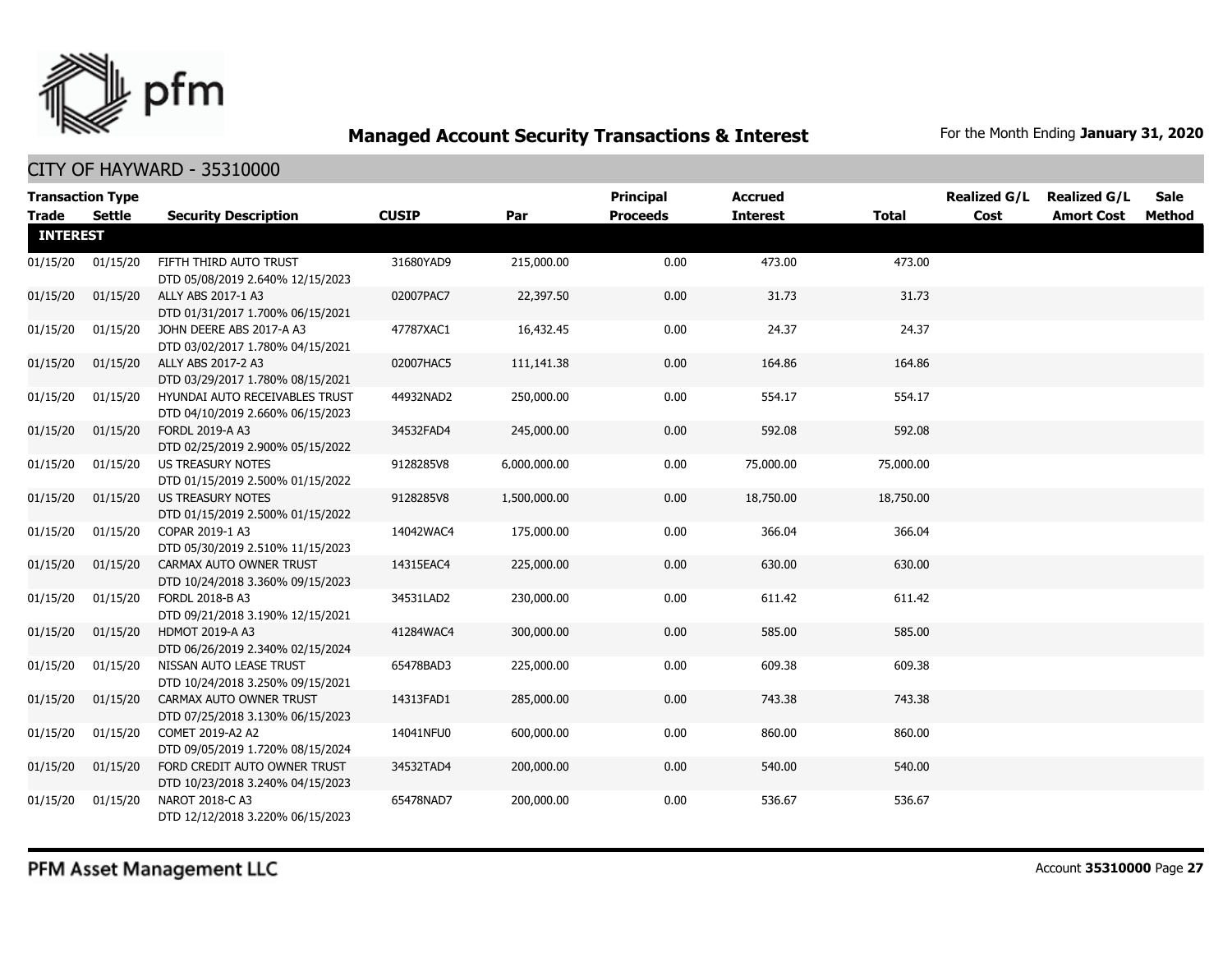

| <b>Transaction Type</b><br><b>Trade</b> | <b>Settle</b>                     | <b>Security Description</b>                                                     | <b>CUSIP</b> | Par           | Principal<br><b>Proceeds</b> | <b>Accrued</b><br><b>Interest</b> | <b>Total</b> | <b>Realized G/L</b><br>Cost | <b>Realized G/L</b><br><b>Amort Cost</b> | <b>Sale</b><br>Method |
|-----------------------------------------|-----------------------------------|---------------------------------------------------------------------------------|--------------|---------------|------------------------------|-----------------------------------|--------------|-----------------------------|------------------------------------------|-----------------------|
| <b>INTEREST</b>                         |                                   |                                                                                 |              |               |                              |                                   |              |                             |                                          |                       |
| 01/15/20                                | 01/15/20                          | HART 2018-B A3<br>DTD 12/12/2018 3.200% 12/15/2022                              | 44933AAC1    | 150,000.00    | 0.00                         | 400.00                            | 400.00       |                             |                                          |                       |
| 01/16/20                                | 01/16/20                          | GMCAR 2019-2 A3<br>DTD 04/17/2019 2.650% 02/16/2024                             | 36257FAD2    | 345,000.00    | 0.00                         | 761.88                            | 761.88       |                             |                                          |                       |
| 01/18/20                                | 01/18/20                          | HAROT 2019-1 A3<br>DTD 02/27/2019 2.830% 03/20/2023                             | 43814WAC9    | 170,000.00    | 0.00                         | 400.92                            | 400.92       |                             |                                          |                       |
| 01/20/20                                | 01/20/20                          | BMWLT 2018-1 A3<br>DTD 10/17/2018 3.260% 07/20/2021                             | 05586CAC8    | 125,000.00    | 0.00                         | 339.58                            | 339.58       |                             |                                          |                       |
| 01/20/20                                | 01/20/20                          | GMALT 2018-3 A3<br>DTD 09/26/2018 3.180% 06/20/2021                             | 36256GAD1    | 170,000.00    | 0.00                         | 450.50                            | 450.50       |                             |                                          |                       |
| 01/20/20                                | 01/20/20                          | GMALT 2019-1 A3<br>DTD 02/21/2019 2.980% 12/20/2021                             | 36256UAD0    | 200,000.00    | 0.00                         | 496.67                            | 496.67       |                             |                                          |                       |
| 01/20/20                                | 01/20/20                          | <b>VWALT 2019-A A3</b><br>DTD 10/04/2019 1.990% 11/21/2022                      | 92867XAD8    | 300,000.00    | 0.00                         | 497.50                            | 497.50       |                             |                                          |                       |
| 01/23/20                                | 01/23/20                          | INTL BANK OF RECONSTRUCTION AND<br>DEV NOTE<br>DTD 07/25/2018 2.750% 07/23/2021 | 459058GH0    | 1,795,000.00  | 0.00                         | 24,681.25                         | 24,681.25    |                             |                                          |                       |
| 01/27/20                                | 01/27/20                          | SUNTRUST BANKS INC CORP NOTES<br>(CALLABLE)<br>DTD 12/01/2016 2.700% 01/27/2022 | 867914BM4    | 300,000.00    | 0.00                         | 4,050.00                          | 4,050.00     |                             |                                          |                       |
| 01/31/20                                | 01/31/20                          | <b>US TREASURY NOTES</b><br>DTD 01/31/2017 1.875% 01/31/2022                    | 912828V72    | 8,750,000.00  | 0.00                         | 82,031.25                         | 82,031.25    |                             |                                          |                       |
| 01/31/20                                | 01/31/20                          | <b>US TREASURY NOTES</b><br>DTD 01/31/2016 1.375% 01/31/2021                    | 912828N89    | 1,750,000.00  | 0.00                         | 12,031.25                         | 12,031.25    |                             |                                          |                       |
| 01/31/20                                | 01/31/20                          | <b>US TREASURY NOTES</b><br>DTD 07/31/2017 1.875% 07/31/2022                    | 9128282P4    | 1,600,000.00  | 0.00                         | 15,000.00                         | 15,000.00    |                             |                                          |                       |
| 01/31/20                                | 01/31/20                          | <b>US TREASURY NOTES</b><br>DTD 01/31/2016 1.375% 01/31/2021                    | 912828N89    | 400,000.00    | 0.00                         | 2,750.00                          | 2,750.00     |                             |                                          |                       |
| 01/31/20                                | 01/31/20                          | <b>US TREASURY NOTES</b><br>DTD 07/31/2017 1.875% 07/31/2022                    | 9128282P4    | 4,400,000.00  | 0.00                         | 41,250.00                         | 41,250.00    |                             |                                          |                       |
| 01/31/20                                | 01/31/20                          | US TREASURY NOTES<br>DTD 02/01/2016 1.750% 01/31/2023                           | 912828P38    | 2,250,000.00  | 0.00                         | 19,687.50                         | 19,687.50    |                             |                                          |                       |
|                                         | <b>Transaction Type Sub-Total</b> |                                                                                 |              | 49,976,133.21 | 0.00                         | 374,284.04                        | 374,284.04   |                             |                                          |                       |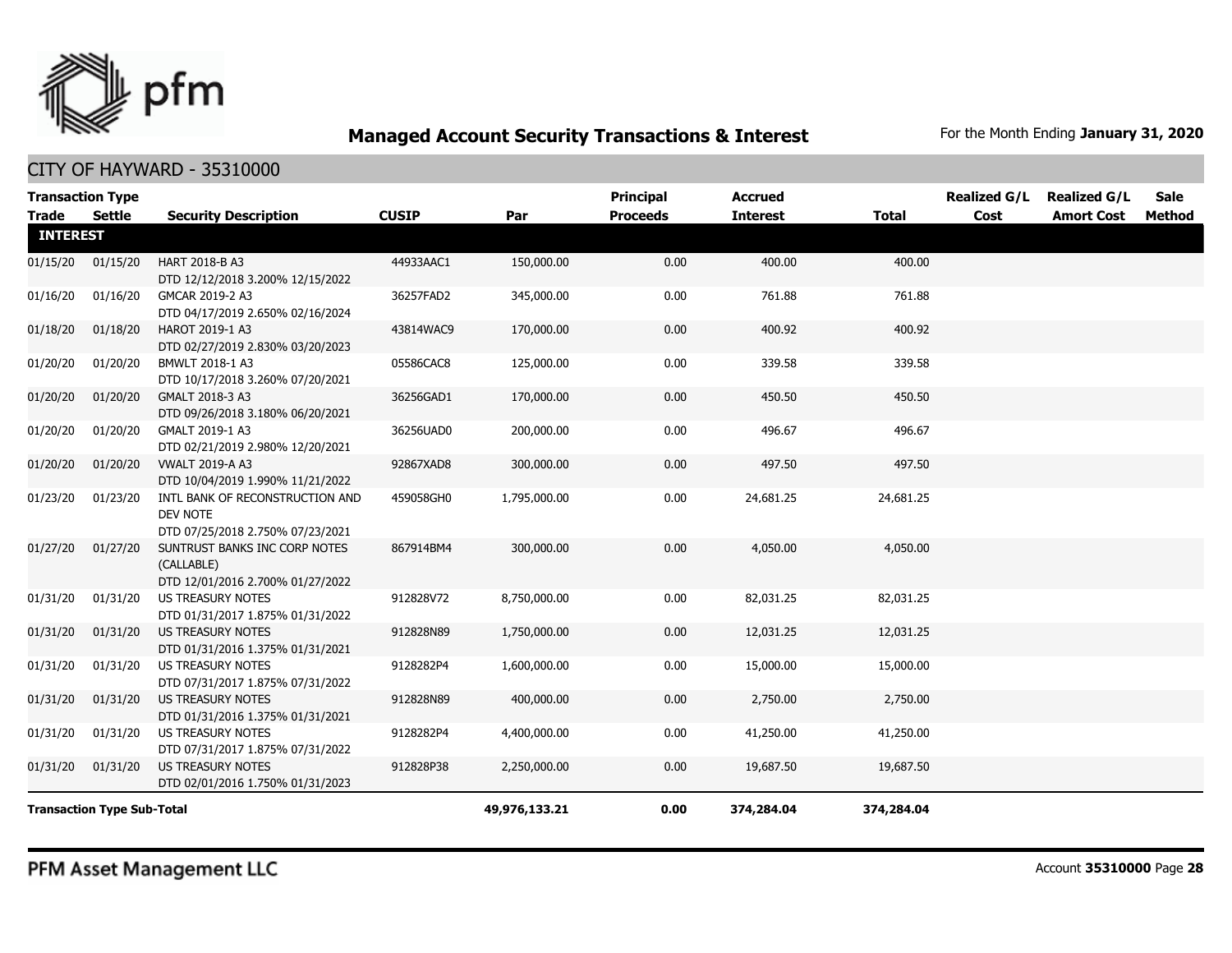

|                 | <b>Transaction Type</b>           |                                                                |              |           | <b>Principal</b> | <b>Accrued</b>  |              | <b>Realized G/L</b> | <b>Realized G/L</b> | <b>Sale</b> |
|-----------------|-----------------------------------|----------------------------------------------------------------|--------------|-----------|------------------|-----------------|--------------|---------------------|---------------------|-------------|
| <b>Trade</b>    | Settle                            | <b>Security Description</b>                                    | <b>CUSIP</b> | Par       | <b>Proceeds</b>  | <b>Interest</b> | <b>Total</b> | Cost                | <b>Amort Cost</b>   | Method      |
| <b>MATURITY</b> |                                   |                                                                |              |           |                  |                 |              |                     |                     |             |
| 01/01/20        | 01/01/20                          | FREDDIE MAC SERIES 4459 NB<br>DTD 04/01/2015 4.500% 01/01/2020 | 3137BHU39    | 18.90     | 18.90            | 0.00            | 18.90        | (0.92)              | 0.00                |             |
| 01/25/20        | 01/25/20                          | FHMS K006 A2<br>DTD 04/01/2010 4.251% 01/25/2020               | 31398VJ98    | 77,065.49 | 77,065.49        | 0.00            | 77,065.49    | (1,565.39)          | 0.00                |             |
|                 | <b>Transaction Type Sub-Total</b> |                                                                |              | 77,084.39 | 77,084.39        | 0.00            | 77,084.39    | (1,566.31)          | 0.00                |             |
| <b>PAYDOWNS</b> |                                   |                                                                |              |           |                  |                 |              |                     |                     |             |
| 01/01/20        | 01/25/20                          | FNA 2013-M7 A2<br>DTD 05/01/2013 2.280% 12/25/2022             | 3136AEGO4    | 21,528.63 | 21,528.63        | 0.00            | 21,528.63    | (282.05)            | 0.00                |             |
| 01/01/20        | 01/25/20                          | FNA 2013-M7 A2<br>DTD 05/01/2013 2.280% 12/25/2022             | 3136AEGO4    | 16,250.64 | 16,250.64        | 0.00            | 16,250.64    | (101.26)            | 0.00                |             |
| 01/01/20        | 01/25/20                          | FHMS KJ27 A1<br>DTD 11/01/2019 2.092% 07/25/2024               | 3137FQ3V3    | 9,549.55  | 9,549.55         | 0.00            | 9,549.55     | 0.23                | 0.00                |             |
| 01/01/20        | 01/25/20                          | FHMS K023 A1<br>DTD 12/01/2012 1.583% 04/25/2022               | 3137AWQG3    | 2,381.92  | 2,381.92         | 0.00            | 2,381.92     | 51.73               | 0.00                |             |
| 01/01/20        | 01/25/20                          | FNA 2018-M5 A2<br>DTD 04/01/2018 3.560% 09/25/2021             | 3136B1XP4    | 8,443.11  | 8,443.11         | 0.00            | 8,443.11     | (167.94)            | 0.00                |             |
| 01/01/20        | 01/25/20                          | <b>FHMS K714 A2</b><br>DTD 01/01/2014 3.034% 10/25/2020        | 3137B6ZM6    | 61,482.29 | 61,482.29        | 0.00            | 61,482.29    | (1,707.58)          | 0.00                |             |
| 01/01/20        | 01/25/20                          | FHMS K023 A1<br>DTD 12/01/2012 1.583% 04/25/2022               | 3137AWQG3    | 21,495.37 | 21,495.37        | 0.00            | 21,495.37    | 470.21              | 0.00                |             |
| 01/01/20        | 01/25/20                          | FHMS K023 A1<br>DTD 12/01/2012 1.583% 04/25/2022               | 3137AWQG3    | 10,457.21 | 10,457.21        | 0.00            | 10,457.21    | 264.29              | 0.00                |             |
| 01/01/20        | 01/25/20                          | FHLMC SERIES K013 A1<br>DTD 05/01/2011 2.902% 08/25/2020       | 3137AA4V2    | 23,434.24 | 23,434.24        | 0.00            | 23,434.24    | (445.80)            | 0.00                |             |
| 01/01/20        | 01/25/20                          | FHMS K019 A2<br>DTD 08/01/2012 2.272% 03/25/2022               | 3137ASNJ9    | 1,432.29  | 1,432.29         | 0.00            | 1,432.29     | 10.57               | 0.00                |             |
| 01/01/20        | 01/25/20                          | <b>FANNIEMAE-ACES</b><br>DTD 02/01/2013 2.509% 11/25/2022      | 3136ACGJ4    | 2,357.40  | 2,357.40         | 0.00            | 2,357.40     | (29.10)             | 0.00                |             |
| 01/01/20        | 01/25/20                          | FHMS KP05 A<br>DTD 12/01/2018 3.203% 07/01/2023                | 3137FKK39    | 584.56    | 584.56           | 0.00            | 584.56       | 0.00                | 0.00                |             |
| 01/01/20        | 01/25/20                          | FHMS KJ23 A1<br>DTD 12/01/2018 3.174% 03/01/2022               | 3137FKK70    | 3,043.01  | 3,043.01         | 0.00            | 3,043.01     | 0.02                | 0.00                |             |